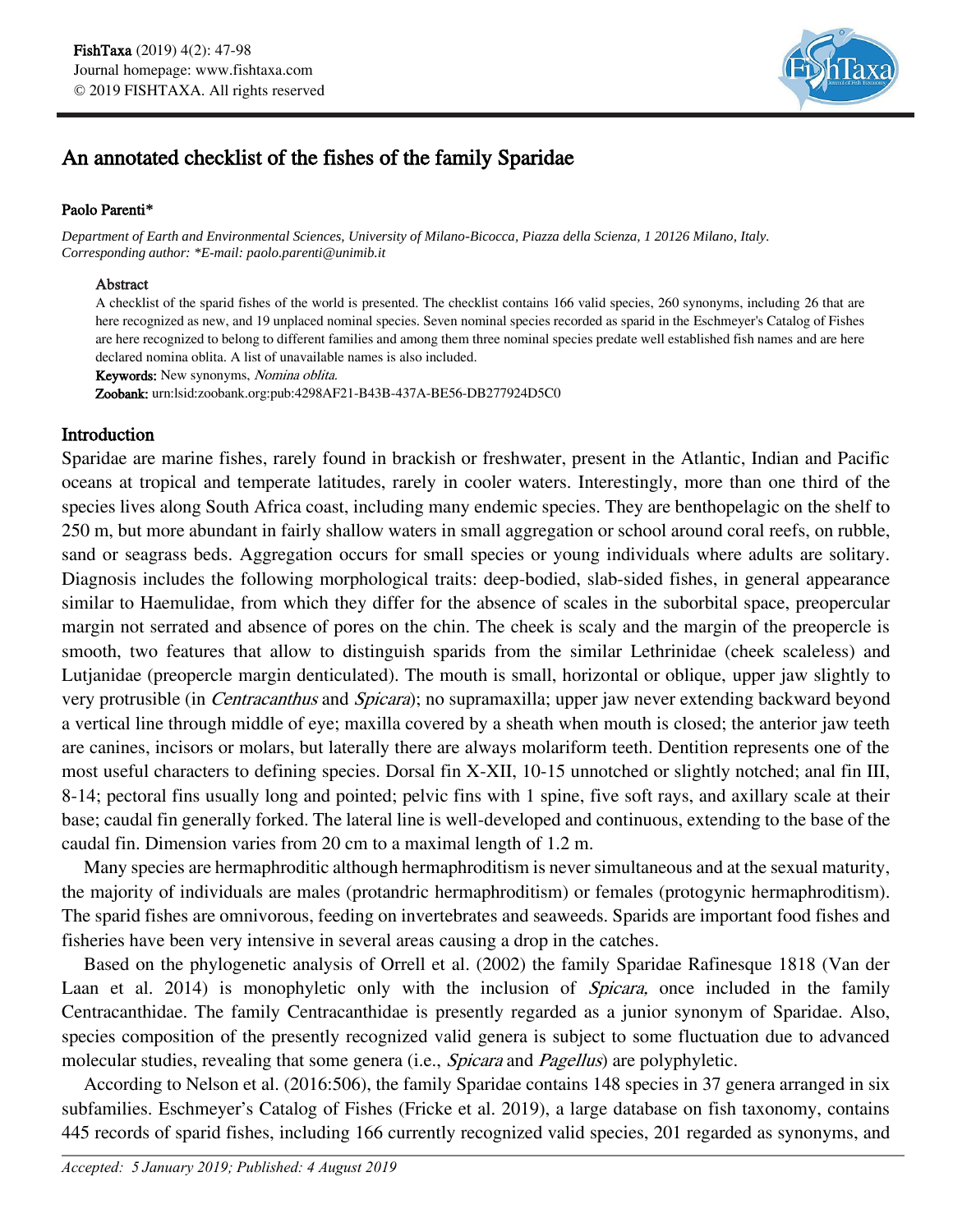#### Table 1. Genera in the Sparidae.

| Subfamily       | Genus             | n. of species  |
|-----------------|-------------------|----------------|
| Boopsinae       | <b>Boops</b>      | 2              |
|                 | <b>Crenidens</b>  | 3              |
|                 | Gymnocrotaphus    | 1              |
|                 | Lagodon           | $\mathbf{1}$   |
|                 | Oblada            | $\mathbf{1}$   |
|                 | Pachymetopon      | 3              |
|                 | Polyamblyodon     | $\overline{2}$ |
|                 | Sarpa             | 1              |
|                 | Spicara           | 9              |
|                 | Spondyliosoma     | $\overline{c}$ |
| Denticinae      | Amamiichthys      | $\mathbf{1}$   |
|                 | Argyrozona        | 1              |
|                 | Cheimerius        | 1              |
|                 | Dentex            | 14             |
|                 | Petrus            | 1              |
|                 | Polysteganus      | 8              |
|                 | Virididentex      | 1              |
| Pagellinae      | Boopsoidea        | 1              |
|                 | Lithognathus      | $\overline{4}$ |
|                 | Pagellus          | 6              |
|                 | <b>Stenotomus</b> | $\overline{2}$ |
| Sparinae        | Acanthopagrus     | 21             |
|                 | Archosargus       | 4              |
|                 | Argyrops          | $\overline{7}$ |
|                 | Calamus           | 13             |
|                 | Chrysoblephus     | 6              |
|                 | Chrysophrys       | $\mathbf 1$    |
|                 | Cymatoceps        | $\mathbf 1$    |
|                 | Diplodus          | 23             |
|                 | Evynnis           | 4              |
|                 | Pagrus            | 5              |
|                 | Parargyrops       | $\mathbf{1}$   |
|                 | Porcostoma        | 1              |
|                 | Pterogymnus       | 1              |
|                 | Rhabdosargus      | 6              |
|                 | Sparidentex       | 4              |
|                 | Sparodon          | 1              |
|                 | Sparus            | 1              |
| Centracanthinae | Centracanthus     | $\mathbf 1$    |

78 nominal species with no status. These latter names could represent valid species, senior or junior synonyms or species not belonging to Sparidae. The aim of this checklist is to present in a comprehensive manner the status of all nominal species presently allocated to the family Sparidae.

#### Material and Methods

The status of unplaced nominal species have been determined by examining the original description of the species. Species and genera are listed alphabetically with the published source, their synonyms, distribution, and specific comments. Genera are arranged in the subfamilies as reported in the Table 1.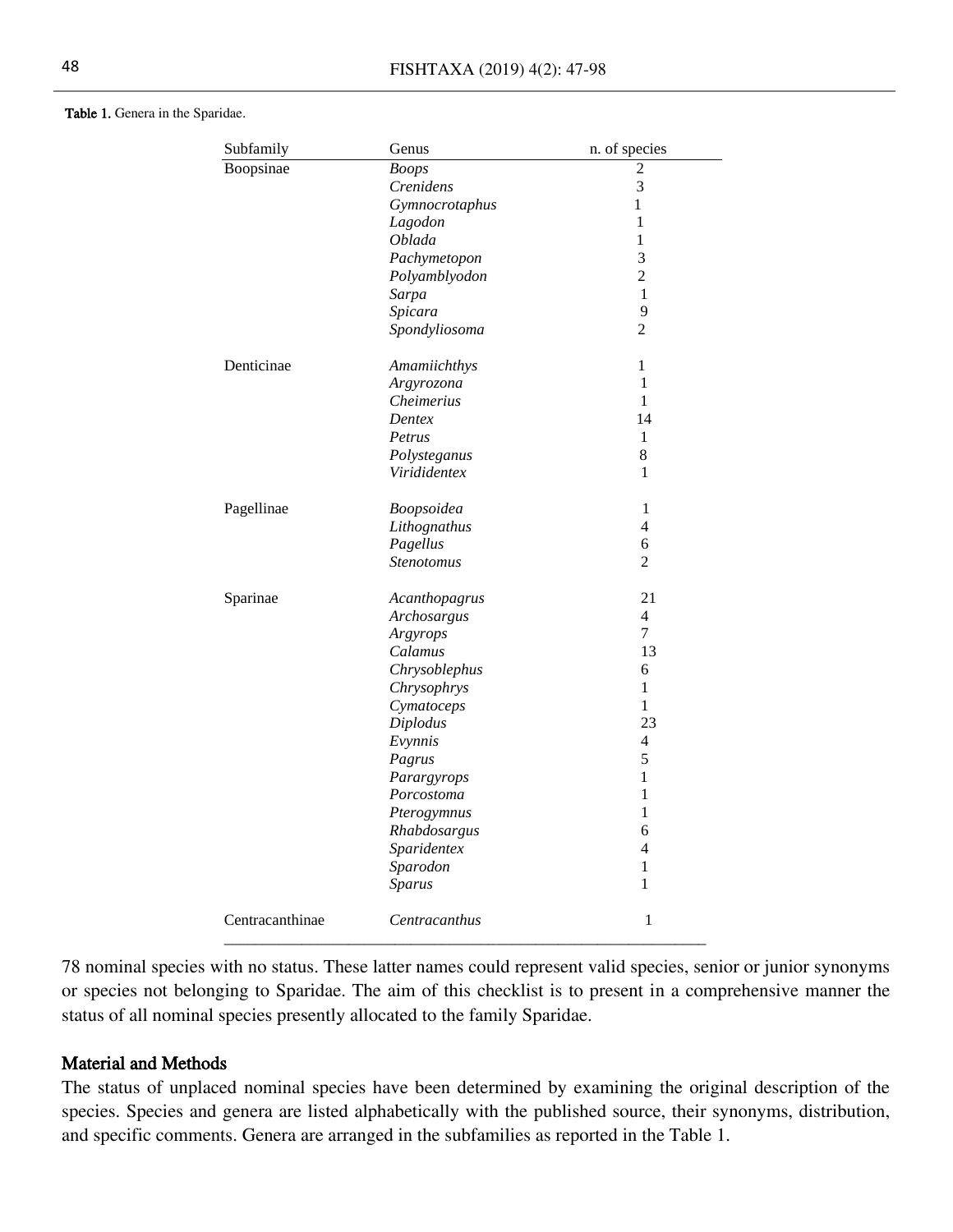#### Results

Main results can be summarized as follows. The family Sparidae includes 426 available names representing 166 valid species in 39 genera and 260 synonyms. Fifty-nine nominal species that are unplaced in the Eschmeyer's Catalog of Fishes are placed into synonymy and in this assemblage, there are 33 new synonyms, of which 26 are junior synonyms of sparid fishes, whereas seven are recognized not to belong to the Sparidae and are listed separately at the end of the checklist. Among the non-sparid fishes, three nominal species represent senior synonyms of well-established species and need to be invalidated applying the reversal of precedence as allowed by the Code of the Zoological Nomenclature (ICZN 1999).

### Family Sparidae Rafinesque 1818

#### (Porgies; sea breams)

Sparides Rafinesque 1818:417, Journal of the Academy of Natural Sciences, Philadelphia, v. 1 (pt 2).

Des Menides Cuvier 1829:186, Le Règne Animal, distribué d'après son organisation, pour servir de base à l'histoire naturelle des animaux et d'introduction à l'anatomie comparée. Edition 2, v. 2 (latinized to Maenidae by Bonaparte 1831:105, Saggio di una distribuzione metodica degli animali vertebrati) Cantharini Bonaparte 1831: 105, Saggio di una distribuzione metodica degli animali vertebrati. [invalid, ICZN Article 39]

#### Subfamily Boopsinae Fowler 1936

Obladini Bonaparte 1831: 105, Saggio di una distribuzione metodica degli animali vertebrati.

Bogini Smitt 1892:53, A History of Scandinavian Fishes, v. 1.

Boopsinae Fowler 1936:812, Bulletin of the American Museum of Natural History, v. 70.

Spondylosominae Fowler 1958:16, Notulae Naturae (Philadelphia) No. 310. [correct family-group name is Spondyliosomatinae]

Teeth in the outermost row incisor-like. They are typically herbivorous, feeding sometimes on small invertebrates; 25 species.

#### Genus *Boops* Cuvier

Boops Cuvier 1814:91, Bulletin des Sciences, par la Société Philomathique de Paris (Sér. 3), v. 1. Masculine. (Type species Sparus boops Linnaeus 1758 by absolute tautonymy).

Box Valenciennes in Cuvier & Valenciennes 1830:346, Histoire naturelle des poissons, v. 6. Masculine. (Type species Sparus boops Linnaeus 1758 by subsequent designation of Jordan and Fesler 1893:529, United States Commission of Fish and Fisheries, Report of the Commissioner, v. 17).

Exocallus de la Pylaie 1835:532, Congrès Scientifique de France, v. 2 (art. 5). Masculine. (Type species Exocallus insignis de la Pylaie 1835 by being a replacement name).

Eastern Atlantic, Mediterranean, and western Indian Ocean, living in shoals in rocky coast or sea-grass often in mid-waters; two species.

#### Boops boops (Linnaeus 1758)

Sparus boops Linnaeus 1758:280, Systema Naturae, Ed. X, v. 1 (type locality, Mediterranean Sea).

Sparus minutus Rafinesque 1810:49, Caratteri di alcuni nuovi generi e nuove specie di animali e piante della Sicilia (type locality, Sicily, Italy, Mediterranean Sea).

Boops vulgaris Risso 1827:350, Histoire naturelle des principales productions de l'Europe méridionale, v. 3 (type locality, Based on Sparus boops Linnaeus 1758).

Box vulgaris Valenciennes in Cuvier & Valenciennes 1830:348, pl. 161, Histoire naturelle des poissons, v.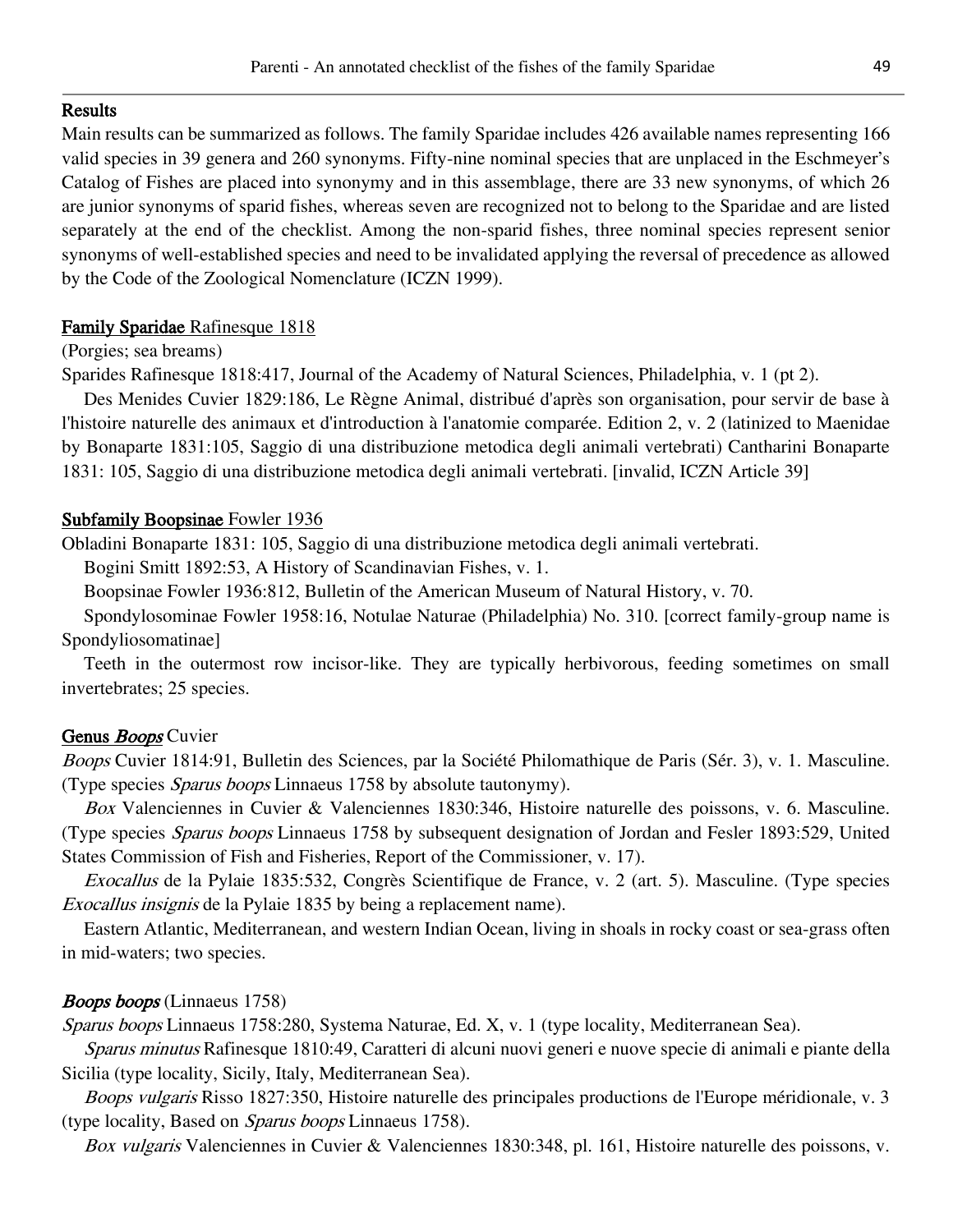6 (type locality, Toulon, Nice, Naples, Genes, Sicily; Corsica and France, western Mediterranean Sea; Ibiza, , Balearic Islands, Mediterranean Sea; Biserte Lake, Midi, Tenerife, Madeira).

Exocallus insignis De la Pylaie 1835:532, Congrès Scientifique de France, v. 2 (art. 5) (based on Boops vulgaris of Cuvier).

Boops canariensis Valenciennes in Webb & Berthelot 1839:[36], pl. 10 (fig. 1), Ichthyologie des îles Canaries, v. 2 (pt 2) (type locality, St. Croix de Tenerife, Canary Islands).

Cynaedus gracilis Gronow in Gray 1854:57, Catalogue of fish collected and described by Laurence Theodore Gronow (type locality, Mediterranean Sea).

Distribution: Eastern Atlantic from Norway to Angola, including oceanic islands, and Mediterranean and Black seas.

#### Boops lineatus (Boulenger 1892)

Box lineatus Boulenger 1892:134, Proceedings of the Zoological Society of London 1892 (pt 1) (type locality, Muscat, Oman, Gulf of Oman, Arabian Sea).

Distribution: Gulf of Oman to Yemen.

#### Genus Crenidens Valenciennes

Crenidens Valenciennes in Cuvier & Valenciennes 1830:377, Histoire naturelle des poissons, v. 6. Masculine. (Type species Crenidens forskalii Valenciennes 1830 (= Sparus crenidens Forsskål 1775) by monotypy) Western Indian Ocean in shoals; three species.

### Crenidens crenidens (Forsskål 1775)

Sparus crenidens Forsskål 1775:XV, Descriptiones animalium (Forsskål) (type locality, Jeddah, Saudi Arabia, Red Sea; Egypt, Gulf of Suez, Red Sea).

Crenidens forskalii Valenciennes in Cuvier & Valenciennes 1830:378, pl. 162 quater, Histoire naturelle des poissons, v. 6 (type locality, Jeddah, Saudi Arabia, Red Sea; Suez, Egypt, Gulf of Suez, Red Sea; Massawa, Eritrea, Red Sea).

Distribution: Red Sea to Durban and Mediterranean Sea as Red Sea immigrant.

#### Crenidens indicus Day 1873

Crenidens indicus Day 1873:CLXXXVI, Sea-fishes of India and Burma. (Type locality, Northern Indian Ocean). Distribution: from Nicobar Islands and coast of India to Persian Gulf.

#### Crenidens macracanthus Günther 1874

Crenidens macracanthus Günther 1874:368, Annals and Magazine of Natural History (Series 4), v. 14 (no. 83) (art. 47) [type locality, Chennai, Bay of Bengal, India (Original locality: Madras, India)]. Distribution: India.

# Genus Gymnocrotaphus Günther

Gymnocrotaphus Günther 1859:413, 432, Catalogue of the fishes in the British Museum, v. 1. Masculine. (Type species Gymnocrotaphus curvidens Günther 1859 by monotypy).

South Africa in shallow water; monotypic.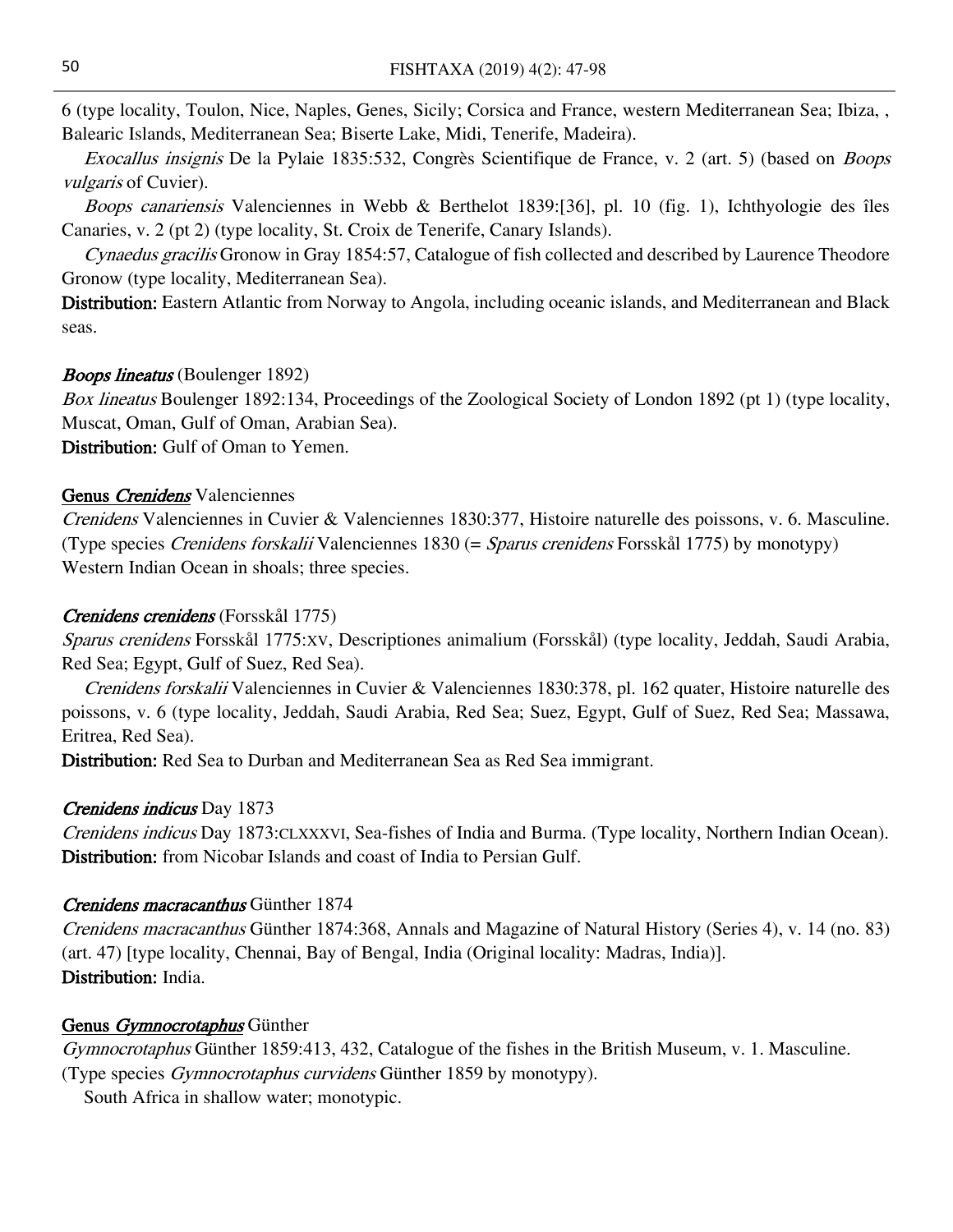### Gymnocrotaphus curvidens Günther 1859

Gymnocrotaphus curvidens Günther 1859:432, Catalogue of the fishes in the British Museum, v. 1 (type locality, Cape of Good Hope, South Africa). Distribution: Cape of Good Hope to Durban.

# Genus *Lagodon* Holbrook

Lagodon Holbrook 1855:56, Ichthyology of South Carolina. Masculine. (Type species Sparus rhomboides Linnaeus 1766 by monotypy).

Sphenosargus Fowler 1940:1, Notulae Naturae (Philadelphia) No. 49. Masculine. (Type species Salema atkinsoni Fowler 1940 by original designation).

Western Atlantic in shallow marine, grassy flats entering brackish and even fresh waters; monotypic.

### Lagodon rhomboides (Linnaeus 1766)

Sparus rhomboides Linnaeus 1766:470 Systema naturae sive regna tria naturae, v. 1 (pt 1) (type locality, America, Carolina, U.S.A. and Jamaica).

Salema atkinsoni Fowler 1940:2, Figs. 1-4, Notulae Naturae (Philadelphia), No. 49 (type locality, Brought by off-shore trawlers into Cape May, New Jersey, U.S.A).

Lagodon mercatoris Delsman 1941:70, Fig. 9, Mémoires du Musée royal d'histoire naturelle de Belgique (Ser. 2), No. 21 (type locality, 15-20 miles off Dry Tortugas, Florida, U.S.A.). Distribution: Cape Cod to Yucatan.

#### Genus Oblada Cuvier

Oblada Cuvier 1829:185, Le Règne Animal (Edition 2), v. 2. Feminine. (Type species Sparus melanurus Linnaeus 1758 by monotypy).

Oblata Valenciennes in Cuvier & Valenciennes 1830:366, Histoire naturelle des poissons, v. 6. Eastern Atlantic in coastal and open water, near rocky bottoms; monotypic.

#### Oblada melanura (Linnaeus 1758)

Sparus melanurus Linnaeus 1758:278, Systema Naturae, Ed. X, v. 1 (type locality, Mediterranean Sea). Sparus oblada Lacepède 1802:27 nomen novum for Sparus melanurus Linnaeus 1758.

Sparus ophthalmicus Rafinesque 1810:48, Caratteri di alcuni nuovi generi e nuove specie di animali e piante della Sicilia (type locality, Sicily, Italy).

Distribution: Mediterranean and Black Sea; eastern Atlantic from Portugal to Angola, including Canary Islands, Cape Verde Islands, and Madeira.

Comments: Sparus oblada Lacepède 1802 and Sparus ophthalmicus Rafinesque 1810 are new synonyms.

#### **Genus Pachymetopon** Günther

Pachymetopon Günther 1859:413, 424, Catalogue of the fishes in the British Museum, v. 1. Neuter. (Type species *Pachymetopon grande* Günther 1859 by monotypy).

Pagrichthys Bleeker 1859:60, Natuurkundig Tijdschrift voor Nederlandsch Indië, v. 21. Masculine. (Type species *Pagrichthys castelnaui* Bleeker 1859 by monotypy).

Simocantharus Fowler 1933:182, 185, Bulletin of the United States National Museum No. 100, v. 12. Masculine. (Type species *Cantharus aeneus* Gilchrist & Thompson 1908 by original designation).

Namibia to South Africa in shallow waters over rocky bottoms; three species.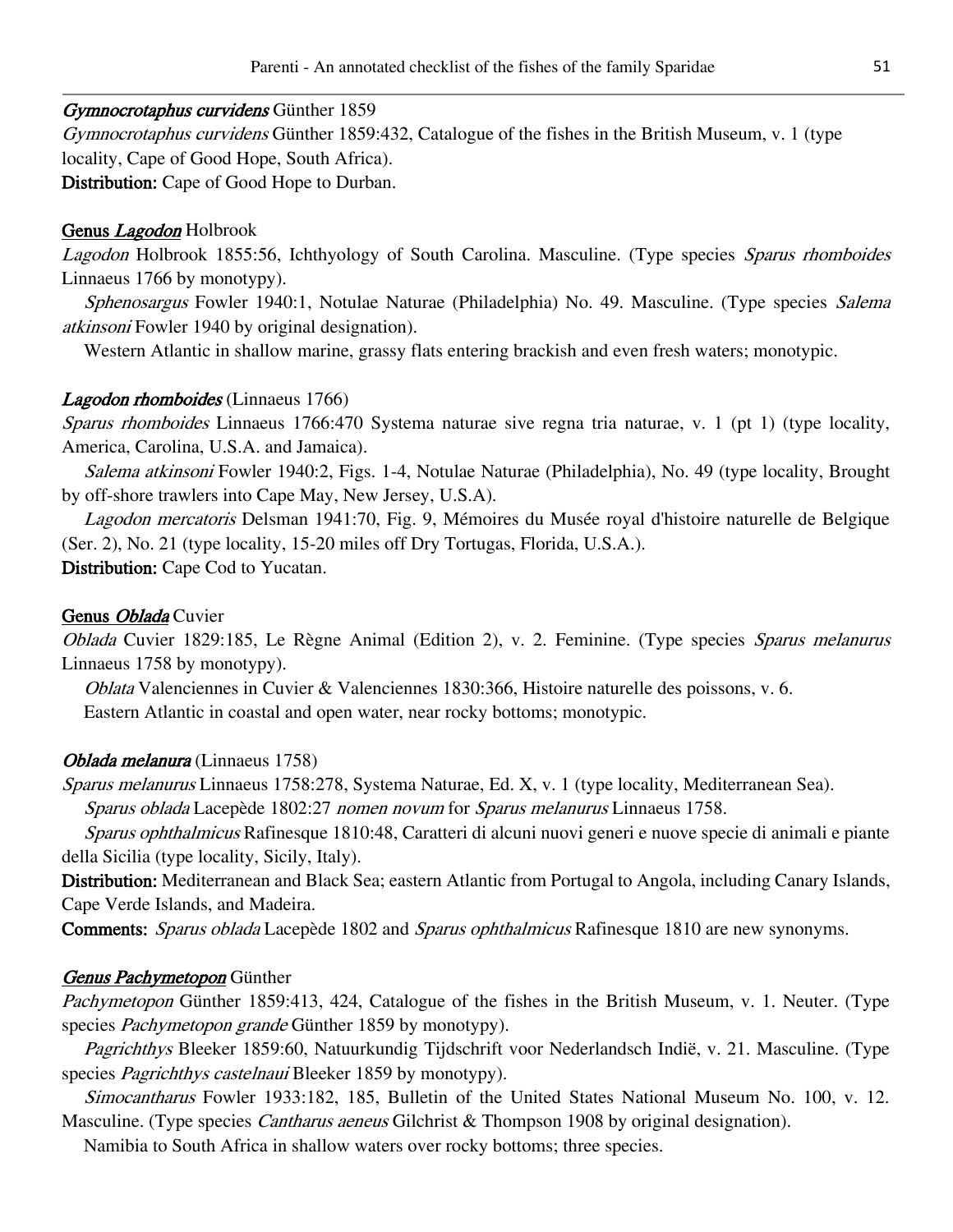#### Pachymetopon aeneum (Gilchrist & Thompson 1908)

Cantharus aeneus Gilchrist & Thompson 1908:166, Annals of the South African Museum, v. 6 (pt 2) (type locality, KwaZulu-Natal, South Africa).

*Cantharus natalensis* Gilchrist & Thompson 1908:168, Annals of the South African Museum, v. 6 (pt 2) (type locality, KwaZulu-Natal, South Africa).

Cantharus simus Gilchrist & Thompson 1909:231, Annals of the South African Museum, v. 6 (pt 3, no. 5) (type locality, Fish market, Durban, KwaZulu-Natal, South Africa).

Distribution: Cape of Good Hope to Sodwana Bay.

#### Pachymetopon blochii (Valenciennes 1830)

Cantharus blochii Valenciennes in Cuvier & Valenciennes 1830:339, Histoire naturelle des poissons, v. 6 (type locality, Cape of Good Hope, South Africa).

Cantharus castelnaui Bleeker 1859:59, Natuurkundig Tijdschrift voor Nederlandsch Indië, v. 21 (type locality, Cape of Good Hope, South Africa).

Pagrichthys castelnaui Bleeker 1859:61, Natuurkundig Tijdschrift voor Nederlandsch Indië, v. 21 (type locality, Cape of Good Hope, South Africa).

Pachymetopon canescens Norman 1935:14, Pl. 2, Annals of the South African Museum, v. 32 (pt 1, no. 2) (type locality, Believed to be False Bay, South Africa).

Distribution: Namibia to Cape Agulhas, South Africa.

#### Pachymetopon grande Günther 1859

Pachymetopon grande Günther 1859:424, Catalogue of the fishes in the British Museum, v. 1 (type locality, Cape of Good Hope, South Africa).

Pachymetopon guentheri Steindachner 1869:126, Anzeiger der Kaiserlichen Akademie der Wissenschaften, Wien, Mathematisch-Naturwissenschaftliche Classe, v. 6 (no. 16).

Pachymetopon glaucum Norman 1935:20, Fig. 6, Annals of the South African Museum, v. 32 (pt 1, no. 2) (type locality, East London, South Africa).

Distribution: Cape of Good Hope to Madagascar.

#### Genus *Polyamblyodon* Norman

Polyamblyodon Norman 1935:21, Annals of the South African Museum, v. 32 (pt 1, no. 2). Masculine. (Type species *Pachymetopon germanum* Barnard 1934 by original designation).

South Africa and southwestern Indian Ocean; two species.

#### Polyamblyodon germanus (Barnard 1934)

Pachymetopon germanum Barnard 1934:230, Fig. 2, Annals and Magazine of Natural History (Series 10), v. 13 (no. 74) (art. 16) (type locality, Durban, KwaZulu-Natal, South Africa). Distribution: East London to Delagoa Bay.

#### Polyamblyodon gibbosus (Pellegrin 1914)

Pachymetopon gibbosus Pellegrin 1914:264, Bulletin de la Société Zoologique de France, v. 39 (type locality, Fort Dauphin, Madagascar).

Polyamblyodon (Leptometopon) cristiceps Smith 1940:178, Figs. 1–2, Transactions of the Royal Society of South Africa, v. 28 (pt 2) (type locality, Delagoa Bay, Mozambique).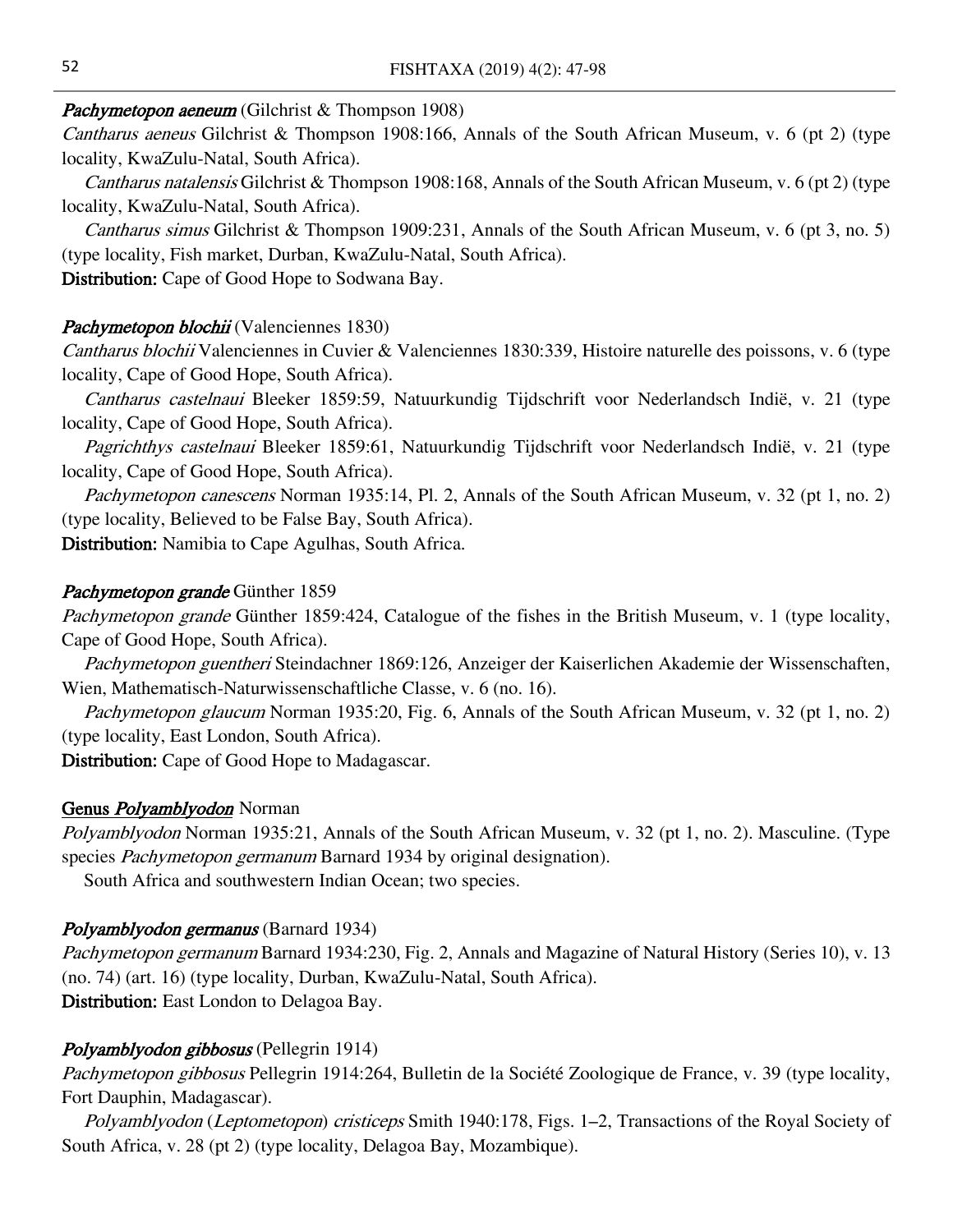Distribution: Natal to Beira and Madagascar.

#### Genus Sarpa Bonaparte

Sarpa Bonaparte 1831:171, Saggio di una distribuzione metodica degli animali vertebrati. Feminine. (Type species Sparus salpa Linnaeus 1758).

Eusalpa Fowler 1925:4, American Museum Novitates No. 162 Feminine. (Type species Sparus salpa Linnaeus 1758 by original designation).

Labeo Bowdich 1825:xii, 122, Fishes of Madeira. Masculine. (Type species Labeo sparoides Bowdich 1825 by monotypy). Objectively invalid; preoccupied by Labeo Cuvier 1816 in fishes.

Labeova Whitley 1950:44, Proceedings of the Royal Zoological Society of New South Wales, v. for 1948– 49. Feminine. (Type species *Labeo sparoides* Bowdich 1825 by being a replacement name). Replacement for Labeo Bowdich 1825, preoccupied by Labeo Cuvier 1816 in fishes.

Eastern Atlantic over rocky and sandy bottoms covered with seagrass; monotypic.

Comments: Labeova Whitley 1950 is a new synonym.

#### Sarpa salpa (Linnaeus 1758)

Sparus salpa Linnaeus 1758:280, Systema Naturae, Ed. X, v. 1 (type locality, Mediterranean Sea).

Sparus savla Osbeck 1770:100, Nova Acta Physico-Medica Academiae Caesareae Leopoldina-Carolinae Naturae Curiosorum, v. 4 (type locality, Spain).

?Sparus strongilus Forsskål 1775: xv, Descriptiones animalium (Forsskål) [type localities, Izmir, Turkey, Aegean Sea (Mediterranean Sea); Istanbul, Turkey, Sea of Marmara (Mediterranean Sea)]. Spelled strongylus in Bloch & Schneider 1801:285.

Labeo sparoides Bowdich 1825:122, Fig. 29, Fishes of Madeira (type locality, Madeira.

Box goreensis Valenciennes in Cuvier & Valenciennes 1830:364, Histoire naturelle des poissons, v. 6 (type locality, Gorée, Sénégal).

Box salpoides Valenciennes in Cuvier & Valenciennes 1830:365, Histoire naturelle des poissons, v. 6 (type locality, Indian Seas).

Cynaedus onias Gronow in Gray 1854:55, Catalogue of fish collected and described by Laurence Theodore Gronow (type locality, Mediterranean Sea).

Distribution: Mediterranean, eastern Atlantic from Bay of Biscay to Sierra Leone, including Madeira, Canary and Cape Verde Islands and southward to South Africa, including Natal.

Comments: taxonomic decision of Bauchot and Daget (1972:36); The two syntypes of Box salpoides located at the Museum de Histoire Naturelle at Paris have been identified as specimens of Sarpa salpa; the type locality indicated by Valenciennes is probably erroneous (Bauchot & Daget 1972:36). Sparus savla Osbeck 1770 and Labeo sparoides Bowdich 1825 are new synonyms (Parenti, 2019). Sparus strongilus Forsskal 1775 is a probable synonym.

#### Genus Spicara Rafinesque

Spicara Rafinesque 1810:51, Caratteri di alcuni nuovi generi e nuove specie di animali e piante della Sicilia. Neuter. (Type species *Spicara flexuosa* Rafinesque 1810 by monotypy).

Merolepis Rafinesque 1810:25, Indice d'ittiologia siciliana. Feminine. (Type species Sparus massiliensis Lacepède 1802 by monotypy).

Maena Cuvier 1829:186, Le Règne Animal (Edition 2), v. 2. Feminine. (Type species Sparus maena Linnaeus 1758 by absolute tautonymy).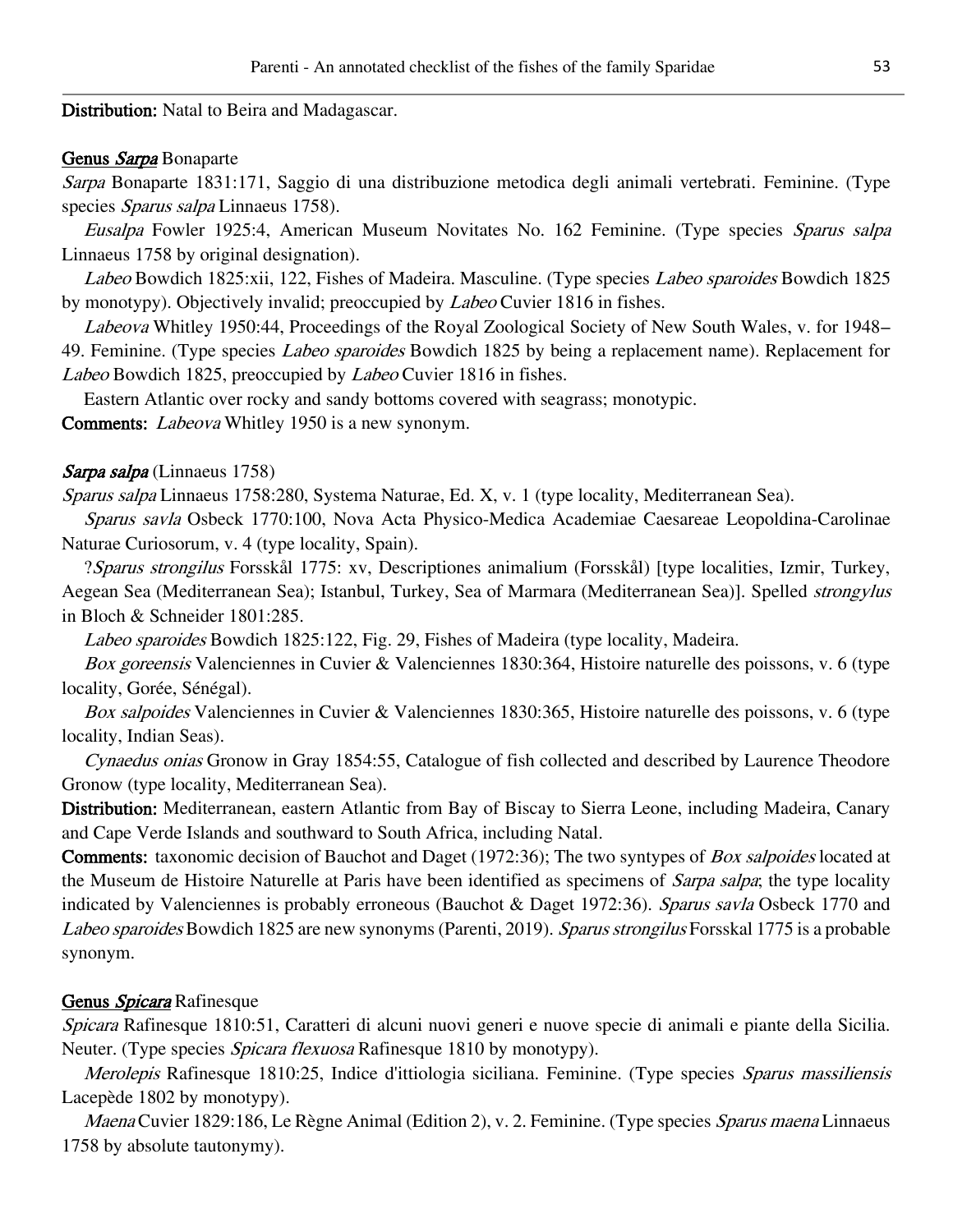Mena Swainson 1839:170, The natural history and classification, v. 2 (misspelling or emendation).

Maenas Bleeker (ex Klein) 1875:273, Archives néerlandaises des sciences exactes et naturelles, v. 11. Feminine. (Type species *Sparus maena* Linnaeus 1758 by original designation).

Pterosmaris Fowler 1925:4, American Museum Novitates No. 162. Feminine. (Type species Smaris melanurus Valenciennes 1830 by original designation).

Marsis Barnard 1927:682, Annals of the South African Museum v. 21 (pt 2). Masculine. (Type species Sparus smaris Linnaeus 1758 by being a replacement name).

Coleosmaris Norman 1931:359, Annals and Magazine of Natural History (Series 10), v. 7 (no. 40). Feminine. (Type species Coleosmaris nigricauda Norman 1931 by original designation).

Mediterranean and eastern Atlantic southward to Natal, South Africa and one species in western tropical Atlantic; nine species.

#### Spicara alta (Osório 1917)

Smaris altus Osório 1917:125, Pl. 7, Arquivo da Universidade de Lisboa, v. 4 (type locality, Coast of Morocco, eastern Atlantic).

Smaris macrophthalmus Cadenat 1937:471, Figs. 23–23bis, Revue des Travaux de l'Institut des Pêches Maritimes, v. 10 (fasc. 4, no. 40) (type locality, West Africa).

Distribution: eastern Atlantic.

#### Spicara australis (Regan 1921)

Smaris australis Regan 1921:416, Annals and Magazine of Natural History (Series 9), v. 7 (no. 41) (type locality, 15-20 miles off Umvoti River, KwaZulu-Natal, South Africa).

Distribution: off Natal, South Africa.

#### Spicara axillaris (Boulenger 1900)

Caesio axillaris Boulenger 1900:10, Pl. 1, Marine Investigations in South Africa No. 8 (type locality, Buffalo Bay, in False Bay, South Africa).

Caesio algoae Smith 1935:195, Records of the Albany Museum Grahamstown, v. 4 (type locality, Off Algoa Bay, South Africa).

Distribution: Cape Town to Natal, South Africa.

### Spicara flexuosa Rafinesque 1810

Spicara flexuosa Rafinesque 1810:51, Caratteri di alcuni nuovi generi e nuove specie di animali e piante della Sicilia (type locality, Sicily).

Sciaena gymnodon Pallas 1814:252, Zoographia Rosso-Asiatica, v. 3 (type locality, Shores of the Crimea, Ukraine (Black Sea).

Smaris chryselis Valenciennes in Cuvier & Valenciennes 1830:419, Pl. 165, Histoire naturelle des poissons, v. 6 (type locality, Naples, Italy; Nice, Corsica, France; Sicily, Italy; Malaga, Spain, western Mediterranean Sea).

**Comments:** previously regarded as a synonym of *S. maena* (Linnaeus) but a valid subspecies (Tortonese et al. 1973:418), Spicara flexuosa Rafinesque is a valid species according to Vasil'eva and Salekhova (1983), Lythgoe and Lythgoe (1992), Whitehead et al. (1986), Batjakas and Economakis (1995), and Debelius (1977); synonym of S. maena according to Daget et al. (1986).

Distribution: Mediterranean Sea, Black Sea, and Atlantic coast of Portugal.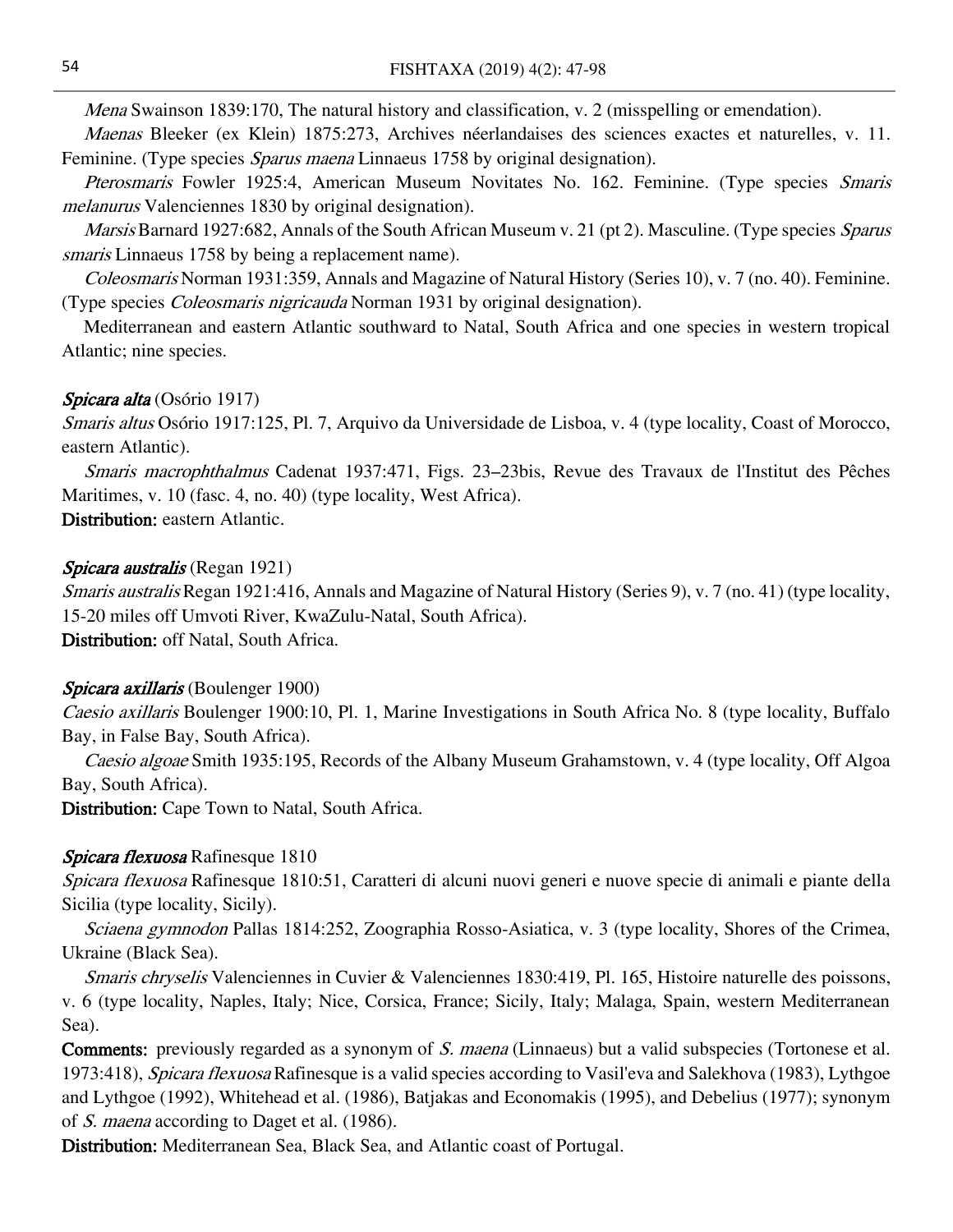#### Spicara maena (Linnaeus 1758)

Sparus maena Linnaeus 1758:278, Systema Naturae, Ed. X, v. 1 (type locality, Mediterranean Sea).

Sparus lineatus Osbeck 1770:100, Nova Acta Physico-Medica Academiae Caesareae Leopoldina-Carolinae Naturae Curiosorum, v. 4 (type locality, Spain).

Sparus zebra Brünnich 1768:47, Ichthyologia Massiliensis, sistens piscium descriptiones eorumque apud incolas nomina (type locality, Marseille, France).

Sparus mendola Lacépède 1802:27, 85, Histoire naturelle des poissons (Lacepède), v. 4 (type locality, Mediterranean Sea).

Sparus massiliensis Lacépède 1802:33, 108, Histoire naturelle des poissons (Lacepède), v. 4 (type locality, Mediterranean Sea); nomen novum for Sparus zebra Brünnich.

Sparus osbeck Lacépède 1802:33, 108, Histoire naturelle des poissons (Lacepède), v. 4 (type locality, Mediterranean Sea).

Sparus tricuspidatus Spinola 1807:367, Pl. 28 (figs 1a-b), Annales du Muséum d'Histoire Naturelle, Paris, v. 10 (type locality, Gulf of Genoa, Italy, Mediterranean Sea).

Labrus ciavolus Rafinesque 1810:40, Caratteri di alcuni nuovi generi e nuove specie di animali e piante della Sicilia (type locality, Sicily, Italy, Mediterranean Sea).

Smaris gora Risso 1827:347, Histoire naturelle des principales productions de l'Europe méridionale, v. 3 (type locality, Nice, France).

Maena jusculum Cuvier 1829:186, Le Règne Animal (Edition 2), v. 2 (type locality, Mediterranean Sea).

Smaris cagarella Cuvier 1829:187, Le Règne Animal (Edition 2), v. 2 (type locality, Mediterranean Sea).

Maena osbeckii Valenciennes in Cuvier & Valenciennes 1830:397, Histoire naturelle des poissons, v. 6 (type locality, Provence, Nice, Naples, Sicily; Corsica and France).

Maena vulgaris Valenciennes in Cuvier & Valenciennes 1830:390, Histoire naturelle des poissons, v. 6 (type locality, Toulon, France; Naples, Italy; Iviça] Ibiza, Balearic Islands, Mediterranean Sea).

Maena vomerina Valenciennes in Cuvier & Valenciennes 1830:400, Pl. 164, Histoire naturelle des poissons, v. 6 (type locality, Marseille, France, western Mediterranean Sea.; Malta, Mediterranean Sea).

Smaris gagarella Valenciennes in Cuvier & Valenciennes 1830:420, Histoire naturelle des poissons, v. 6 (type locality, Marseille, France, western Mediterranean Sea).

Moena saura Sarato 1889:2-3, Moniteur des Étrangers à Nice (type locality, Nice, France).

Distribution: Mediterranean Sea, Black Sea, and eastern Atlantic from Portugal to Mauritania.

Comments: *Labrus ciavolus* Rafinesque is a new synonym of *Maena osbeckii* Valenciennes following the opinion of Cocco (Indice Ittiologico 1884-86) and Döderlein (1891). Sparus lineatus Osbeck is a possible synonym according to Günther (1859:387).

#### Spicara martinicus (Valenciennes 1830)

Smaris martinicus Valenciennes in Cuvier & Valenciennes 1830:424, Histoire naturelle des poissons, v. 6 (type locality, Martinique Island, West Indies).

Distribution: West Indies.

#### Spicara melanura (Valenciennes 1830)

Smaris melanurus Valenciennes in Cuvier & Valenciennes 1830:422, Histoire naturelle des poissons, v. 6 (type locality, Gorée, Senegal, eastern Atlantic).

Distribution: eastern Atlantic from Madeira to Angola.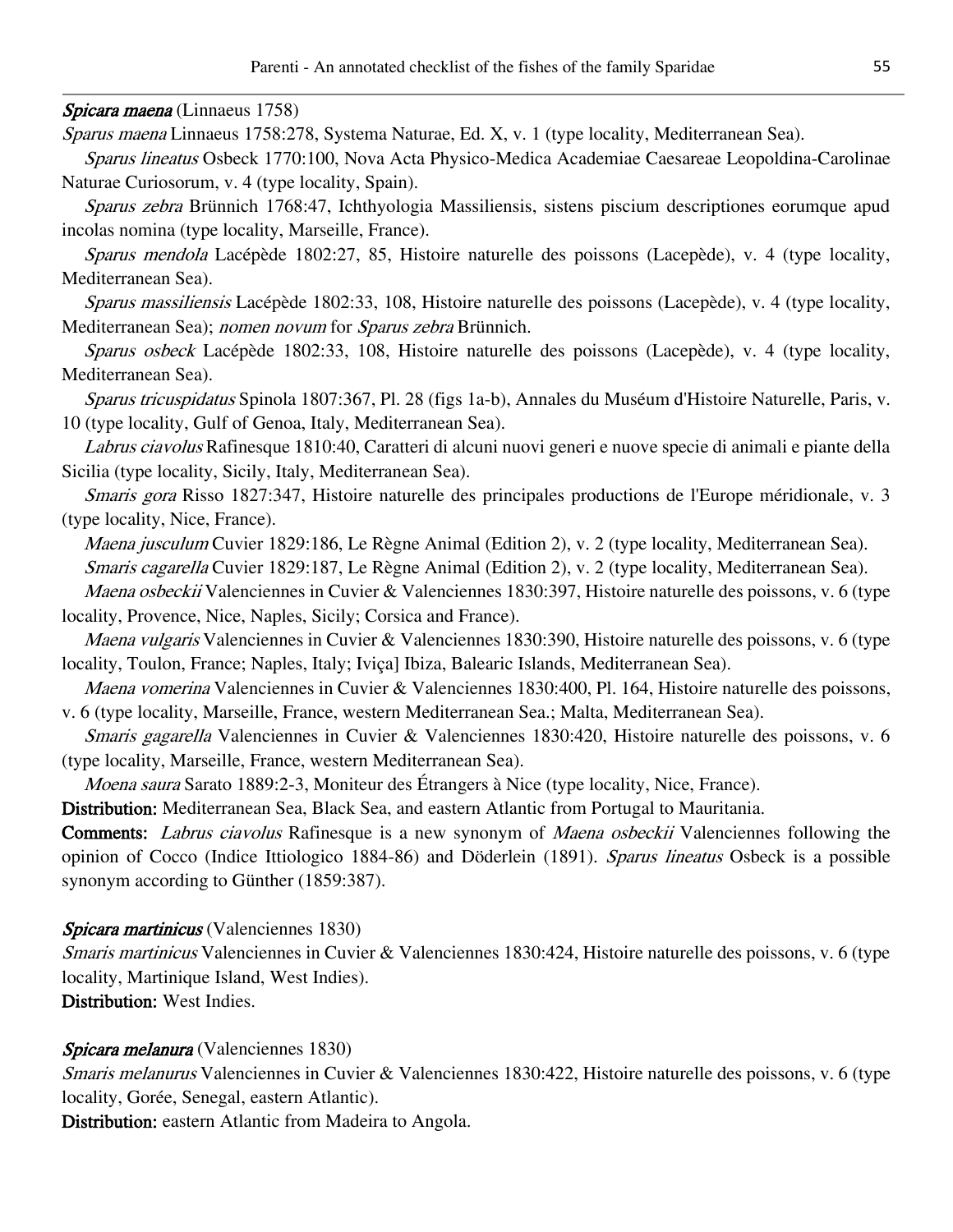#### Spicara nigricauda (Norman 1931)

Coleosmaris nigricauda Norman 1931:359, Fig. 4, Annals and Magazine of Natural History (Series 10), v. 7 (no. 40) (type locality, Accra, Ghana, eastern Atlantic). Distribution: southern Angola.

#### Spicara smaris (Linnaeus 1758)

Sparus smaris Linnaeus 1758:278, Systema Naturae, Ed. X, v. 1 (type locality, Southern Europe (Mediterranean Sea).

Sparus maruda Walbaum 1792:277, Petri Artedi sueci genera piscium Part 3 (type locality, Adriatic Sea (Mediterranean Sea).

Sparus polinymus Rafinesque 1810:49, Pl. 12 (fig. 2), Caratteri di alcuni nuovi generi e nuove specie di animali e piante della Sicilia (type locality, Sicily (Mediterranean Sea).

Sparus alcedo Risso 1810:258, Ichthyologie de Nice (type locality, Nice, France).

Smaris italicus Risso 1827:346, Pl. 12 (fig. 30), Histoire naturelle des principales productions de l'Europe méridionale, v. 3 (type locality, Nice, France).

Smaris vulgaris Valenciennes in Cuvier & Valenciennes 1830:407, Histoire naturelle des poissons, v. 6 (type locality, Mediterranean Sea).

Smaris gracilis Bonaparte 1836, fasc. 15-17, punt.80, Pl. 90 (fig. 1), Iconografia della fauna italica (type locality, Italy, Mediterranean Sea).

Smaris maurii Bonaparte 1836:fasc. 15-17, punt.80, Pl. 90 bis (fig. 3), Iconografia della fauna italica (type locality, Italy).

Distribution: Mediterranean and Black Seas, eastern Atlantic from Portugal to Morocco and Canary Islands.

#### Genus Spondyliosoma Cantor

Cantharus Cuvier 1816:278, Le Règne Animal, v. 2. Masculine. (Type species Sparus cantharus Linnaeus 1758 by absolute tautonymy. Objectively invalid; preoccupied by *Cantharus* Bolton 1798 in Mollusca and by Cantharus Monfort 1808 in Foraminifera).

? Scatharus Valenciennes in Cuvier & Valenciennes 1830:375, Histoire naturelle des poissons, v. 6. Masculine. (Type species *Scatharus graecus* Valenciennes 1830 by monotypy).

Spondyliosoma Cantor 1849:1032, 50], Journal of the Asiatic Society of Bengal, v. 18 (pt 2). Neuter. (Type species *Sparus cantharus* Linnaeus 1758 by being a replacement name. Replacement for *Cantharus* Cuvier 1816).

Caranthus Barnard 1927:720, Annals of the South African Museum, v. 21 (pt 2). Masculine. (Type species Sparus cantharus Linnaeus 1758 by being a replacement name.)

Cantharusa Strand 1928:54, Archiv für Naturgeschichte, v. 92 (Abt. A) (no. 8). Feminine. (Type species Sparus cantharus Linnaeus 1758 by being a replacement name).

Eastern Atlantic; benthopelagic over seagrass beds and rocky and sandy bottoms to about 300 m; two species.

#### Spondyliosoma cantharus (Linnaeus 1758)

Sparus cantharus Linnaeus 1758:280, Systema Naturae, Ed. X, v. 1 (type locality, Mediterranean Sea). Sparus brama Bloch 1791:77, 269, Naturgeschichte der ausländischen Fische, v. 5 (type locality, Channel

between France and British Isles); preoccupied by *Sparus brama* Bonnaterre 1788 (apparently not replaced).

Sparus mauropsaro Bloch & Schneider 1801:279, M. E. Blochii, Systema Ichthyologiae (type locality, Istanbul or Izmir, Turkey, Mediterranean Sea).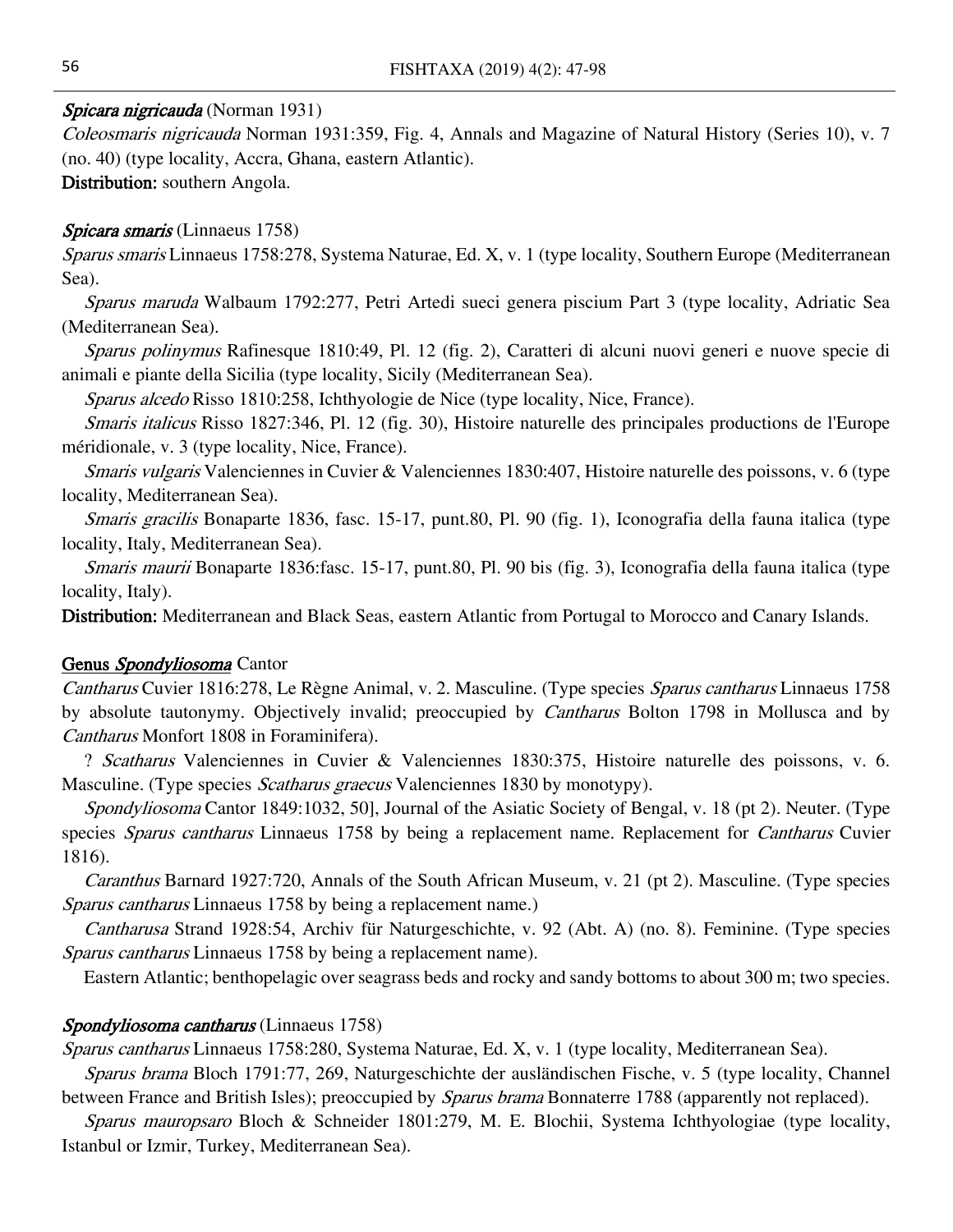Sparus zipolus Rafinesque 1810:50, Caratteri di alcuni nuovi generi e nuove specie di animali e piante della Sicilia (type locality, Sicily, Italy) Also appeared in Rafinesque 1810:26, Indice d'ittiologia Siciliana, ossia, Catalogo metodico dei nomi Latini, Italiani, e Siciliani dei pesci, che si rinvengono in Sicilia as Sparus zippolus.

Cantharus lineatus Montagu 1818:451, Pl. 23, Memoirs of the Wernerian Natural History Society, Edinburgh, v. 2 (Pt. 2, art. 27) (type locality, South coast of Devonshire, England); preoccupied by Sparus lineatus Osbeck 1770 [= Spicara maena (Linnaeus 1758)].

Cantharus sciandra Rosenthal 1822:5-6, Pl. 14, fig. 1, Ichthyotomische Tafeln. Berlin (no locality stated).

Cantharus vulgaris Schinz 1822:451, Das Thierreich, v. 2 (unneeded new name for and objective synonym of Sparus cantharus Linnaeus 1758).

Sparus vetula Couch 1823:79, The Transactions of the Linnean Society of London, v. 14 (pt 1, art. 4)(for 1822) (type locality, Cornwall, England).

Cantharus tanuda Risso 1827:366, Histoire naturelle des principales productions de l'Europe méridionale, v. 3 (type locality, Nice, France).

Cantharus brama Valenciennes in Cuvier & Valenciennes 1830:328, Histoire naturelle des poissons, v. 6 (type locality, Mediterranean Sea).

Cantharus griseus Valenciennes in Cuvier & Valenciennes 1830:333, Histoire naturelle des poissons, v. 6 (type locality, Dieppe; Abbeville; Boulogne; Calais, France).

Cantharus orbicularis Valenciennes, in Cuvier & Valenciennes 1830:331, Histoire naturelle des poissons, v. 6 (type locality, Corsica, near Ajaccio, France, western Mediterranean Sea; Spain).

Cantharus senegalensis Valenciennes in Cuvier & Valenciennes 1830:337, Histoire naturelle des poissons, v. 6 (type locality, Gorée, Senegal).

Cantharus vulgaris Valenciennes in Cuvier & Valenciennes 1830:319, Pl. 160, Histoire naturelle des poissons, v. 6 (type locality, Provence, Naples, Rome, Malta, Ibiza, Baleares Islands, Mediterranean Sea).

?Scatharus graecus Valenciennes in Cuvier & Valenciennes 1830:376, Pl. 162 ter., Histoire naturelle des poissons, v. 6 (type locality, Moree, Greece, Mediterranean Sea).

Cantharus linnei Malm 1877:97, Göteborgs och Bohusläns fauna, ryggradsdjuren (type locality, Sweden).

Distribution: Mediterranean Sea, Black Sea and Scandinavia to Angola, including Madeira, Canary Islands and Cape Verde Islands.

Comments: the territorial males from Mediterranean and Atlantic populations show very different colour pattern and could represent different species (Debelius 1997180). Scatharus graecus was described from South Greece by Valenciennes and after him by Döderlein (1891:231). It was not found again and the type (MNHN no.4912) is now lost. It might represent a junior synonym of S. cantharus. No other species of the genus Scatharus is known. Cantharus linnei is tentatively regarded as an unneeded replacement name for Sparus cantharus Linnaeus 1758 (to avoid "Strickland tautonomy").

# Spondyliosoma emarginatum (Valenciennes 1830)

Cantharus emarginatus Valenciennes in Cuvier & Valenciennes 1830:338, Histoire naturelle des poissons, v. 6 (type locality, Cape of Good Hope, South Africa).

Cantharus microlepis Gilchrist & Thompson 1909:231, Annals of the South African Museum, v. 6 (pt 3, no. 5) (type locality, Durban, KwaZulu-Natal, South Africa).

Pagellus microlepis Regan 1921:419, Annals and Magazine of Natural History (Ser. 9), v. 7 (no. 41) (type locality, 15–20 mi. off Umvoti R., Natal, South Africa, 25 fms).

Distribution: Saldanha Bay to Natal.

Comments: Pagellus microlepis Regan 1921 is a new synonym.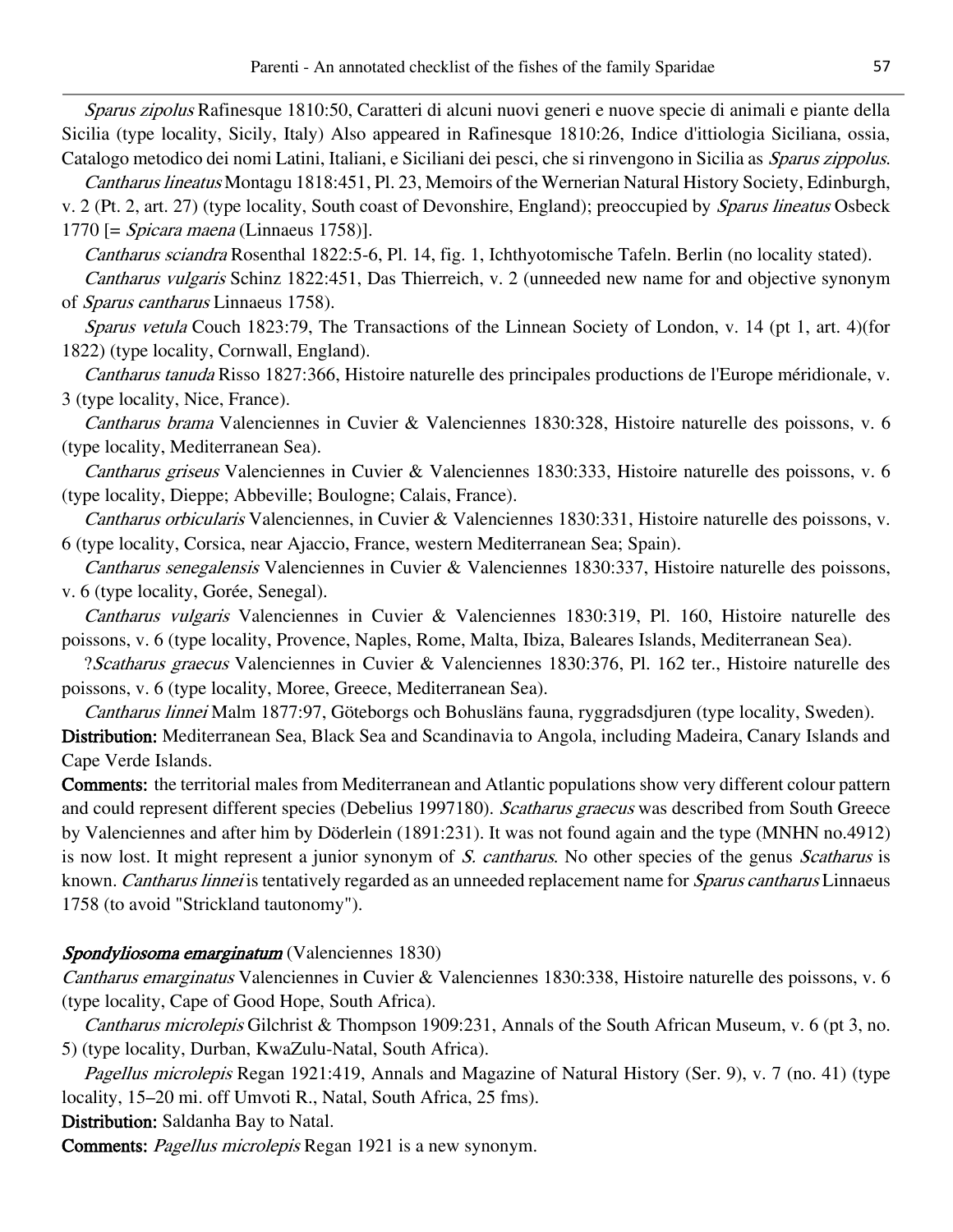#### Subfamily Denticinae Bonaparte 1831

Denticini Bonaparte 1831: 105, Saggio di una distribuzione metodica degli animali vertebrati. No molars; jaws with enlarged canines in front, smaller conical teeth behind. Piscivorous; 27 species.

#### Genus Amamiichthys Tanaka & Iwatsuki

Amamiichthys Tanaka & Iwatsuki 2015:196, Zootaxa 4007 (no. 2). Masculine. (Type species, Cheimerius matsubarai Akazaki 1962, by original designation).

Japan; monotypic.

#### Amamiichthys matsubarai (Akazaki 1962)

Cheimerius matsubarai Akazaki 1962:132, 347, Fig. 31, Studies on the spariform fishes (type locality, Off Naze, Amami-oshima Island, Ryukyu Islands, Japan). Distribution: Ryukyu Islands, Japan.

#### Genus *Argyrozona* Smith

Argyrozona Smith 1938:300, Transactions of the Royal Society of South Africa, v. 26 (pt 3). Feminine. (Type species *Dentex argyrozona* Valenciennes 1830 by monotypy).

South Africa; monotypic.

#### Argyrozona argyrozona (Valenciennes 1830)

Dentex argyrozona Valenciennes in Cuvier & Valenciennes 1830:235, Histoire naturelle des poissons, v. 6 (type locality, Cape of Good Hope, South Africa).

Cynaedus lupus Gronow in Gray 1854:54, Catalogue of fish collected and described by Laurence Theodore Gronow (type locality, several localities).

Dentex macrodens Castelnau 1861:30, Mémoire sur les poissons de l'Afrique australe (type locality, Algoa Bay, South Africa).

Distribution: Table Bay to Natal. Comments: taxonomic decision of Wheeler (1958).

#### Genus Cheimerius Smith

Cheimerius Smith 1938:292, Transactions of the Royal Society of South Africa, v. 26 (pt 3), masculine. (Type species *Dentex nufar* Valenciennes 1830, by original designation).

Red Sea and Indian Ocean; monotypic.

#### Cheimerius nufar (Valenciennes 1830)

Dentex nufar Valenciennes (ex Ehrenberg) in Cuvier & Valenciennes 1830:240, Histoire naturelle des poissons, v. 6 (type locality, Egypt, Red Sea; Massawa, Eritrea, Red Sea).

Dentex variabilis Valenciennes (ex Ehrenberg) in Cuvier & Valenciennes 1830:241 Histoire naturelle des poissons, v. 6 (type locality, Red Sea).

Dentex fasciolatus Valenciennes (ex Ehrenberg) in Cuvier & Valenciennes 1830:242 Histoire naturelle des poissons, v. 6 (type locality, Red Sea).

Dentex miles Gilchrist & Thompson 1908:155, Annals of the South African Museum, v. 6 (pt 2) (type locality, KawZulu-Natal, South Africa).

Dentex albus Gilchrist 1914:128, Fig., Marine biological report: for the year ended ... and for the half year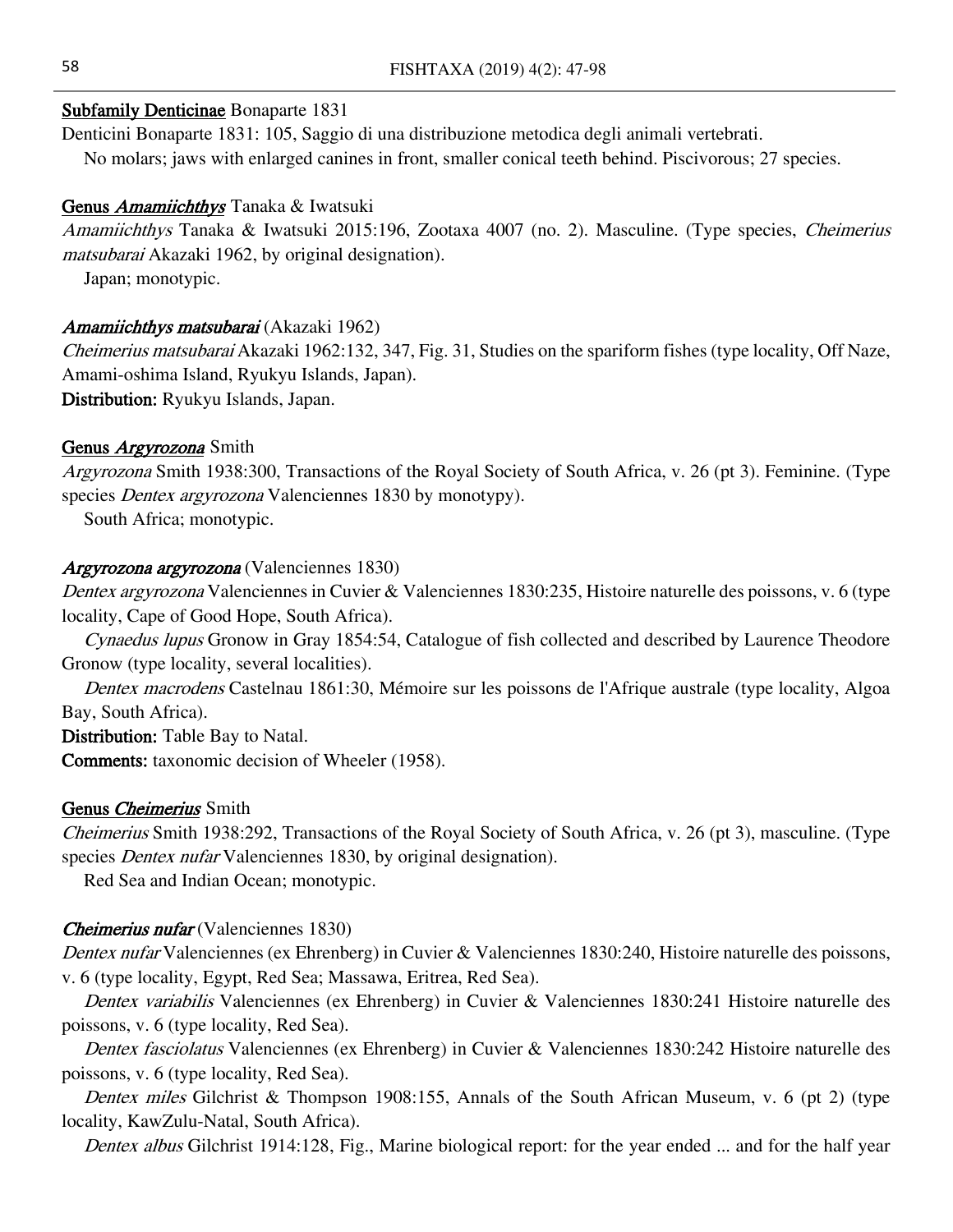ending ...; to be presented to the Provincial Council; Union of South Africa, Province of the Cape of Good Hope. No. 2 (VII) (type locality, KwaZulu-Natal coast, South Africa).

Distribution: tropical Indo-Pacific southward to Cape of Good Hope: Red Sea and East Africa south to Cape Province (South Africa), east to Madagascar and western Mascarenes (Réunion, Mauritius) to Pakistan.

# Genus *Dentex* Cuvier

Dentex Cuvier 1814:92, Bulletin des Sciences, par la Société Philomathique de Paris, Sér. 3, v. 1. Masculine. (Type species Sparus dentex Linnaeus 1758 by absolute tautonymy).

Taius Jordan & Thompson 1912:570, Proceedings of the United States National Museum v. 41 (no. 1875). Masculine. (Type species *Chrysophrys tumifrons* Temminck & Schlegel 1843 by original designation).

Synagris Bleeker, (ex Klein) 1876:278, Archives néerlandaises des sciences exactes et naturelles, v. 11. Feminine. (Type species *Dentex vulgaris* Valenciennes 1830 by original designation).

Opsodentex Fowler 1925:4, American Museum Novitates No. 162. Masculine. (Type species Sparus macrophthalmus Bloch 1791 by original designation).

Allotaius Whitley 1937:139, Memoirs of the Queensland Museum, v. 11 (pt 2). Masculine. (Type species Dentex *spariformis* Ogilby 1910 by original designation).

Eastern Atlantic and Indo-Pacific on the continental shelf over various types of bottoms. Cheimerius and Polysteganus, regarded as subgenera by Bauchot & Hureau (Quero et al. 1991), are here considered as valid genera following the opinion of Smith and Smith (1986:590) and Iwatsuki and Heemstra (2011:16); 14 species.

# Dentex abei Iwatsuki, Akazaki & Taniguchi 2007

Dentex abei Iwatsuki, Akazaki and Taniguchi 2007:30, Figs. 1A, 2A, Bulletin of the National Museum of Nature and Science (Ser. A) Supplement No. 1 (type locality, Off Okinawa Island, Ryukyu Islands, Japan). Distribution: Ryukyu Islands and Ogasawara Islands, Japan, Taiwan and Philippines.

# Dentex angolensis Poll & Maul 1953

Dentex angolensis Poll & Maul 1953:1, Fig., Bulletin de l'Institut Royal des Sciences Naturelles de Belgique, v. 29 (no. 49) (type locality, Atlantic, 45 miles northeastern of Port Gentil, Gabon).

Dentex polli Roux 1954:468, Fig. 1, Bulletin du Muséum National d'Histoire Naturelle (Série 2), v. 26 (no. 4) (type locality, Marine station at Pointe-Noire, Republic of the Congo).

Distribution: Morocco to Angola.

# Dentex barnardi Cadenat 1970

Dentex barnardi Cadenat, in Blache, Cadenat & Stauch 1970:325, Fig. 843, Clés de détermination des poissons de mer signalés dans l'Atlantique oriental, v. 18 (type locality, Southeastern Atlantic, 9°20'S, 13°04'E). Distribution: Gabon to Angola.

# Dentex canariensis Steindachner 1881

Dentex canariensis Steindachner 1881:99, Anzeiger der Akademie der Wissenschaften in Wien, Mathematisch-Naturwissenschaftliche Classe, v. 18 (no. 11) (for 5 May 1881) (type locality, Canary Islands). Distribution: eastern Atlantic from Cape Bojador, Western Sahara to Angola.

Dentex carpenteri Iwatsuki, Newman & Russell 2015

Dentex carpenteri Iwatsuki, Newman & Russell 2015:111, Figs. 1A–B, 2, 5A, Zootaxa 3957 (no. 1) (type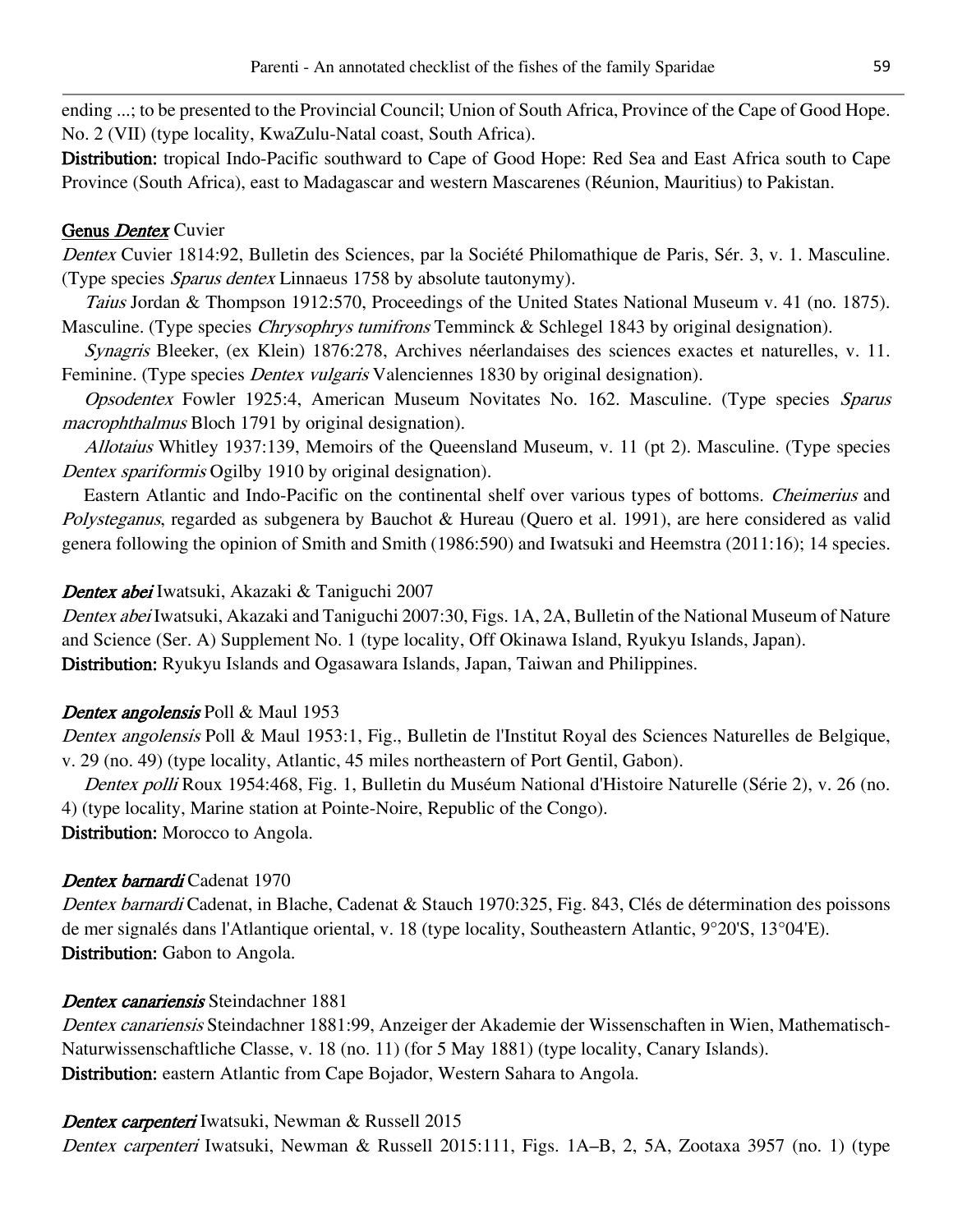locality, Off Ningaloo Reef near Exmouth, Western Australia) Distribution: Western Australia.

#### Dentex congoensis Poll 1954

Dentex congoensis Poll 1954:310, Fig. 89, Résultats Scientifiques. Expédition Océanographique Belge dans les Eaux Côtières Africaines de l'Atlantique Sud (1948–1949). Bruxelles., v. 4 (no. 3A) (type locality, Atlantic, 40 miles southwest of Moita Seca, 6°20'S, 11°35'E).

Distribution: Senegal to Angola.

#### Dentex dentex (Linnaeus 1758)

Sparus dentex Linnaeus 1758:281, Systema Naturae, Ed. X, v. 1 (type locality, Atlantic and Mediterranean Sea). Sparus pseudodentex Walbaum 1792:276, Petri Artedi sueci genera piscium Part 3 (type locality, Genoa, Italy, Mediterranean Sea).

Sparus dentex var. pseudodentex Bloch & Schneider 1801:272, M. E. Blochii, Systema Ichthyologiae (type locality, Genoa, Italy, Mediterranean Sea).

Sparus cetti Risso 1810:256, Ichthyologie de Nice (type locality, Nice, France).

Dentex vulgaris Risso 1827:364, Histoire naturelle des principales productions de l'Europe méridionale, v. 3 (type locality, Nice, France, northwestern Mediterranean Sea).

Dentex vulgaris Valenciennes in Cuvier & Valenciennes 1830:220, Pl. 153, Histoire naturelle des poissons, v. 6 (type locality, Mediterranean Sea); preoccupied by Dentex vulgaris Risso 1827.

Dentex rivulatus Bennett 1835:91, Proceedings of the Zoological Society of London 1835 (pt 3) (type locality, Near Trabzon, Turkey, Black Sea).

Distribution: Bay of Biscay to Senegal, Canary and Madeira Islands; Mediterranean.

Comments: Dentex rivulatus Bennett 1835 is a new synonym.

#### Dentex fourmanoiri Akazaki & Seret 1999

Dentex sp. nov. Rivaton et al. 1990:72, Catalogue des poissons de Nouvelle-Calédonie.

Dentex fourmanoiri Akazaki & Seret 1999, Proc. 5<sup>th</sup> Indo-Pac. Fish Conf., Nouméa 1997: 179, Figs. 1,2 (type locality, east of Chesterfield Islands, 217 m depth).

Distribution: Chesterfield Islands and New Caledonia.

#### Dentex gibbosus (Rafinesque 1810)

Sparus gibbosus Rafinesque 1810:47, Caratteri di alcuni nuovi generi e nuove specie di animali e piante della Sicilia (type locality, Sicily, Italy).

Dentex synodon Risso 1840:382, Archiv für Naturgeschichte, v. 6 (pt. 1) (type locality, Nice, France).

Dentex filosus Valenciennes 1841:[37], Pl. 6, Ichthyologie des îles Canaries, v. 2 (pt 2) (type locality, Canary Islands).

Distribution: Mediterranean and Portugal to Angola, arounds Canary Islands.

Comments: Dentex synodon Risso 1840 is a new synonym.

#### Dentex hypselosomus Bleeker 1854

Dentex hypselosoma Bleeker 1854:402, Natuurkundig Tijdschrift voor Nederlandsch Indië, v. 6 (no. 2) (type locality, Nagasaki, Japan).

Distribution: Northwest Pacific: Japan, southern Korea, China and Taiwan.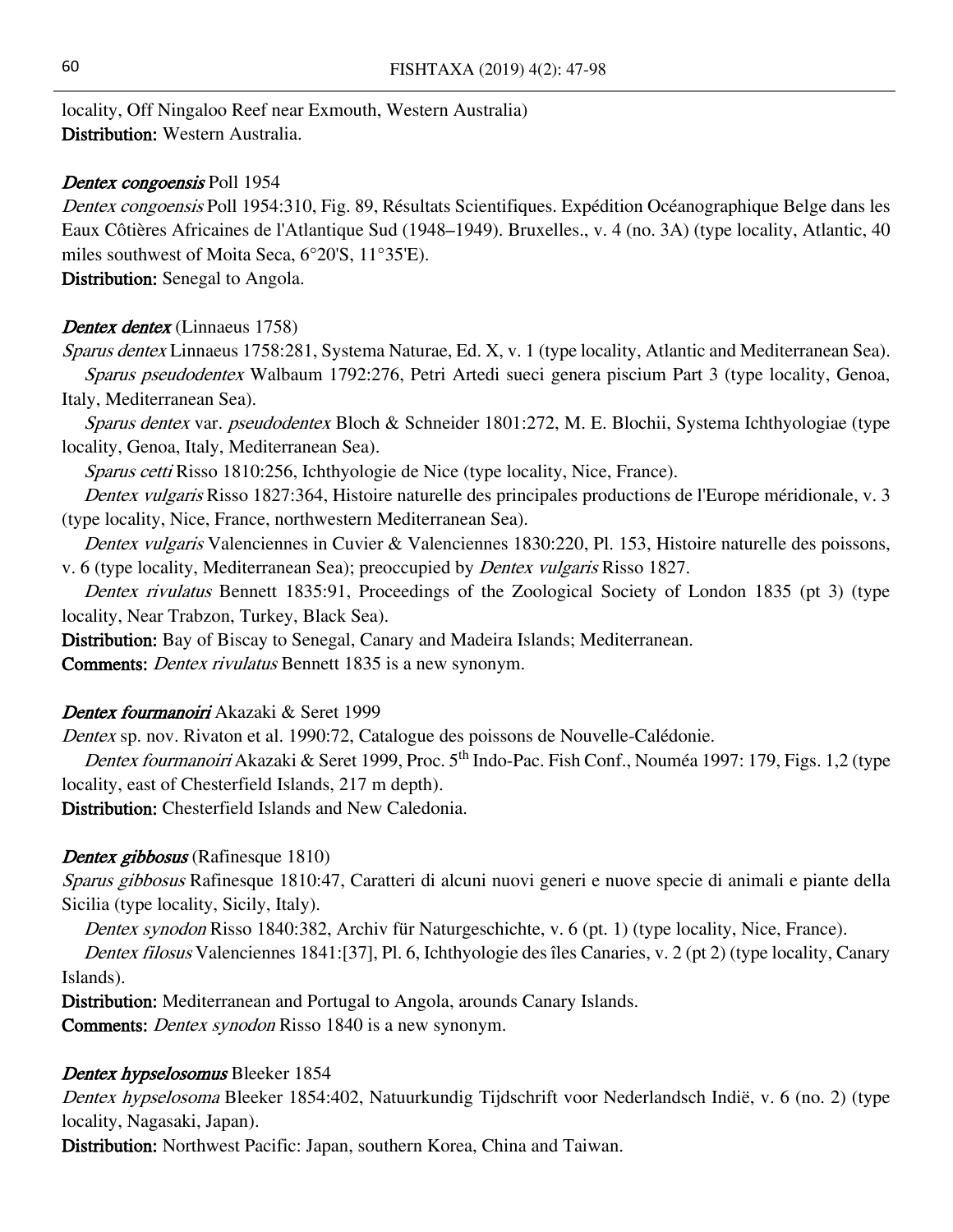# Dentex macrophthalmus (Bloch 1791)

Sparus macrophthalmus Bloch 1791:93, Pl. 272, Naturgeschichte der ausländischen Fische, v. 5 (no locality stated).

Dentex erytrostoma Risso 1827:364, Pl. 12 (fig. 31), Histoire naturelle des principales productions de l'Europe méridionale, v. 3 (type locality, Nice, France).

?Pagellus armatus Castelnau 1861:27, Mémoire sur les poissons de l'Afrique australe. (Type locality, Market at Cape of Good Hope, South Africa).

Dentex macrophthalmus opsophthalmus Ananiades 1950:9, Fig. 1, Praktika toy Ellenikou ydrobiologikou institoutou = Praktika of the Hellenic Hydrobiological Institute., v. 4 (no. 1) (type locality, Aegean Sea, Mediterranean Sea).

Distribution: Mediterranean and from Portugal to Namibia and occasionally to South Africa.

Comments: Dentex erytrostoma is a synonym according to Cocco (Facciolà 1884:68). Description and illustration of *Dentex erytrostoma* Risso 1827 fit with that of *D. macrophthalmus* and it is regarded as a new synonym. Pagellus armatus Castelnau 1861 is a probable synonym.

### Dentex maroccanus Valenciennes 1830

Dentex maroccanus Valenciennes in Cuvier & Valenciennes 1830:234, Histoire naturelle des poissons, v. 6 (type locality, Coast of Africa near Morocco).

Dentex parvulus de Brito Capello 1867:250, Jornal do Sciências Mathemáticas, Physicas e Naturaes, Lisboa, v. 1 (no. 3) (type locality, Portugal).

Distribution: Bay of Biscay to Gulf of Guinea and southwestern Mediterranean.

# Dentex multidens Valenciennes 1830

Dentex multidens Valenciennes in Cuvier & Valenciennes 1830:238, Histoire naturelle des poissons, v. 6 (type locality, Al-Luhayya, Yemen, Red Sea).

Distribution: Red Sea.

# Dentex spariformis Ogilby 1910

Dentex spariformis Ogilby 1910:91, On some new fishes from the Queensland coast (type locality, 36 miles south 12°West from Moreton Island, Queensland, Australia). Distribution: Australia and Queensland.

# Genus Petrus Smith

Petrus Smith 1938:302, Transactions of the Royal Society of South Africa v. 26 (pt 3). Masculine. (Type species Dentex rupestris Valenciennes 1830 by original designation).

South Africa; monotypic.

# Petrus rupestris (Valenciennes 1830)

Dentex rupestris Valenciennes in Cuvier & Valenciennes 1830:231, Histoire naturelle des poissons, v. 6 (type locality, Cape of Good Hope, South Africa).

Dentex brevis Kner 1865:63, Fische Frigatte "Novara", v. 1 (pt 1) (type locality, Cape of Good Hope, South Africa).

Distribution: Mossel Bay to Natal.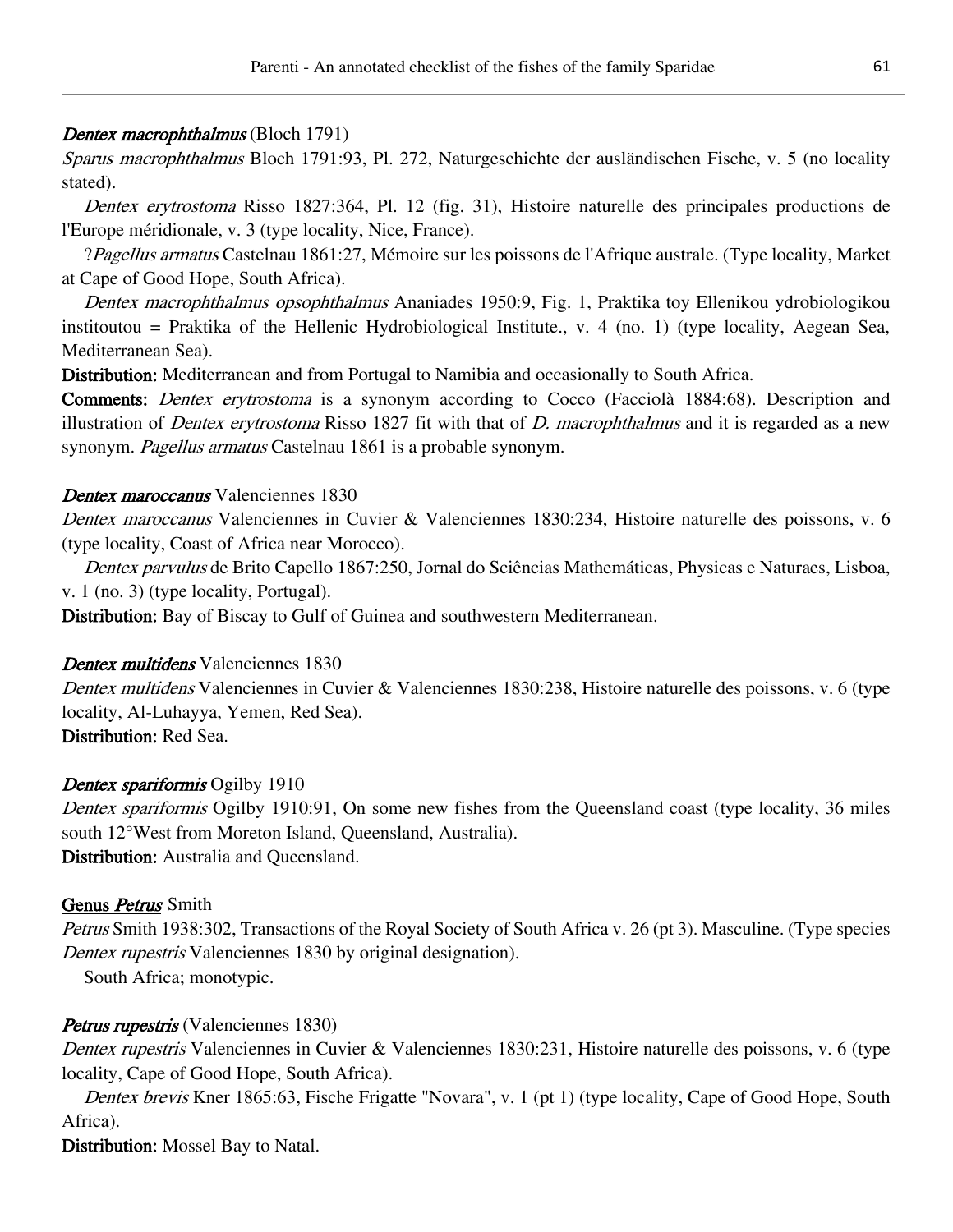# Genus *Polysteganus* Klunzinger

Polysteganus Klunzinger 1870:763, Verhandlungen der K.-K. zoologisch-botanischen Gesellschaft in Wien, v. 20 (type species, Dentex (Polysteganus) coeruleopunctatus Klunzinger 1870, by subsequent designation of Jordan 1919:359, The genera of fishes, part III, from Guenther to Gill).

Axiniceps Smith 1938:301, Transactions of the Royal Society of South Africa, v. 26 (pt 3). Neuter. (Type species *Dentex praeorbitalis* Günther 1859 by monotypy).

Indian Ocean; eight species.

# Polysteganus baissaci Smith 1978

Polysteganus baissaci Smith 1978:563, Fig. 1, Proceedings of the Biological Society of Washington, v. 91 (no. 3) (type locality, Northwest of Gunner's Coin, Guoin] 19°56'30"S, 57°37'E, Mauritius, Mascarenes). Distribution: Mauritius.

# Polysteganus cerasinus Iwatsuki & Heemstra 2015

Polysteganus cerasinus Iwatsuki & Heemstra 2015:144, Fig. 4, Zootaxa 4059 (no. 1) (type locality, Saya de Malha Bank, Mascarene Plateau 19.10°54.75'S, 60°58.17'E).

Distribution: known only from Saya de Malha Bank, western Indian Ocean.

# Polysteganus coeruleopunctatus (Klunzinger 1870)

Dentex (Polysteganus) coeruleopunctatus Klunzinger 1870:763, Verhandlungen der K.-K. zoologischbotanischen Gesellschaft in Wien, v. 20 (type locality, Al-Qusair, Red Sea). Distribution: Red Sea to Natal.

# Polysteganus flavodorsalis Iwatsuki & Heemstra 2015

Polysteganus flavodorsalis Iwatsuki & Heemstra 2015:141, Figs. 3A–C, Zootaxa 4059 (no. 1) (type locality, Nazareth Bank, Mascarene Plateau, 11.15°41.11'S, 61°04.54'E).

Distribution: Western Indian Ocean, Cargados Carajos and Nazareth Bank, Mascarene Plateau.

# Polysteganus lineopunctatus (Boulenger 1903)

Dentex lineopunctatus Boulenger 1903:66, Pl. 6, Annals of the South African Museum, v. 3 (pt 3) (type locality, KwaZulu-Natal coast, South Africa).

Dentex natalensis Gilchrist & Thompson 1908:156, Annals of the South African Museum, v. 6 (pt 2) (type locality, KwaZulu-Natal, South Africa).

Distribution: South Africa and Mozambique.

# Polysteganus mascarenensis Iwatsuki & Heemstra 2011

Polysteganus mascarenensis Iwatsuki & Heemstra 2011:14, Fig. 1, Zootaxa No. 3018 (type locality, Mascarene Plateau, Mascarene Islands, 15°23.32'S, 61°13.41).

Distribution: Seychelles (Saya de Malha Bank), Mascarene Plateau and Mascarene Islands.

# Polysteganus praeorbitalis (Günther 1859)

Dentex praeorbitalis Günther 1859:368, Catalogue of the fishes in the British Museum, v. 1 (type locality, Cape seas, South Africa).

Distribution: Algoa Bay to Beira, southern Africa.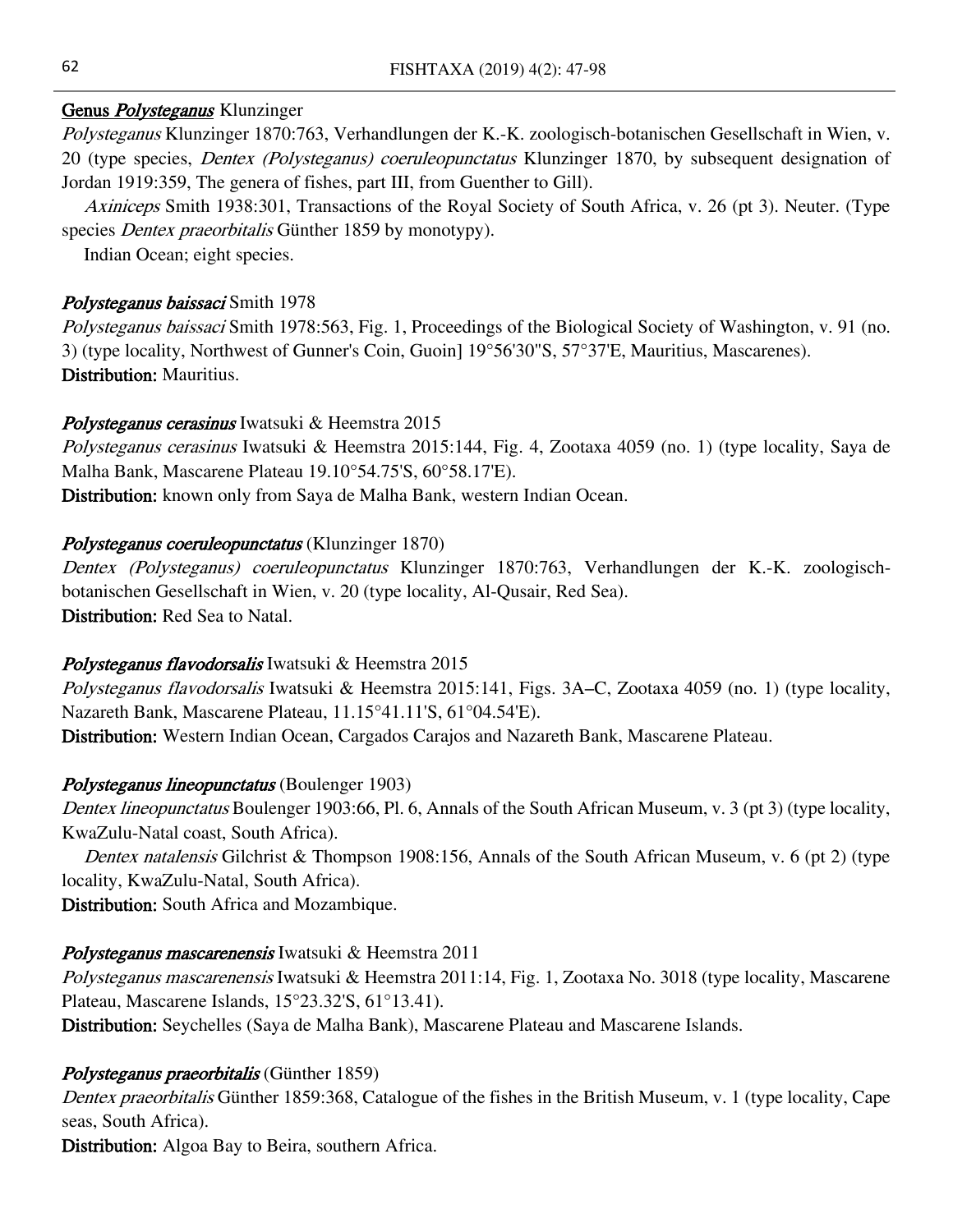### Polysteganus undulosus (Regan 1908)

Dentex undulosus Regan 1908:252, Pl. 40, Annals of the Natal Museum, v. 1 (pt 3) (type locality, 16 miles northeast of Bird Island, KwaZulu-Natal and Table Bay, Cape Colony, South Africa). Distribution: Cape of Good Hope to Delagoa Bay.

### Genus Virididentex Poll

Virididentex Poll 1971:9, Mémorie de la Classe des Sciences / Académie Royale de Belgique. Series: Collection in 8°, Sér. 2, v. 40 (no. 1). Masculine. (Type species Dentex acromegalus Osório 1911 by original designation). Eastern Atlantic over hard bottoms; monotypic.

### Virididentex acromegalus (Osório 1911)

Dentex multidens (nec Valenciennes 1830) Troschel 1866:213, Archiv für Naturgeschichte, v. 32 (pt. 1) (misidentification).

Dentex acromegalus Osório 1911:61, Pl. 1 (fig. 1), Memorias do Museu Bocage, Lisboa, v. 2 (type locality, Ilha de Santo Antão, Cape Verde Islands).

Distribution: endemic to the Cape Verde Islands.

### Subfamily Pagellinae Smith 1938

Pagellinae Smith 1938:232, Transactions of the Royal Society of South Africa v. 26 (pt 3).

Teeth in front of jaw short and sharp; those behind small molariform. Carnivorous feeding on small invertebrates; 13 species.

#### Genus Boopsoidea. Castelnau

Boopsoidea Castelnau 1861:25, Mémoire sur les poissons de l'Afrique australe. Feminine. (Type species Boopsoidea inornata Castelnau 1861 by monotypy).

South Africa; monotypic.

#### Boopsoidea inornata Castelnau 1861

Boopsoidea inornata Castelnau 1861:26, Mémoire sur les poissons de l'Afrique australe (type locality, Kalk Bay and Algoa Bay, South Africa).

Pagrus (Chrysophrys) holubi Steindachner 1881:203, 25, Pl. 2, Sitzungsberichte der Kaiserlichen Akademie der Wissenschaften. Mathematisch-Naturwissenschaftliche Classe, v. 83 (1. Abth.) (type locality, Algoa Bay, South Africa).

Distribution: Cape of Good Hope to Natal.

# Genus *Lithognathus* Swainson

Lithognathus Swainson 1839:172, 222, The natural history and classification, v. 2. Masculine. (Type species Lithognathus capensis Swainson 1839 (= Pagellus lithognathus Cuvier 1830) by monotypy).

Eastern Atlantic and South Africa, in schools on soft bottoms and sea-grass beds; four species.

# Lithognathus aureti Smith 1962

Lithognathus aureti Smith 1962:113, Pl. 2, South African Journal of Science, v. 58 (no. 4) (type locality, Walvis Bay, Namibia).

Distribution: Namibia to Cape Town, South Africa.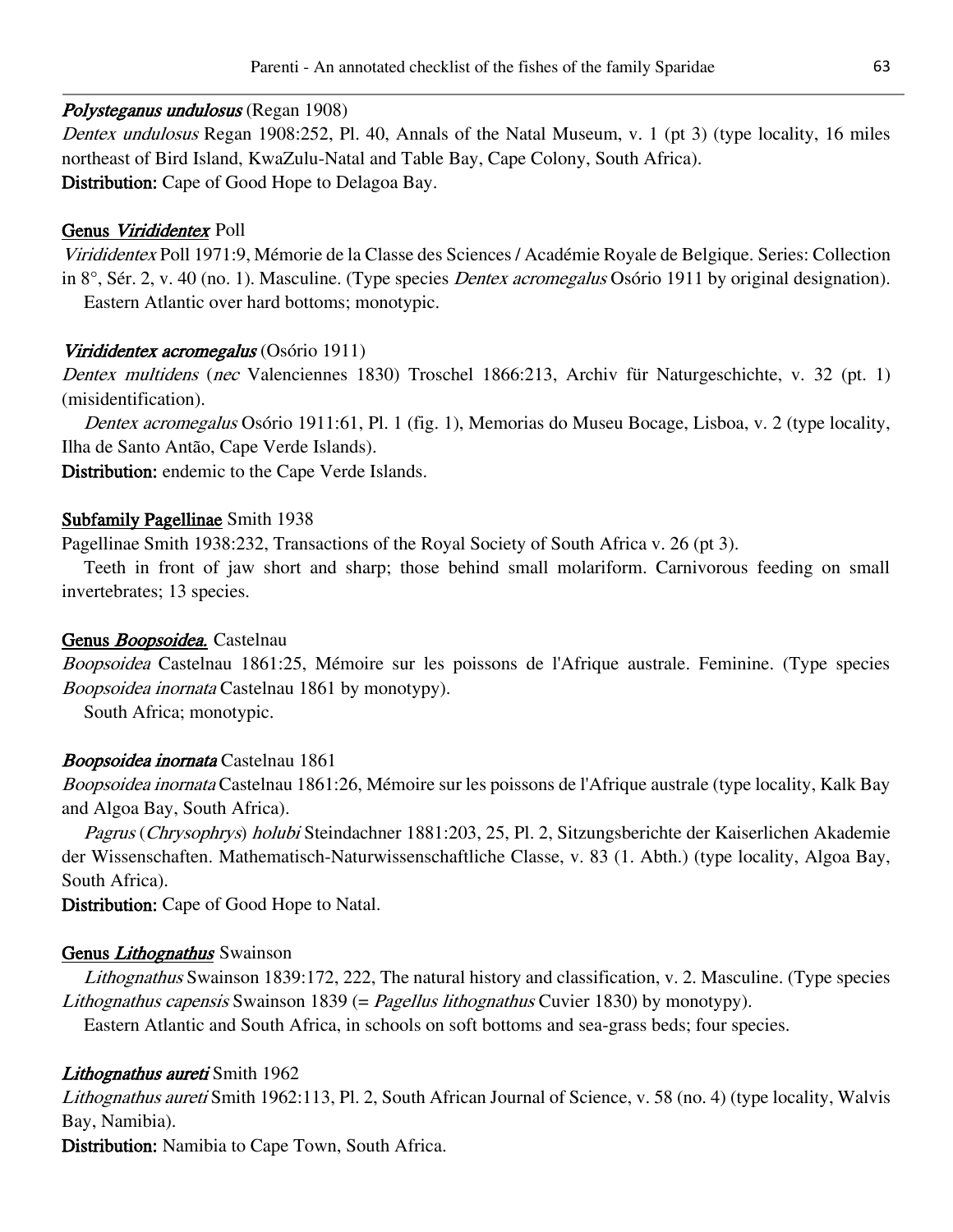#### Lithognathus lithognathus (Cuvier 1829)

Pagrus lithognathus Cuvier 1829:183, Le Règne Animal (Edition 2), v. 2 (type locality, Cape of Good Hope, South Africa).

Pagellus lithognathus Valenciennes in Cuvier & Valenciennes 1830:204, Pl. 151, Histoire naturelle des poissons, v. 6 (type locality, Cape of Good Hope, South Africa).

Pagellus (Lithognathus) capensis Swainson 1839:222, Pl. 114, The natural history and classification, v. 2 (type locality, based on Cuvier, Pl. 141, which is Cuvier & Valenciennes 1830:Pl. 141)

Distribution: Orange River mouth to Natal.

#### Lithognathus mormyrus (Linnaeus 1758)

Sparus mormyrus Linnaeus 1758:281, Systema Naturae, Ed. X, v. 1 (type locality, Mediterranean Sea).

Sparus hurta Linnaeus 1758:279, Systema Naturae, Ed. X, v. 1 (type locality, Mediterranean Sea).

Pagellus goreensis Valenciennes in Cuvier & Valenciennes 1830: 203, Histoire naturelle des poissons, v. 6 (type locality, Gorée, Senegal).

Sparus gaiolus Rafinesque, 1810:47, Caratteri di alcuni nuovi generi e nuove specie di animali e piante della Sicilia, has been overlooked. This a new synonym of *Lithognathus mormyrus*. Placement in Leiognathidae by Fricke et al., 2019 is erroneous.

Pagellus pernambucensis Valenciennes (ex Bloch) in Cuvier & Valenciennes 1830:210, Histoire naturelle des poissons, v. 6 (type locality, Pernambuco, Brazil [type locality erroneous]).

Distribution: Mediterranean, eastern Atlantic from Bay of Biscay to Cape of Good Hope around Madeira, Canary, and Cape Verde Islands; South Africa northward to Mozambique channel; also found in the Red Sea. Comments: taxonomic decision of Bauchot and Daget (1972) and Ferholm and Wheeler (1983).

#### Lithognathus olivieri Penrith & Penrith 1969

Lithognathus olivieri Penrith & Penrith 1969:100, Pl. 1, Cimbebasia (Series A, Naturwetenskappe), v. 1 (no. 5) (type locality, Angra Fria, off Southwest Africa).

# Distribution: Namibia.

**Comments:** A synonym of *L. aureti* according to Smith and Smith (1986); listed as valid but could represent a subspecies of L. aureti by Bauchot and Hureau (Quero et al. 1990).

#### Genus *Pagellus* Valenciennes

Pagellus Valenciennes in Cuvier & Valenciennes 1830:169, Histoire naturelle des poissons, v. 6. Masculine. (Type species Sparus erythrinus Linnaeus 1758 by subsequent designation).

Nudipagellus Fowler 1925:4, American Museum Novitates No. 162. Masculine. (Type species Sparus centrodontus Delaroche 1809 by original designation).

Eastern Atlantic; found on various type of bottom (rock, sand, mud, and sea-grass) to depth of about 700 m; five species.

#### Pagellus acarne (Risso 1827)

Sparus berda Risso 1810 (nec Forsskål, 1775) (type locality, Nice, France).

Sparus axilaris Perez 1820:97, Pl. (unnumbered), Periódico de la Sociedad Médico-Quirúrgica de Cadiz, v. 1 (type locality, Mare Baeticum, off Andalusia, southern Spain)

Pagrus acarne Risso 1827:361, Histoire naturelle des principales productions de l'Europe méridionale, v. 3 (type locality, Nice, France).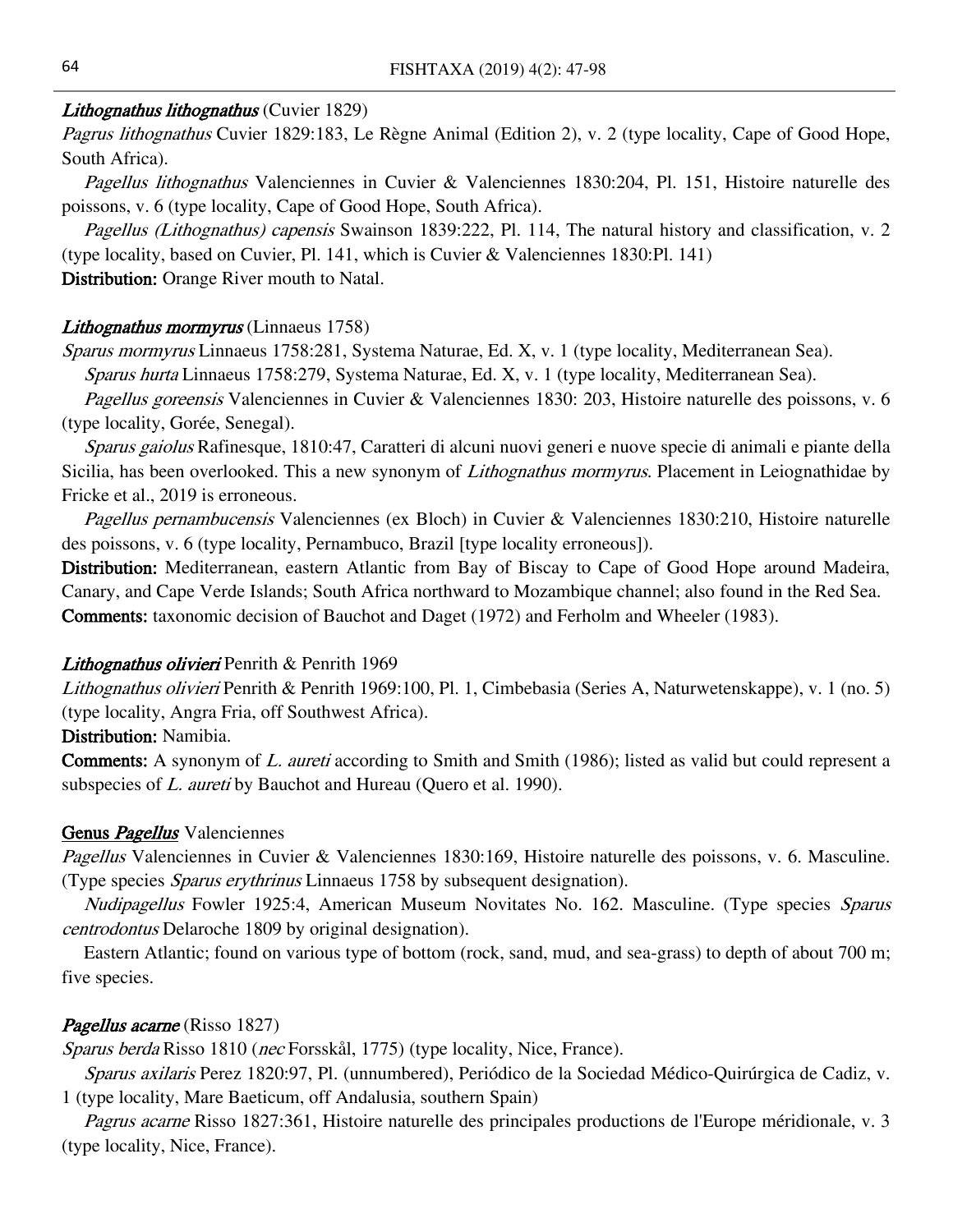Pagrus vulgaris Fleming 1828:211, A history of British animals (type locality, Britain).

Pagellus owenii Günther 1859:478, Catalogue of the fishes in the British Museum, v. 1 (type locality, British Isles).

Distribution: Mediterranean, British Isles and Denmark to northern Senegal, including Madeira, Canary, and Cape Verde Islands.

Comments: Parenti and Poly (2004:171) suggest continued use of *acarne* Risso 1827 based on invalidation of axilaris by reversal of precedence (Art. 23.9). Pagrus vulgaris Fleming 1828 is a new synonym.

# Pagellus affinis Boulenger 1888

Pagellus affinis Boulenger 1888:659, Proceedings of the Zoological Society of London 1887 (pt 4) (type locality, Muscat, Oman, Gulf of Oman, Arabian Sea, northwestern Indian Ocean). Distribution: Arabian Gulf to the Gulf of Aden.

# Pagellus bellottii Steindachner 1882

Pagellus bellottii Steindachner 1882:41, Anzeiger der Kaiserlichen Akademie der Wissenschaften, Wien, Mathematisch-Naturwissenschaftliche Classe, v. 19 (no. 5) (for 9 Feb. 1882) (type locality, Arglim Bank, Canary Islands; Gorée, Senegal).

? Pagellus lippei Steindachner 1894:137, Anzeiger der Kaiserlichen Akademie der Wissenschaften, Wien, Mathematisch-Naturwissenschaftliche Classe, v. 31 (no. 14) (for 25 May 1894) (type locality, Fernando Póo Island, Bioco Island], Equatorial Guinea, Gulf of Guinea).

Dentex cuninghamii Regan 1905:325, Annals and Magazine of Natural History (Series 7), v. 15 (no. 87) (art. 41) (type locality, Coast of Angola).

Pagellus coupei Dieuzeide 1960:109, Figs. 1, 2, 5, Bulletin des Travaux, Station d'Agriculture et de Pêche de Castiglione (Nouv. sér.) No. 10 (for 1958–1959) (type locality, Mediterranean Sea).

Distribution: Straits of Gibraltar to Angola and Canary Islands (subspecies *bellottii*) and Mossel Bay to Madagascar (subspecies *natalensis*). Taxonomic decisions of Bauchot & Hureau (1990); *Pagellus coupei* was regarded as valid by Tortonese (1973:412).

# Pagellus bogaraveo (Brünnich 1768)

Sparus bogaraveo Brünnich 1768:49, Ichthyologia Massiliensis, sistens piscium descriptiones eorumque apud incolas nomina (type locality, Marseille, France).

Sparus cantabricus Asso y del Rio 1801:35, Pl. 34 (fig. 2), Anales de Ciencias Naturales, Madrid., v. 4 (no. 10) (type locality, Eastern Spain, western Mediterranean Sea).

Labrus calops Lacepède 1801:451, 522, Histoire naturelle des poissons (Lacepède), v. 3 (type locality, Normandy, France).

Sparus brunnichii Shaw 1803:424, General zoology or systematic natural history, v. 4 (type locality, Mediterranean Sea).

Sparus centrodontus Delaroche 1809:345, 59], Pl. 23 (fig. 11), Annales du Muséum d'Histoire Naturelle, Paris, v. 13 (type locality, Ibiza, Baleares Islands, Spain).

? Sparus mupa Rafinesque 1810:48, Caratteri di alcuni nuovi generi e nuove specie di animali e piante della Sicilia (type locality, Sicily, Italy).

Aurata bilunulata Risso 1827:356, Pl. 12 (fig. 29), Histoire naturelle des principales productions de l'Europe méridionale, v. 3 (type locality, Nice, France)

Pagrus bugaravella Risso 1827:359, Histoire naturelle des principales productions de l'Europe méridionale,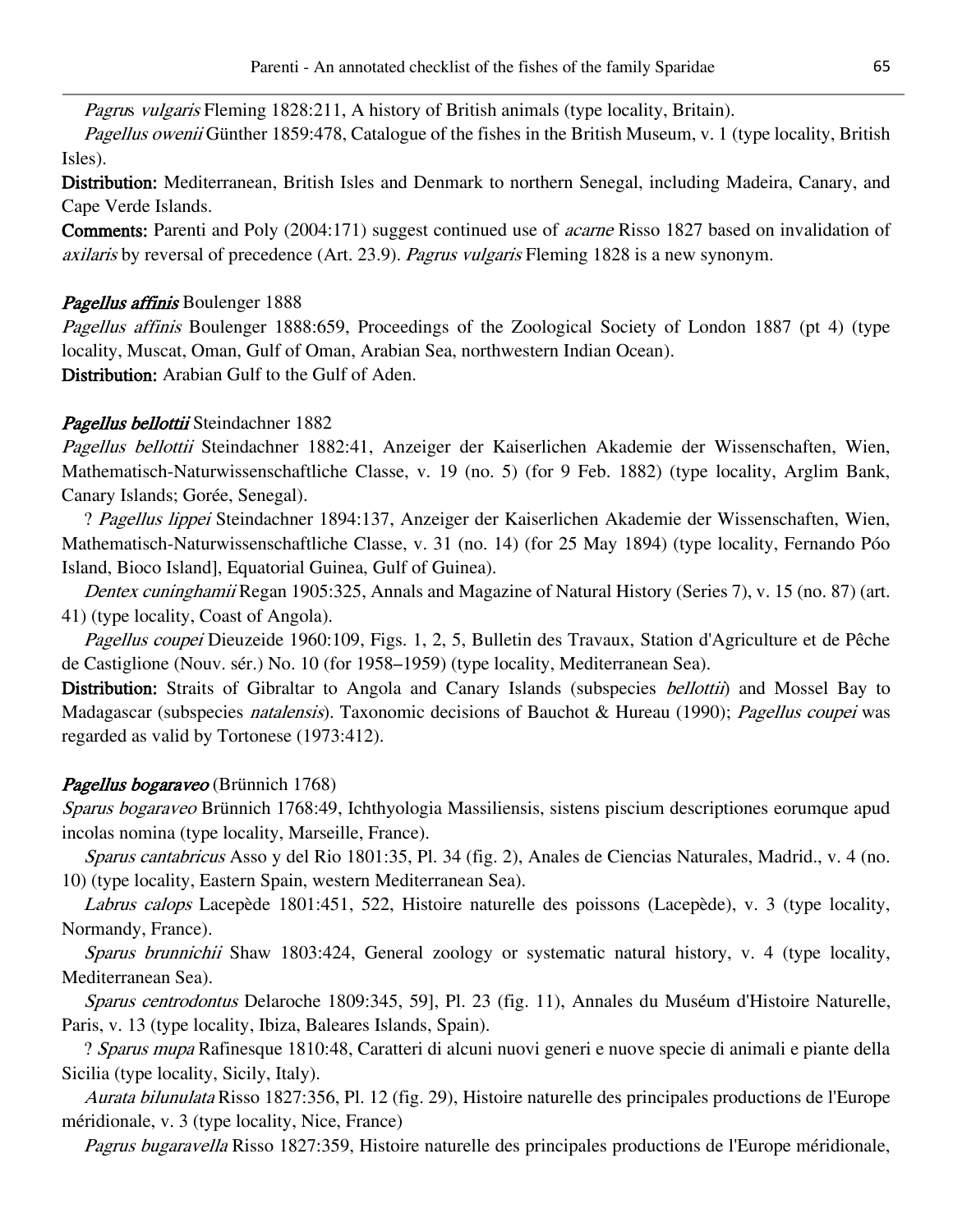### v. 3 (type locality, Nice, France).

Pagellus breviceps Valenciennes in Cuvier & Valenciennes 1830:199, Histoire naturelle des poissons, v. 6 (type locality, Marseille, France, western Mediterranean Sea).

Pagellus curtus Couch 1844:394, Fig., The Zoologist: a Popular Miscellany of Natural History, v. 2 (type locality, England).

Distribution: Norway and Ireland to Cape Blanc, Madeira and Canary Islands; Mediterranean Sea.

Comments: Sparus brunnichii Shaw is a synonym according to Swain (1883:305); however Shaw described two separate species with this name; the first (p. 424) based on *Sparus bogaraveo* Lacepède and the second (p. 462) on Labrus fuscus Gmelin [= Symphodus mediterraneus (Linnaeus), Labridae]. Labrus calops Lacepède 1801 is a synonym of Pagellus centrodontus according to Valenciennes in Cuvier & Valenciennes (1839:9, footnote). Sparus mupa Rafinesque 1810 is a doubtful synonym of *centrodontus* according to Cocco in Facciolà (1884:69). Pagellus curtus Couch 1844 is a new synonym.

# Pagellus erythrinus (Linnaeus 1758)

Sparus erythrinus Linnaeus 1758:279, Systema Naturae, Ed. X, v. 1 (type locality, Mediterranean Sea; America). Sparus rubellio Olafsen & Povelsen 1775:208, Reise Island 1774–75, v. 1 (pts 1–2) (type locality, Iceland).

Sparus pagel Lacepède 1802:28, 86, Histoire naturelle des poissons (Lacepède), v. 4 (type locality, Mediterranean Sea (including France; Spain; Sardinia; Malta; Rome and Venice, Italy); Atlantic (including Germany, Netherlands, Antilles); nomen novum for Sparus erythrinus Linnaeus.

Pagellus rostratus Lowe 1838:177, Transactions of the Zoological Society of London, v. 2 (pt 3, art. 14) (type locality, Off Madeira).

Pagellus canariensis Valenciennes 1838:[35], Pl. 10, Ichthyologie des îles Canaries, v. 2 (pt 2) (type locality, Canary Islands).

?Pagellus guentherii de Brito Capello 1867:253, Pl. 4 (fig. 3), Jornal do Sciências Mathemáticas, Physicas e Naturaes, Lisboa, v. 1 (no. 3) (type locality, Portugal).

Distribution: Norway to Angola, including Madeira and Canary Islands and Mediterranean.

# Pagellus natalensis Steindachner 1903

Pagellus natalensis Steindachner 1903:134, Denkschriften der Kaiserlichen Akademie der Wissenschaften in Wien, Mathematisch-Naturwissenschaftliche Classe., v. 71 (type locality, Durban, KwaZulu-Natal, South Africa).

Distribution: South Africa to Madagascar.

Comments: previously regarded as synonym of as *Pagellus bellottii* Steindachner 1882, but a valid subspecies, it is elevated to species level by Leis (2002:367) and Fricke et al. (2014:1 and 2018:220).

#### Genus Stenotomus Gill

Stenotomus Gill 1865:266, Canadian Naturalist, v. 2. Masculine. (Type species Sparus argyrops Linnaeus 1766 by monotypy).

Otrynter Jordan & Evermann 1896:388, United States Commission of Fish and Fisheries, Report of the Commissioner, v. 21 (for 1895) Appendix 5. Masculine. (Type species Stenotomus caprinus Jordan & Gilbert 1882 by original designation).

Stenestes Jordan 1917:87, Copeia No. 49. Feminine. (Type species Sparus argyrops Linnaeus 1766 by being a replacement name. Unneeded replacement for and synonym of Stenotomus Gill 1865, not preoccupied by Stenotoma Rafinesque 1818 in Mollusca.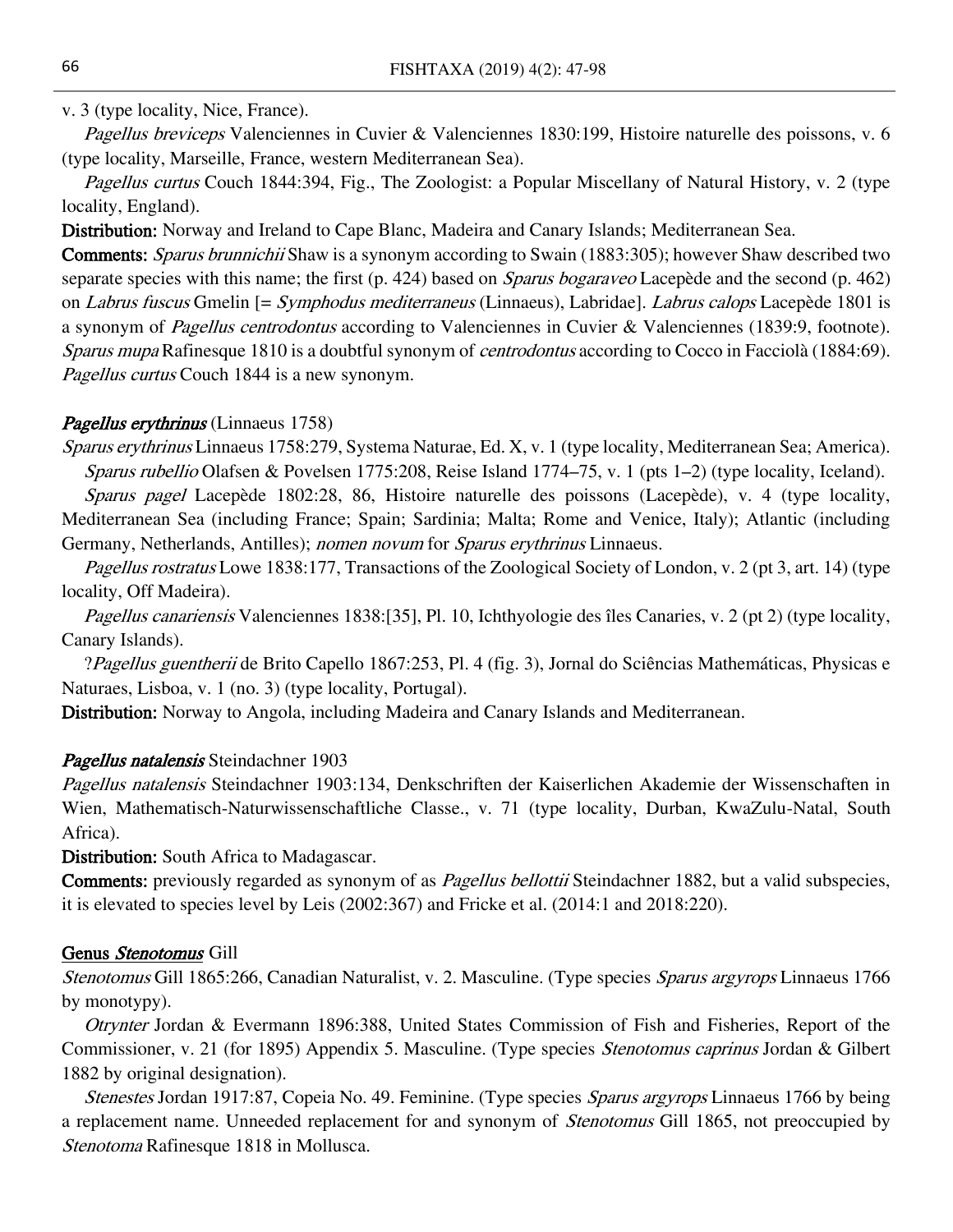Mimocubiceps Fowler 1944:1, Notulae Naturae (Philadelphia) No. 130. Neutral. (Type species Mimocubiceps virginiae Fowler 1944 by original designation).

Western Atlantic; two species.

Stenotomus caprinus Jordan & Gilbert 1882

Stenotomus caprinus Jordan & Gilbert (ex Bean) 1882:278, Proceedings of the United States National Museum, v. 5 (no. 282) (type locality, Pensacola, Florida, U.S.A. (stomach contents).

Distribution: North Carolina and Gulf of Mexico to Yucatan.

### Stenotomus chrysops (Linnaeus 1766)

Sparus chrysops Linnaeus 1766:471, Systema naturae sive regna tria naturae, v. 1 (pt 1) (type locality, Carolina, South Carolina, U.S.A.]).

Sparus argyrops Linnaeus 1766:471, Systema naturae sive regna tria naturae, v. 1 (pt 1) (type locality, Carolina, U.S.A. and Jamaica).

Sparus zanturus Lacepède 1802:38, Histoire naturelle des poissons (Lacepède), v. 4 (type locality, Seas near Carolina, U.S.A. and Jamaica) [spelled zanthurus on p.121].

Sparus violaceus Shaw 1803:410, Pl. 59, General zoology or systematic natural history, v. 4 (type locality, no locality stated). Nomen novum for Sparus chrysops Bloch 1801:277.

Labrus versicolor Mitchill 1815:404, Pl. 3 (fig. 7), Transactions of the Literary and Philosophical Society of New-York, v. 1 (art. 5) (for 1814) (type locality, New York, U.S.A.

Chrysophrys aculeata Valenciennes in Cuvier & Valenciennes 1830:137, Histoire naturelle des poissons, v. 6 (type locality, America; Charleston, South Carolina, U.S.A).

Sargus arenosus DeKay 1842:91, Pl. 22 (fig. 67). South side of Long Island, New York, U.S.A.;

Cynaedus brama Gronow in Gray 1854:56, Catalogue of fish collected and described by Laurence Theodore Gronow (type locality, Jamaica and Carolina, U.S.A).

Sargus ambassis Günther 1859:449, Catalogue of the fishes in the British Museum, v. 1 (type locality, New York, U.S.A.; North America).

Mimocubiceps virginiae Fowler 1944:2 Fig., Notulae Naturae (Philadelphia) No. 130 (type locality, Ventnor Beach, New Jersey, U.S.A).

Distribution: Nova Scotia south to Florida.

# Subfamily Sparinae Rafinesque 1818

Sparides Rafinesque 1818:417, Journal of the Academy of Natural Sciences, Philadelphia, v. 1 (pt 2).

Pagrinae Gunther 1859:453, Catalogue of the fishes in the British Museum, v.1.

Diplodinae Akazaki 1962:8, Studies on the spariform fishes - anatomy, phylogeny, ecology and taxonomy.

Jaws with blunt rounded teeth posteriorly; front teeth with 4-9 enlarged conical canines or compressed incisors. Carnivores, eating crustacean, molluscs and small fishes; 100 species.

# Genus Acanthopagrus Peters

Mylio Commerson in Lacepède 1802:131 (foot note) [Histoire naturelle des poissons (Lacepède), v. 4. Masculine. (Type species *Chaetodon bifasciatus* Forsskål 1775 by monotypy).

Acanthopagrus Peters 1852:242, Archiv für Naturgeschichte, v. 21 (pts 2–3). Masculine. (Type species Chrysophrys vagus Peters 1852 by monotypy).

Mylio Munro 1949:185, Memoirs of the Queensland Museum, v. 12 (pt 4). Masculine. (Type species Sparus mylio Lacepède 1802 by original designation).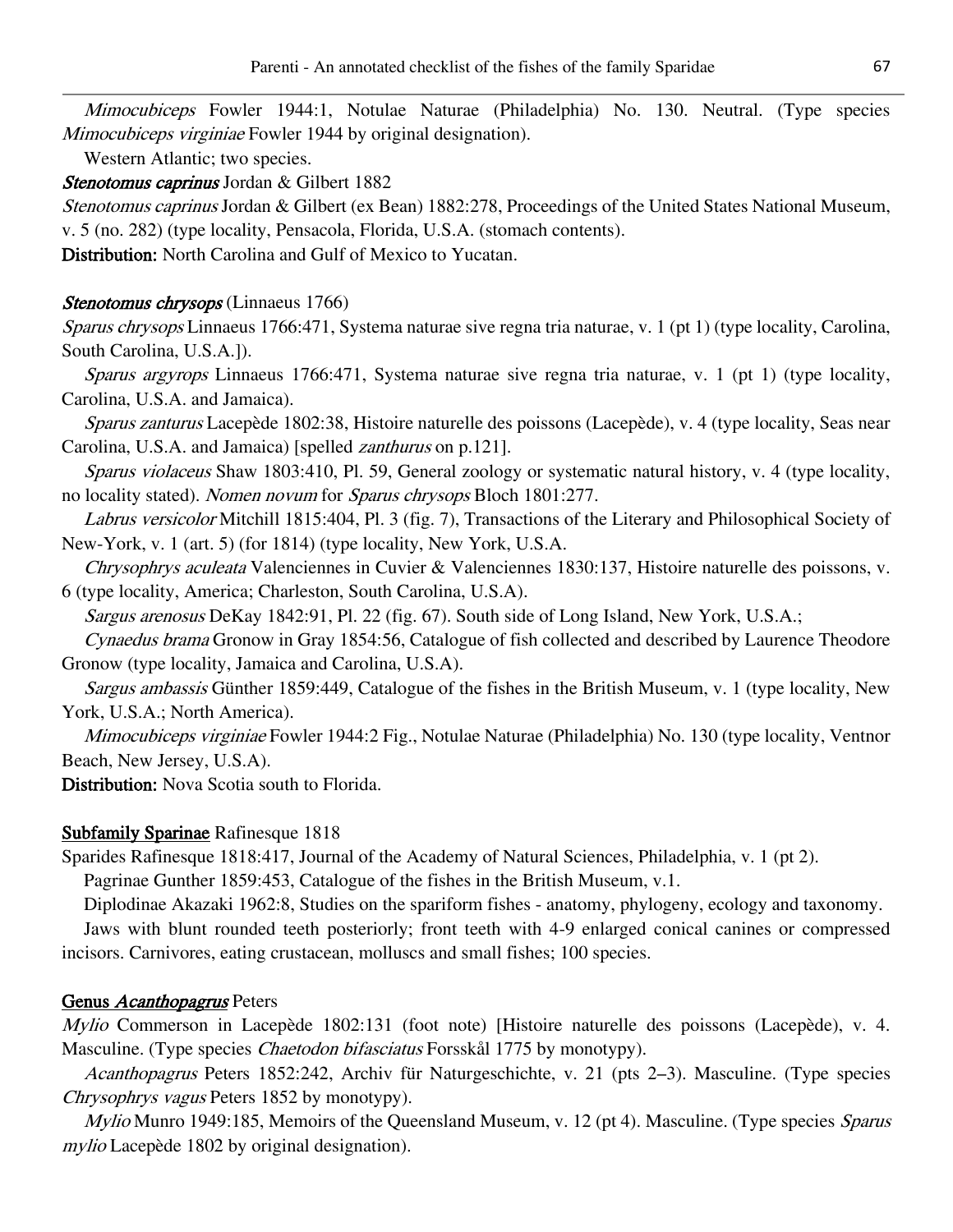Neosparus Akazaki 1994:327, 336, Proceedings of the Fourth Indo-Pac. Fish Conference, Bangkok, Thailand. Masculine. (Type species Chaetodon bifasciatus Forsskål 1775 by original designation).

Indo-West Pacific in shallow waters around coral reefs; also in freshwaters and estuaries; 21 species. Iwatsuki and Heemstra (2010) revised the species of the western Indian Ocean.

Comments: Mylio Commerson in Lacepède 1802 is regarded as not available (Fricke et al. 2019; Kottelat 2013:352). However Commerson's names mentioned in footnotes of Lacepède's Histoire naturelle des Poissons and declared as ineligible have been restricted to 1803 [see for more details Opinion 89 as reported in the Catalog of Fishes, Vol. 3, p.2886 (Eschmeyer 1998)].

# Acanthopagrus akazakii Iwatsuki, Kimura & Yoshino 2006

Acanthopagrus akazakii Iwatsuki, Kimura & Yoshino 2006:409, Figs. 1A, 2A–B, 3, Ichthyological Research, v. 53 (no. 4) (type locality, Pecheus Bay yacht harbor, Noumèa, Grande Terre, Province Sud, New Caledonia, Coral Sea).

Distribution: New Caledonia.

### Acanthopagrus arabicus Iwatsuki 2013

Acanthopagrus arabicus Iwatsuki 2013:83, Fig. 4 (b), Journal of Fish Biology, v. 83 (no. 1) (type locality, Western Coast of Qatar (market specimen)).

Distribution: Northwestern Indian Ocean: Persian Gulf and Oman east to Pakistan and India.

# Acanthopagrus australis (Günther 1859)

Chrysophrys australis Günther 1859:494, Catalogue of the fishes in the British Museum, v. 1 (type locality, Australian seas and rivers).

Distribution: Indo-Australians Archipelago and eastern Australia to Taiwan and Japan. Comments: reported by Kuiter (1993) with Owen 1853 as authorship.

# Acanthopagrus berda (Forsskål 1775)

Sparus berda Forsskål 1775:32, xi, Descriptiones animalium (Forsskål) (type locality, Al-Luhayya, Luhaiya], Yemen, Red Sea, approximately 15°41'52"N, 41°41'07"E).

Sparus hasta Bloch & Schneider 1801:275, M. E. Blochii, Systema Ichthyologiae (type locality, Coromandel Coast, India).

Sparus calamara Cuvier 1829:182, Le Règne Animal (Edition 2), v. 2 (type locality, Vizagapatam, India).

Chrysophrys calamara Valenciennes in Cuvier & Valenciennes 1830:117, Histoire naturelle des poissons, v. 6 (type locality, Malabar, India).

Chrysophrys madagascariensis Valenciennes in Cuvier & Valenciennes 1830:135, Histoire naturelle des poissons, v. 6 (type locality, Fort Dauphin, Madagascar).

Chrysophrys robinsoni Gilchrist & Thompson 1908:170, Annals of the South African Museum, v. 6 (pt 2) (type locality, KwaZulu-Natal, South Africa).

Distribution: continental shelf of the western Indian Ocean, including the Red Sea to Singapore and Malaysia.

# Acanthopagrus bifasciatus (Forsskål 1775)

Chaetodon bifasciatus Forsskål 1775:64, xiii, Descriptiones animalium (Forsskål) (type locality, Jeddah, Saudi Arabia, Red Sea).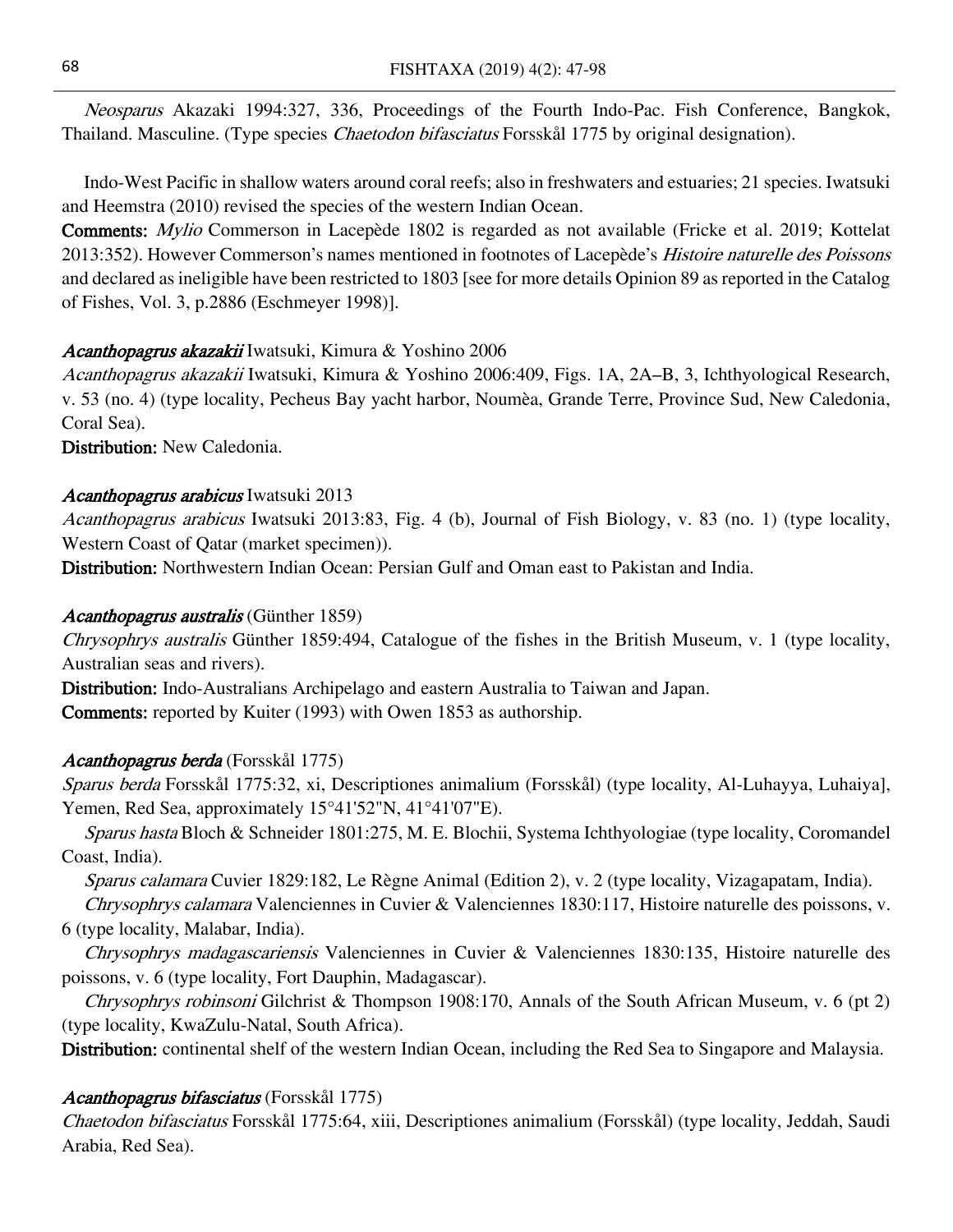Holocentrus rabaji Lacepède 1802:724, 725, Histoire naturelle des poissons (Lacepède), v. 4 (type locality, Jeddah, Saudi Arabia, Red Sea).

Distribution: Red Sea, Persian Gulf, western Indian Ocean to Natal.

# Acanthopagrus butcheri (Munro 1949)

Mylio butcheri Munro 1949:191, Pl. 17, Memoirs of the Queensland Museum, v. 12 (pt 4) (type locality, Gippsland Lakes, Victoria, Australia).

Distribution: southern Australia from Victoria to Shark Bay.

# Acanthopagrus catenula (Lacepède 1801)

Labrus catenula Lacepède 1801:426, 468, Pl. 3 (fig. 3), Histoire naturelle des poissons (Lacepède), v. 3 (type locality, Grand Gulf of India and seas near gulf [Mauritius]).

Sparus mylio Lacepède 1802:41, 131, Histoire naturelle des poissons (Lacepède), v. 4 (type locality, Mauritius).

Distribution: Western Indian Ocean: Southern Oman to South Africa, Madagascar, Mauritius and Rodriguez; Persian Gulf.

**Comments:** removed from synonymy with A. bifasciatus by Iwatsuki and Heemstra (2011:45).

# Acanthopagrus chinshira Kume & Yoshino 2008

Acanthopagrus chinshira Kume & Yoshino 2008:47, Figs. 1-3, Bulletin of the National Museum of Nature and Science (Ser. A) Supplement No. 2 (type locality, Nakagusuku Hama Fish Market, Nakagusuku Bay, Okinawa Island, Japan).

Distribution: Okinawa, Taiwan, and Hong Kong.

# Acanthopagrus estuarius (Gilchrist & Thompson 1908)

Chrysophrys estuarius Gilchrist & Thompson 1908:170, Annals of the South African Museum, v. 6 (pt 2) (type locality, KwaZulu-Natal, South Africa).

Distribution: South Africa and Mozambique.

# Acanthopagrus latus (Houttuyn 1782)

Sparus latus Houttuyn 1782: 322, Verhandelingen der Hollandsche Maatschappij der Wetenschappen, Haarlem, v. 20 (pt 2) (type locality, Hirado Bay, Nagasaki, Japan (new locality).

Sparus altus Lacepède 1802:30, 104, Histoire naturelle des poissons (Lacepède), v. 4 (type locality, Japan).

Chrysophrys auripes Richardson 1846:241, Report of the British Association for the Advancement of Science 15th meeting 1845] (type locality, Canton, Chinese Seas, China).

Chrysophrys xanthopoda Richardson 1846:241, Report of the British Association for the Advancement of Science 15th meeting 1845] (type locality, Canton, Chinese Seas, China).

Chrysophrys novaecaledoniae Castelnau 1873:110, Proceedings of the Zoological and Acclimatisation Society of Victoria, Melbourne, v. 2 (type locality, Nouméa, New Caledonia).

Chrysophrys rubroptera Tirant 1883:14, Bulletin de la Société des Études Indo-chinoises. Saigon. 1883 (type locality, Hué, Vietnam).

Sparus chrysopterus Kishinouye 1907:327, Dobutsugaku Zasshi = Zoological Magazine Tokyo, v. 19 (no. 229) (type locality, Kiusiu; Shikoku; Inland Sea; Pacific coast of Hondo, Japan).

Distribution: Northwest Pacific: limited to the east Asia Shelf, recorded only from the coasts of Honshu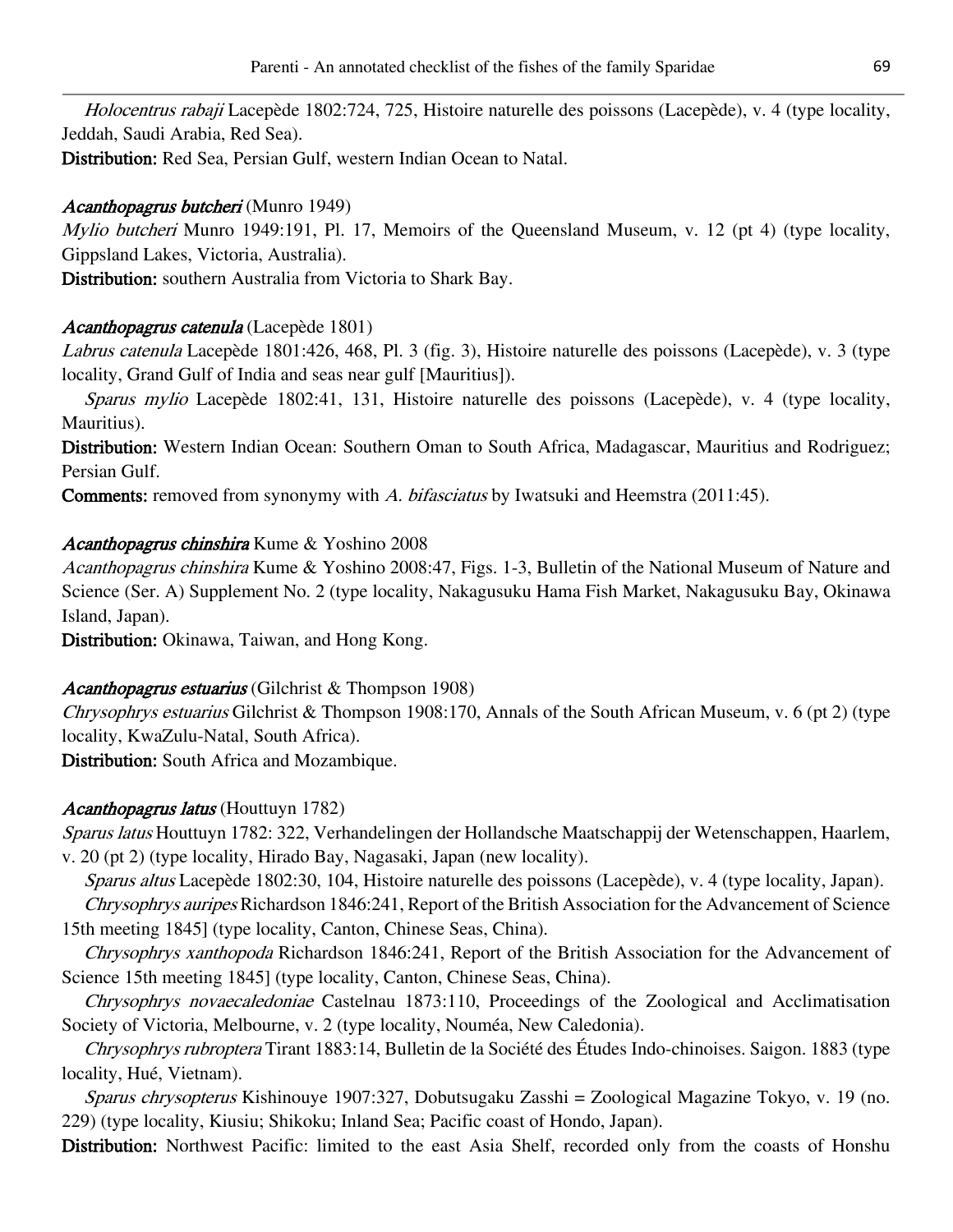(including Seto Inland Sea), Shikoku and Kyushu Island, Japan (not Ryukyu and Ogasawara Islands or Sea of Japan), southern Korea, Taiwan, China (from around Shanghai to southern China) and northern Vietnam (south to Hué). Previous reports from other areas of the Indo-Pacific are misidentifications of species within the A. latus species complex.

Comments: Sparus altus Lacepède 1802 is a new synonym.

# Acanthopagrus longispinnis (Valenciennes 1830)

Chrysophrys longispinnis Valenciennes in Cuvier & Valenciennes 1830:116, Histoire naturelle des poissons, v. 6 (type locality, Bengal, India). Distribution: India.

# Acanthopagrus morrisoni Iwatsuki 2013

Acanthopagrus morrisoni Iwatsuki 2013:79, Fig. 4 (a), Journal of Fish Biology, v. 83 (no. 1) (type locality, Hooley Creek, Ashburton River, Western Australia, Australia). Distribution: Northwest Australia.

# Acanthopagrus omanensis Iwatsuki & Heemstra 2010

Acanthopagrus omanensis Iwatsuki & Heemstra 2010:130, Figs. 1B, 3B, 4B, 5C–D, Copeia 2010 (no. 1) (type locality, Duqm 19°39'44"N, 57°42'22"E, Oman). Distribution: Oman.

# Acanthopagrus pacificus Iwatsuki, Kume & Yoshino 2010

Acanthopagrus pacificus Iwatsuki, Kume & Yoshino 2010:116, Figs. 1, 2A, 3A–D, 4A, Bulletin of the National Museum of Nature and Science (Ser. A), v. 36 (no. 4) (type locality, Iriomote Island, 24°21'32.4"N, 123°44'52.4"E, Yaeyama Group, Ryukyu Islands, Japan). Distribution: Japan to Australia.

# Acanthopagrus palmaris (Whitley 1935)

Roughleyia palmaris Whitley 1935:234, Fig. 7, Records of the Australian Museum, v. 19 (no. 4) (type locality, Port Hedland, Western Australia).

Distribution: western Australia.

# Acanthopagrus randalli Iwatsuki & Carpenter 2009

Acanthopagrus randalli Iwatsuki & Carpenter 2009:44, Fig. 1, 2A, 3A, Zootaxa No. 2267 (type locality, Off Bahrain, from fish market in Kuwait City, Persian Gulf). Distribution: Persian Gulf.

# Acanthopagrus schlegelii (Bleeker 1854)

Chrysophrys schlegelii Bleeker 1854:400, Natuurkundig Tijdschrift voor Nederlandsch Indië, v. 6 (no. 2) (type locality, Nagasaki, Japan).

Pagrus macrocephalus Basilewsky 1855:222, Pl. 1 (fig. 3), not Pl. 3 (fig. 1), Nouveaux mémoires de la Société impériale des naturalistes de Moscou, v. 10 (type locality, Gulf of Pechili; Oriental Sea, Beijing, China).

Chrysophrys swinhonis Günther 1874:155, Annals and Magazine of Natural History (Series 4), v. 13 (no. 74) (art. 23) (type locality, Chefoo, Yellow Sea, Shantung Province, China).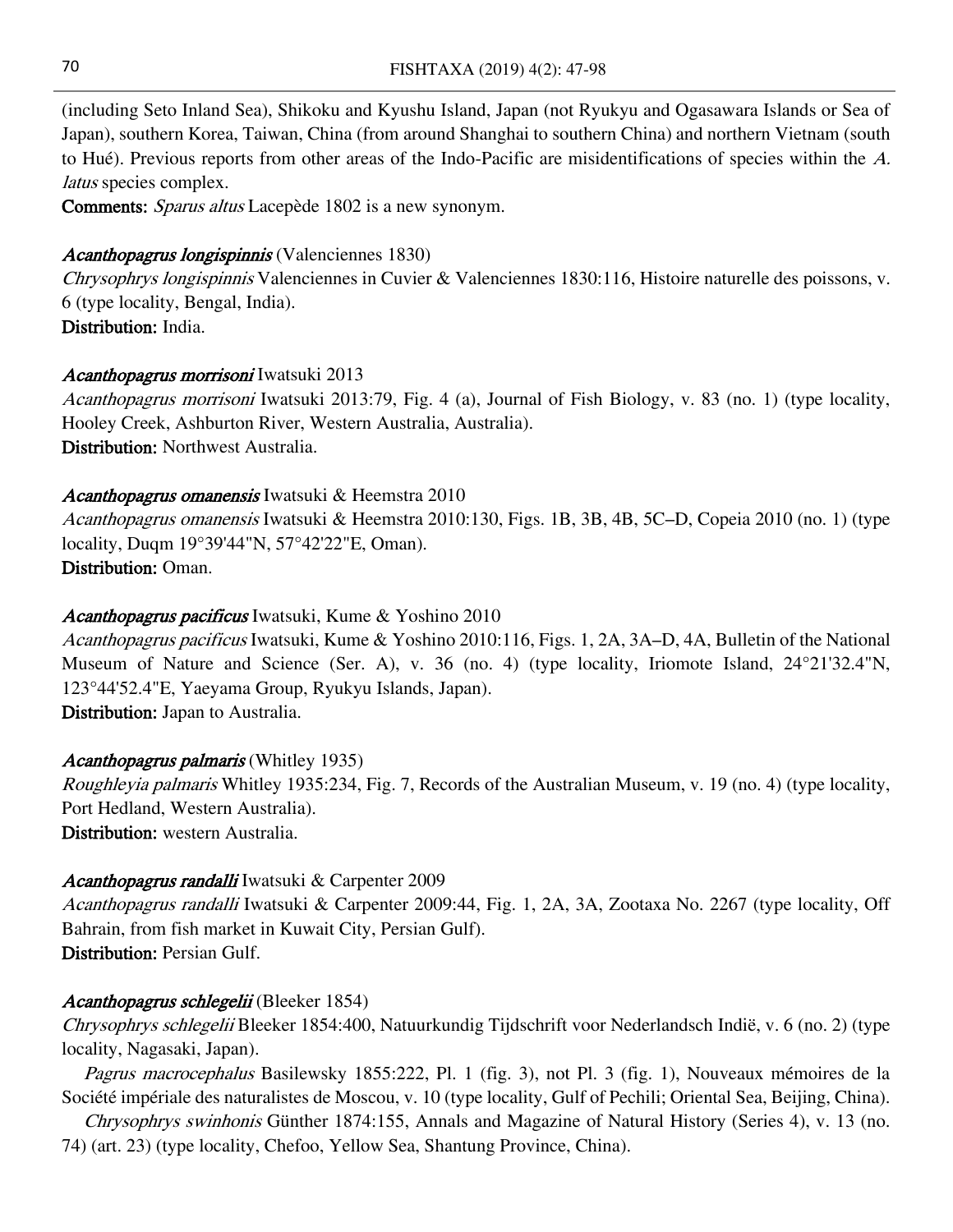Lutianus hudsoni Evermann & Shaw 1927:116, Proceedings of the California Academy of Sciences (Series 4), v. 16 (no. 4) (type locality, Nanking, China).

Sparus swinhonis czerskii Berg 1915:558, Fig., Ezhegodnik, Zoologicheskago Muzeya Imperatorskoi Akademii Nauk, v. 19 (no. 4) (for 1914) (type locality, Mouth of Tumen River, North Korea). Distribution: Japan, Taiwan, and China.

Comments: taxonomic decision about Lutianus hudsoni of Allen and Talbot (1985:48).

# Acanthopagrus sheim Iwatsuki 2013

Acanthopagrus sheim Iwatsuki 2013:85, Fig. 4 (c), Journal of Fish Biology, v. 83 (no. 1) (type locality, Off Hawar Island, Qatar).

Distribution: Western Indian Ocean: Persian Gulf to Pakistan and western India.

# Acanthopagrus sivicolus Akazaki 1962

Acanthopagrus sivicolus Akazaki 1962:187, 355, Fig. 36, Studies on the spariform fishes (type locality, Oshima, northern Ryukyu Islands, Japan).

Distribution: Ryukyu and Amami Islands.

# Acanthopagrus taiwanensis Iwatsuki & Carpenter 2006

Acanthopagrus taiwanensis Iwatsuki & Carpenter 2006:4, Figs. 1A, 2D–E, 3A–4A, 5A–B, Zootaxa No. 1202 (type locality, Estuary basin of Tung-kang river (purchased at Tung-kang fish market), southwestern Taiwan). Distribution: Taiwan.

# Acanthopagrus vagus (Peters 1852)

Chrysophrys vagus Peters 1852:681, Monatsberichte der Königlichen Preussischen Akademie der Wissenschaften zu Berlin 1852 (type locality, Sena, Zambezi River, Mozambique).

Pagrus caffer Castelnau 1861:30, Mémoire sur les poissons de l'Afrique australe (type locality, Durban, KwaZulu-Natal, South Africa).

Distribution: South Africa and Mozambique.

# Genus *Archosargus* Gill

Archosargus Gill 1865:266, Canadian Naturalist, v. 2. Masculine. (Type species Sparus probatocephalus Walbaum 1792 by monotypy).

Salema Jordan & Evermann 1896:390, United States Commission of Fish and Fisheries, Report of the Commissioner, v. 21, Appendix 5. Feminine. (Type species *Perca unimaculata* Bloch 1792 by original designation).

Western Atlantic and eastern pacific; four species.

# Archosargus aries (Valenciennes 1830)

Sargus aries Valenciennes in Cuvier & Valenciennes 1830:58, Histoire naturelle des poissons, v. 6 (type locality, Rio de Janeiro, Brazil; Lake Maracaibo, Venezuela). Distribution: southwestern Atlantic.

# Archosargus pourtalesii (Steindachner 1881)

Sargus pourtalesii Steindachner 1881:160, Anzeiger der Akademie der Wissenschaften in Wien, Mathematisch-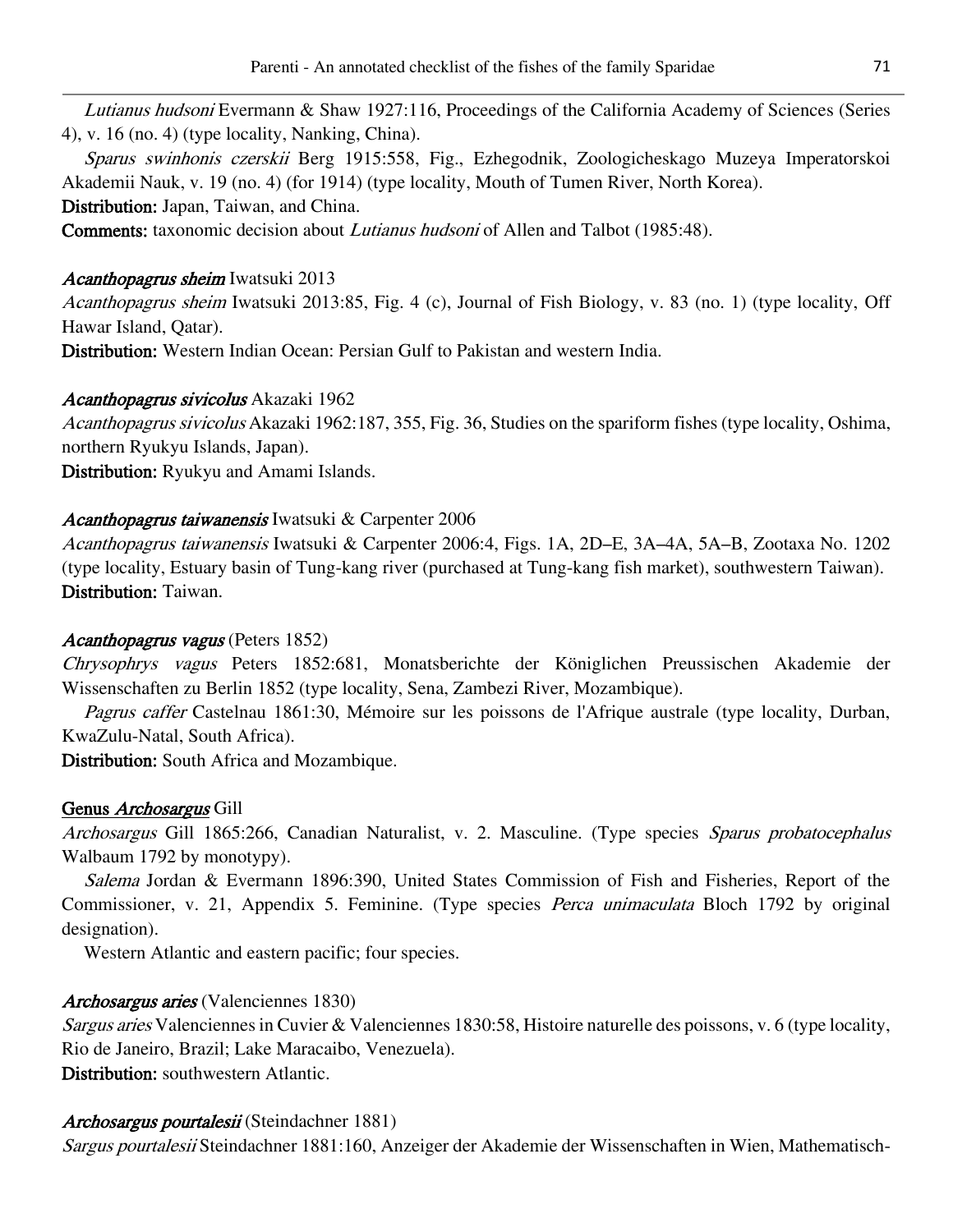Naturwissenschaftliche Classe, v. 18 (no. 16) (for 23 June 1881) (type locality, Galápagos Islands). Distribution: Galápagos Islands.

### Archosargus probatocephalus (Walbaum 1792)

Sparus probatocephalus Walbaum, (ex Schöpf) 1792:295, Petri Artedi sueci genera piscium Part 3 (no locality stated).

Sparus poki Walbaum, (ex Schöpf) 1792:296, Petri Artedi sueci genera piscium Part 3 (no locality stated, New York, U.S.A.].

Sparus porgee Walbaum, (ex Schöpf) 1792:296, Petri Artedi sueci genera piscium Part 3 (no locality stated, New York, U.S.A.].

Sparus ovicephalus Bloch & Schneider 1801:280, M. E. Blochii, Systema Ichthyologiae (type locality, New York, U.S.A).

Sparus ovicephalus var. poki Bloch & Schneider 1801:280, M. E. Blochii, Systema Ichthyologiae (type locality, Carolinas, U.S.A.).

Sparus ovicephalus var. porgee Bloch & Schneider 1801:280, M. E. Blochii, Systema Ichthyologiae (type locality, Carolinas, U.S.A.).

Sparus porgy Lacepède 1802:38, 120, Histoire naturelle des poissons (Lacepède), v. 4 (type locality, Carolina, U.S.A.).

Sparus ovis Mitchill 1815:392, Pl. 2 (fig. 5), Transactions of the Literary and Philosophical Society of New-York, v. 1 (art. 5) (for 1814) (type locality, Various localities, New York and New Jersey, U.S.A.).

Perca leonina Gronow in Gray 1854:113, Catalogue of fish collected and described by Laurence Theodore Gronow (type locality, Near Cape of Good Hope, South Africa).

Archosargus oviceps Ginsburg 1952:94, Fig. 7, Journal of the Washington Academy of Sciences, v. 42 (no. 3) (type locality, Barataria Bay, Louisiana, U.S.A).

Distribution: Nova Scotia to Brazil, including Gulf of Mexico except West Indies and Bahamas; Archosargus probatocephalus oviceps from Louisiana is a valid subspecies (Lee et al. 1980:754).

# Archosargus rhomboidalis (Linnaeus 1758)

Perca rhomboidalis Linnaeus 1758:293, Systema Naturae, Ed. X, v. 1 (type locality, America, Jamaica).

Perca unimaculata Bloch 1792:75, Pl. 308 (fig. 1), Naturgeschichte der ausländischen Fische, v. 6 (type locality, Brazil).

Sparus salin Lacepède 1802:43, 137, Histoire naturelle des poissons (Lacepède), v. 4 (type locality, Brazil). Sargus humerimaculatus Quoy & Gaimard 1824:297, Voyage autour du monde (type locality, Rio de Janeiro,

# Brazil).

Sargus flavolineatus Valenciennes in Cuvier & Valenciennes 1830:60, Histoire naturelle des poissons, v. 6 (type locality, Cuba).

Sargus caribaeus Poey 1860:197 Memorias sobre la historia natural de la Isla de Cuba, v. 2 (type locality, Cuba).

Sargus tridens Poey 1875:131, Anales de la Sociedad Española de Historia Natural, Madrid v. 4 (type locality, Cuba).

Distribution: New Jersey and northeastern Gulf of Mexico to Brazil.

# Genus *Argyrops* Swainson

Argyrops Swainson 1839:171, 221, The natural history and classification v. 2. Masculine. (Type species Sparus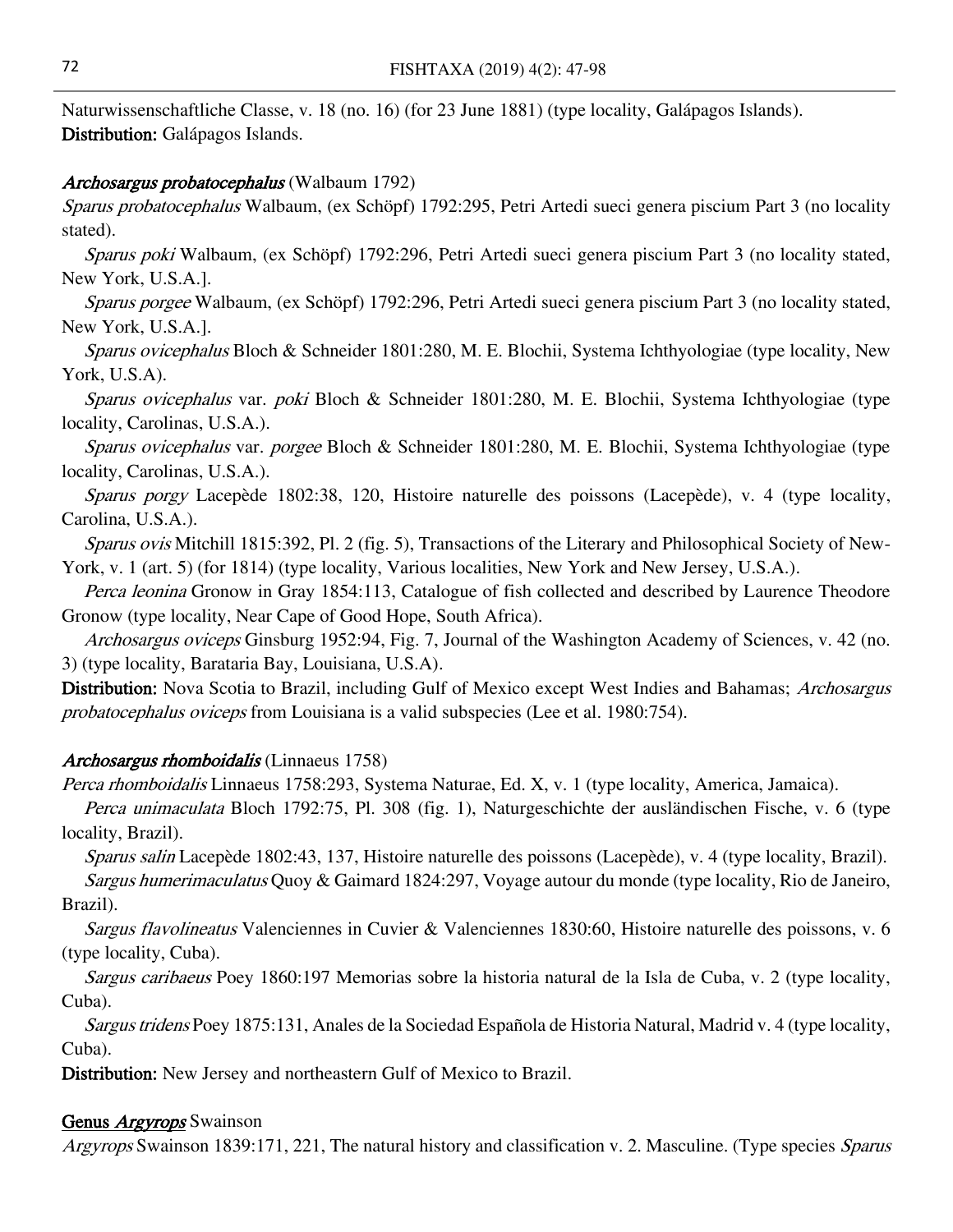# spinifer Forsskål 1775 by monotypy).

Dulosparus Fowler 1933:148, 168, Bulletin of the United States National Museum No. 100, v. 12. Masculine. (Type species Pagrus filamentosus Valenciennes 1830 by original designation).

Red Sea and Indo-West Pacific; genus revised by Iwatsuki and Heemstra (2018); seven species.

# Argyrops bleekeri Oshima 1927

Argyrops longifilis (nec Valenciennes 1830) Jordan & Richardson 1909:189, Memoirs of the Carnegie Museum v. 4 (no. 4) (misidentification).

Argyrops spinifer (nec Forsskål) Jordan & Thompson 1912: 575, Proceedings of the United States National Museum v. 41 (no. 1875) (misidentification).

Argyrops bleekeri Oshima 1927:141, Japanese Journal of Zoology, v. 1 (no. 5) (type locality, Meitsu, Nago, Miyazaki, Japan).

Distribution: widely distributed in the northwestern Pacific.

# Argyrops caeruleops Iwatsuki and Heemstra 2018

Argyrops caeruleops Iwatsuki and Heemstra 2018:413, Figs. 8A, 9A–B, Zootaxa 4438 (no. 3) (type locality, Off southern Oman, purchased in Chagaruchi fish market, Pusan, South Korea). Distribution: Gulf of Oman to probably western Pakistan, northern Indian Ocean.

# Argyrops filamentosus (Valenciennes 1830)

Pagrus filamentosus Valenciennes in Cuvier & Valenciennes 1830:158, Histoire naturelle des poissons, v. 6 (type locality, Saint-Denis, Réunion).

Distribution: Red Sea and western Indian Ocean including Persian Gulf to Natal.

# Argyrops flavops Iwatsuki and Heemstra 2018

Argyrops flavops Iwatsuki and Heemstra 2018:422, Figs. 11A, 12A–C, Zootaxa 4438 (no. 3) (type locality, Mutrah Fish Market, Oman).

Distribution: Gulf of Oman to Pakistan, northern Indian Ocean.

# Argyrops megalommatus (Klunzinger 1870)

Pagrus megalommatus Klunzinger 1870:762, Verhandlungen der K.-K. zoologisch-botanischen Gesellschaft in Wien, v. 20 (type locality, Al-Qusair, Red Sea Governorate, Egypt, Red Sea). Distribution: Red Sea.

# Argyrops notialis Iwatsuki and Heemstra 2018

Argyrops notialis Iwatsuki and Heemstra 2018:412, Figs. 2B, 3B, 4B, Zootaxa 4438 (no. 3) (type locality, Off Carnarvon, near mouth of Shark Bay, Western Australia). Distribution: Perth to north of Port Hedland, Western Australia.

# Argyrops spinifer (Forsskål 1775)

Sparus spinifer Forsskål 1775:32, xi, Descriptiones animalium (Forsskål) (type locality, Jeddah, Saudi Arabia, Red Sea).

Pagrus longifilis Valenciennes in Cuvier & Valenciennes 1830:159, Histoire naturelle des poissons, v. 6 (type locality, Trincomalee, Sri Lanka).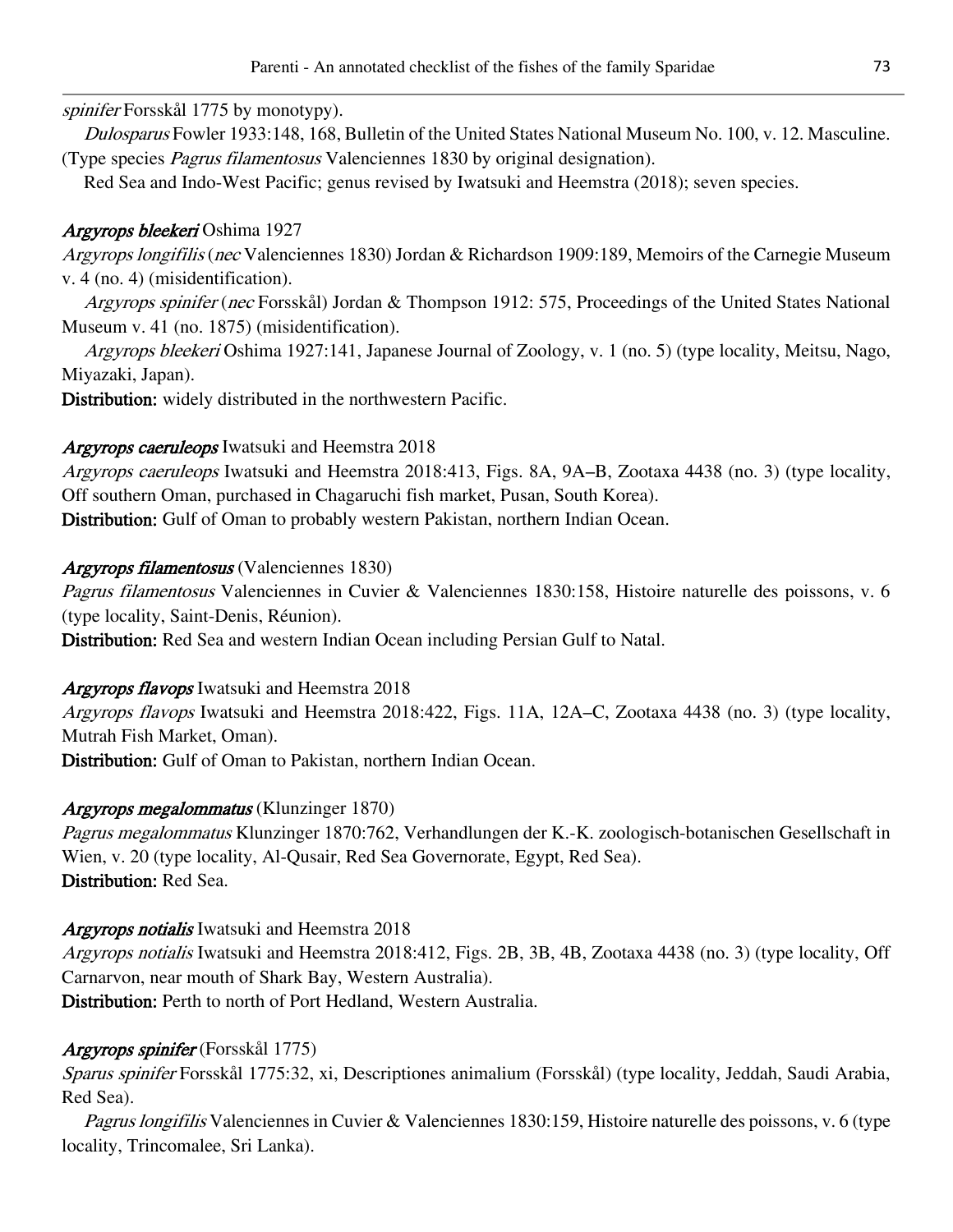Pagrus ruber Boulenger 1888:658, Proceedings of the Zoological Society of London 1887 (pt 4) (type locality, Muscat, Oman, Gulf of Oman, Arabian Sea). Preoccupied by Pagrus ruber Steindachner 1883 [=Chrysophrys auratus (Forster 1801)].

Pagrus ciliaris von Bonde 1923:19, Pl. 5, Report Fisheries and Marine Biological Survey, Union of South Africa Rep. 3 (art. 1) (type locality, KwaZulu-Natal, South Africa).

Distribution: Red Sea and Indo-West Pacific south to Natal.

#### Genus Calamus Swainson

Calamus Swainson 1839:171, 221, The natural history and classification, v. 2. Masculine. (Type species Calamus megacephalus Swainson 1839 by monotypy).

Grammateus Poey 1872:182, Annals of the Lyceum of Natural History of New York v. 10 (no. 6–7) (art. 10). Masculine. (Type species *Pagellus microps* Guichenot 1853 by subsequent designation. Type designated by Jordan & Fesler 1893:508, United States Commission of Fish and Fisheries, Report of the Commissioner, v. 17, art. 4).

Western Atlantic (11 species) and eastern Pacific (two species); 13 species.

#### Calamus arctifrons Goode & Bean 1882

Calamus arctifrons Goode & Bean 1882:425, Proceedings of the United States National Museum, v. 5 (no. 297) (type locality, Pensacola, Florida, U.S.A).

Distribution: South Florida to Louisiana.

#### Calamus bajonado (Bloch & Schneider 1801)

Sparus bajonado Bloch & Schneider (ex Parra) 1801:284, M. E. Blochii, Systema Ichthyologiae (type locality, Vicinity of Nassau, Bahamas).

Sparus bruneus [sic] Bloch & Schneider 1801:280, M. E. Blochii, Systema Ichthyologiae (type locality, Rhode Island, U.S.A.).

Pagrus quadrituberculatus Ranzani 1842:348, Pl. 32 (fig. 1), Novi Commentarii Academiae Scientiarum Instituti Bononiensis, v. 5 (type locality, Brazilian seas).

Pagellus caninus Poey 1860:199, Memorias sobre la historia natural de la Isla de Cuba, v. 2 (type locality, Havana, Cuba).

Calamus plumatula Guichenot 1868:119, Mémoires de la Société Impériale des Sciences Naturelles de Cherbourg, v.  $14$  (= Ser. 2, v. 4) (type locality, Martinique Island, West Indies).

Calamus macrops Poey 1872:181, Pl. 7 (fig. 3), Annals of the Lyceum of Natural History of New York, v. 10 (no. 6–7) (art. 10) (type locality, Havana, Cuba).

Distribution: Bermuda, northern Gulf of Mexico to Brazil.

#### Calamus brachysomus (Lockington 1880)

Chrysophrys calamus (nec Valenciennes. 1830) Günther 1859:487, Catalog of Fishes, v. 1 (misidentification). Sparus brachysomus Lockington 1880:284, Proceedings of the United States National Museum, v. 3 (no. 149) (type locality, Magdalena Bay, Baja California, Mexico).

Distribution: Baja California to Peru.

#### Calamus calamus (Valenciennes 1830)

Pagellus calamus Valenciennes in Cuvier & Valenciennes 1830:206, Pl. 152, Histoire naturelle des poissons, v.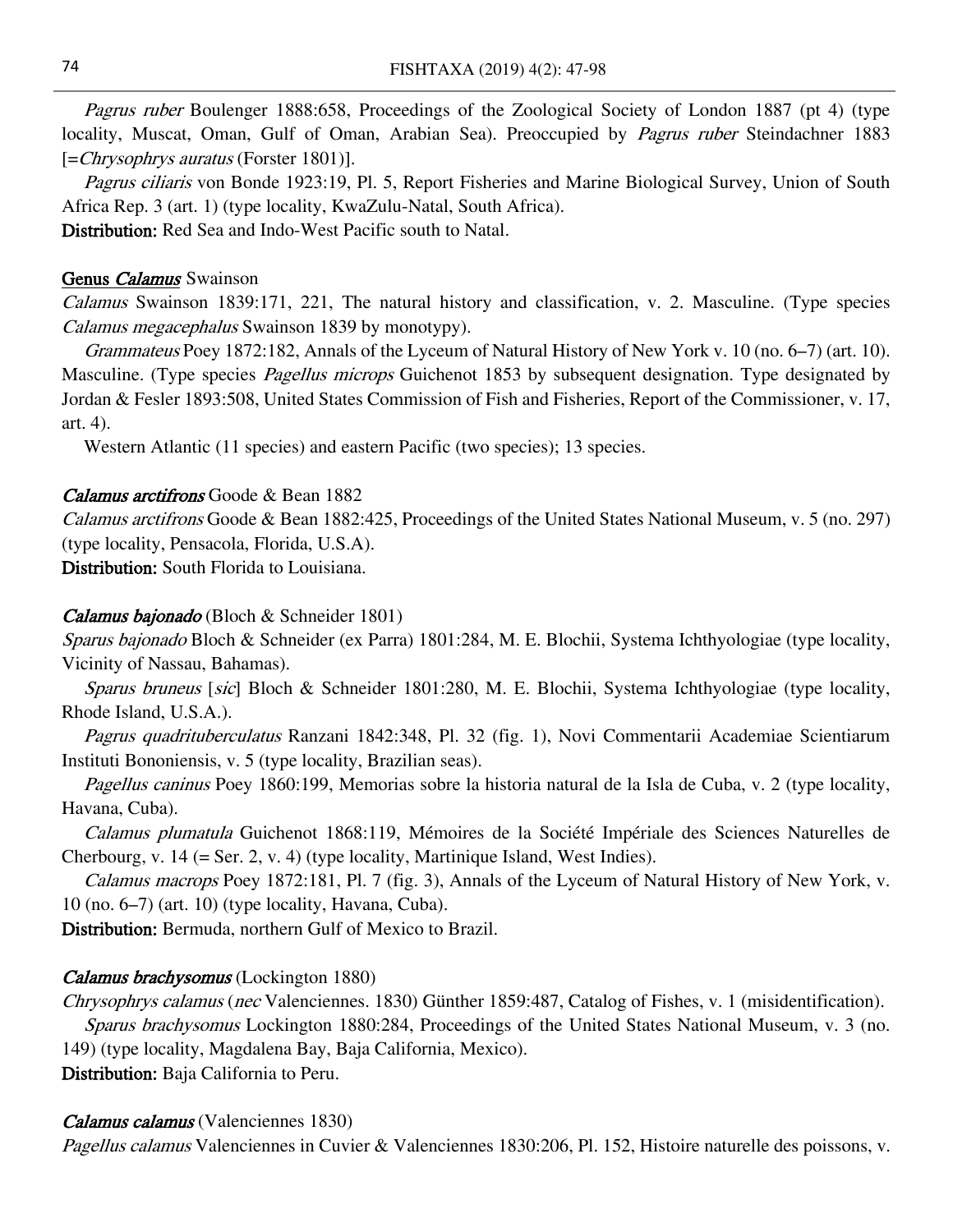### 6 (type locality, Martinique Island, West Indies).

Chrysophrys (Calamus) megacephalus Swainson 1839:222, The natural history and classification, v. 2 (type locality, Martinique Island, West Indies).

Pagellus orbitarius Poey 1860:201, Memorias sobre la historia natural de la Isla de Cuba, v. 2 (type locality, Cuba).

Distribution: North Carolina, Bermuda, northern Gulf of Mexico to Brazil.

### Calamus campechanus Randall & Caldwell 1966

Calamus campechanus Randall & Caldwell 1966:18, Fig. 8, Bulletin of the Los Angeles County Museum of Natural History No. 2 (type locality, 11 kilometres northeast of Progresso, Campeche Bank, off northwestern Yucatán Peninsula, Mexico).

Distribution: Bay of Campeche.

# Calamus cervigoni Randall & Caldwell 1966

Calamus cervigoni Randall & Caldwell 1966:14, Fig. 6, Bulletin of the Los Angeles County Museum of Natural History No. 2 (type locality, North of Carúpano, Venezuela). Distribution: Venezuela.

# Calamus leucosteus Jordan & Gilbert 1885

Calamus leucosteus Jordan & Gilbert in Jordan 1885:879, United States Commission of Fish and Fisheries, Report of the Commissioner, v. 13 (1885) (type locality, Charleston, South Carolina, U.S.A). Distribution: North Carolina to Florida and Gulf of Mexico.

#### Calamus mu Randall & Caldwell 1966

Calamus mu Randall & Caldwell 1966:11, Fig. 5, Bulletin of the Los Angeles County Museum of Natural History No. 2 (type locality, Apparently from the commercial fishery, Port of Victoria, about 20°S, Brazil). Distribution: Port of Victoria, Brazil.

# Calamus nodosus Randall & Caldwell 1966

Calamus nodosus Randall & Caldwell 1966:36, Fig. 20, Bulletin of the Los Angeles County Museum of Natural History No. 2 (type locality, About 25 miles south-southwest of Destin, Florida, U.S.A.). Distribution: North Carolina to Florida and Gulf of Mexico.

#### Calamus penna (Valenciennes 1830)

Pagellus penna Valenciennes in Cuvier & Valenciennes 1830:209, Histoire naturelle des poissons, v. 6 (type locality, Brazil).

Pagellus microps Guichenot 1853:83, Pl. 3 (fig. 1), Sagra, R. de la, Histoire physique, politique et naturelle de l'Ile de Cuba (type locality, Havana, Cuba).

Pagellus humilis Poey 1868:308, Repertorio Fisico-Natural de la Isla de Cuba, v. 2 (type locality, Havana, Cuba).

Grammateus medius Poey 1872:183, Pl. 7 (fig. 4), Annals of the Lyceum of Natural History of New York, v. 10 (no. 6–7) (art. 10) (type locality, Havana, Cuba).

Pagellus milneri Goode & Bean 1879:134, Proceedings of the United States National Museum, v. 2 (no. 74) (type locality, Charlotte Harbor, Florida, U.S.A).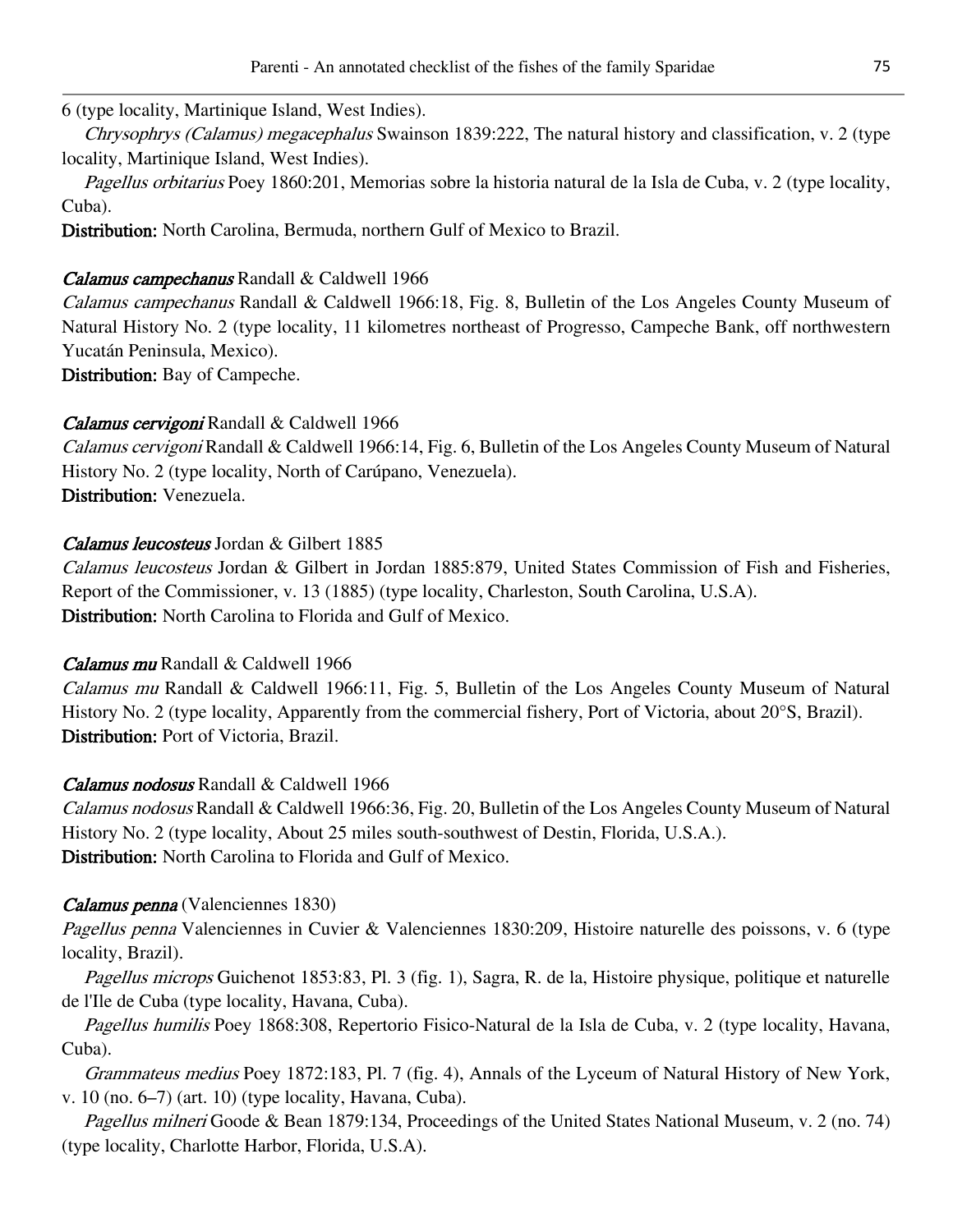Distribution: Bahamas, Florida and Gulf of Mexico to Brazil.

#### Calamus pennatula Guichenot 1868

Calamus pennatula Guichenot 1868:116, Mémoires de la Société Impériale des Sciences Naturelles de Cherbourg, v. 14 (= Ser. 2, v. 4) (type locality, Martinique Island, West Indies).

Calamus kendalli Evermann & Marsh 1899:354, United States Commission of Fish and Fisheries, Report of the Commissioner, v. 25 (for 1899) Appendix 7 (type locality, Mayagüez, Puerto Rico). Distribution: western Atlantic.

#### Calamus proridens Jordan & Gilbert 1884

Calamus proridens Jordan & Gilbert 1884:150, Proceedings of the United States National Museum, v. 7 (no. 417) (type locality, Key West, Florida, U.S.A).

Distribution: Florida and northern Gulf of Mexico to Bay of Campeche.

#### Calamus taurinus (Jenyns 1840)

Chrysophrys taurina Jenyns 1840:56, Pl. 12, The zoology of the voyage of H. M. S. Beagle (type locality, San Cristóbal Island [Chatham Island], Galápagos Islands).

Chrysophrys cyanopteron Valenciennes 1846: no p., Pl. 4 (fig. 2), Voyage autour du monde sur la frégate "la Vénus" (type locality, Galápagos Islands). (Corresponding text published in Valenciennes 1855:330, Ichthyologie. Pp. ii–iii + 297–351. In: A. du Petit-Thouars. Voyage autour du monde sur la frégate "la Vénus", pendant les années 1836–39. Zoology. Paris).

Distribution: Galapagos Islands.

#### Genus *Chrysoblephus* Swainson

Chrysoblephus Swainson 1839:171, 221, The natural history and classification v. 2. Masculine. (Type species Chrysophrys gibbiceps Valenciennes 1830 by monotypy).

Southwestern Indian Ocean usually found in deepish waters on rocky ground; 6 species.

#### Chrysoblephus anglicus (Gilchrist & Thompson 1908)

Chrysophrys anglicus Gilchrist & Thompson 1908:172, Annals of the South African Museum, v. 6 (pt 2) (type locality, Durban, KwaZulu-Natal, South Africa).

Distribution: Sodwana and Mozambique to Algoa Bay.

#### Chrysoblephus cristiceps (Valenciennes 1830)

Chrysophrys cristiceps Valenciennes in Cuvier & Valenciennes 1830:132, Histoire naturelle des poissons, v. 6 (type locality, Cape of Good Hope, South Africa). Distribution: Cape of Good Hope to Natal.

#### Chrysoblephus gibbiceps (Valenciennes 1830)

Chrysophrys gibbiceps Valenciennes in Cuvier & Valenciennes 1830:127, Pl. 147, Histoire naturelle des poissons, v. 6 (type locality, Cape of Good Hope, South Africa).

Distribution: Cape of Good Hope to Natal; presence in Australian waters need confirmation.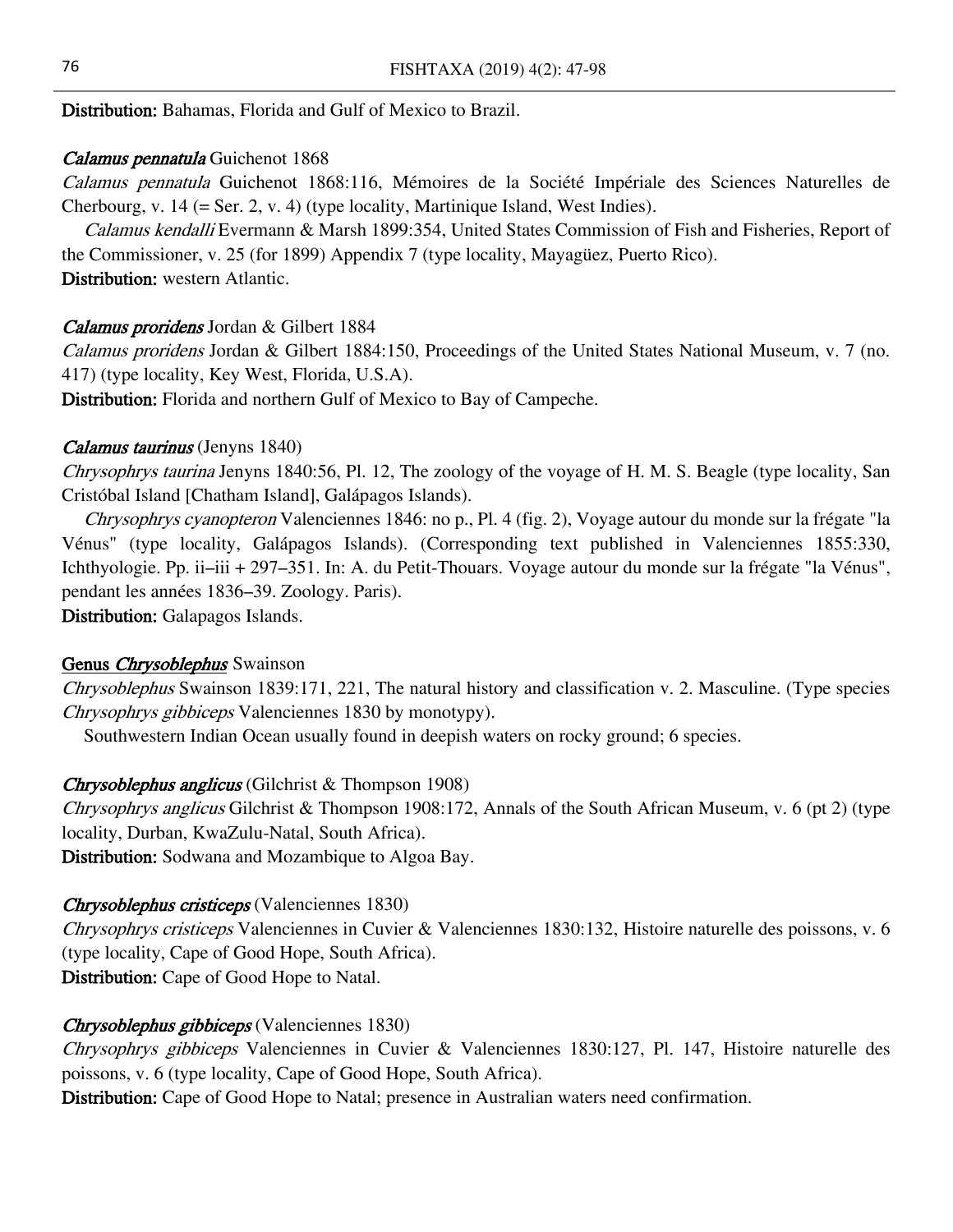#### Chrysoblephus laticeps (Valenciennes 1830)

Chrysophrys laticeps Valenciennes 1830:122, Histoire naturelle des poissons, v. 6 (type locality, Cape of Good Hope, South Africa).

Cynaedus torvus Gronow, in Gray 1854:54, Catalogue of fish collected and described by Laurence Theodore Gronow (type locality, several localities).

Chrysophrys algoensis Castelnau 1861:22, Mémoire sur les poissons de l'Afrique australe (type locality, Algoa Bay, South Africa, southwestern Indian Ocean).

Pagellus fascialis Castelnau 1861:28, Mémoire sur les poissons de l'Afrique australe (type locality, Algoa Bay, South Africa).

Chrysophrys pugicephalus Gilchrist & Thompson 1909:234, Annals of the South African Museum, v. 6 (pt 3, no. 5) (type locality, Off Durban, KwaZulu-Natal, South Africa).

Distribution: Cape of Good Hope to Mauritius.

Comments: Pagellus fascialis Castelnau 1861 is here regarded as a new synonym based on fin rays count and colour pattern.

### Chrysoblephus lophus (Fowler 1925)

Sparus lophus Fowler 1925:234, Fig. 3, Proceedings of the Academy of Natural Sciences of Philadelphia, v. 77 (type locality, KwaZulu-Natal coast, South Africa).

Distribution: Natal, southern Africa.

### Chrysoblephus puniceus (Gilchrist & Thompson 1908)

Chrysophrys puniceus Gilchrist & Thompson 1908:173, Annals of the South African Museum, v. 6 (pt 2) (type locality, KwaZulu-Natal, South Africa).

Distribution: Natal and southern Mozambique.

# Genus *Chrysophrys* Quoy & Gaimard

Chrysophrys Quoy & Gaimard 1824:299, Voyage autour du monde. Feminine. (Type species Chrysophrys unicolor Quoy & Gaimard 1824 by monotypy).

Pagrosomus Gill 1893:97, Memoirs of the National Academy of Sciences, v. 6 (mem. 5). Masculine. (Type species Labrus auratus Forster in Bloch & Schneider 1801 by monotypy).

West Pacific; monotypic.

# Chrysophrys auratus (Forster 1801)

Sparus auratus Houttuyn 1782:318, Verhandelingen der Hollandsche Maatschappij der Wetenschappen, Haarlem, v. 20 (pt 2) (type locality, Japan).

Labrus auratus Forster in Bloch & Schneider 1801:266, M. E. Blochii, Systema Ichthyologiae (type locality, Queen Charlotte Sound, Marlborough Sounds, South Island, New Zealand).

Chrysophrys unicolor Quoy & Gaimard 1824:299, Voyage autour du monde (type locality, Dick Hartog and Shark Bay, Western Australia).

Pagrus guttulatus Valenciennes in Cuvier & Valenciennes 1830:160, Histoire naturelle des poissons, v. 6 (type locality, Australia; King George Sound, Western Australia; Jervis Bay, New Zealand).

Pagrus micropterus Valenciennes in Cuvier & Valenciennes 1830:163, Histoire naturelle des poissons, v. 6 (type locality, Tamise River, New Zealand).

Pagrus latus Richardson & Solander in Richardson 1842:392, Annals and Magazine of Natural History (New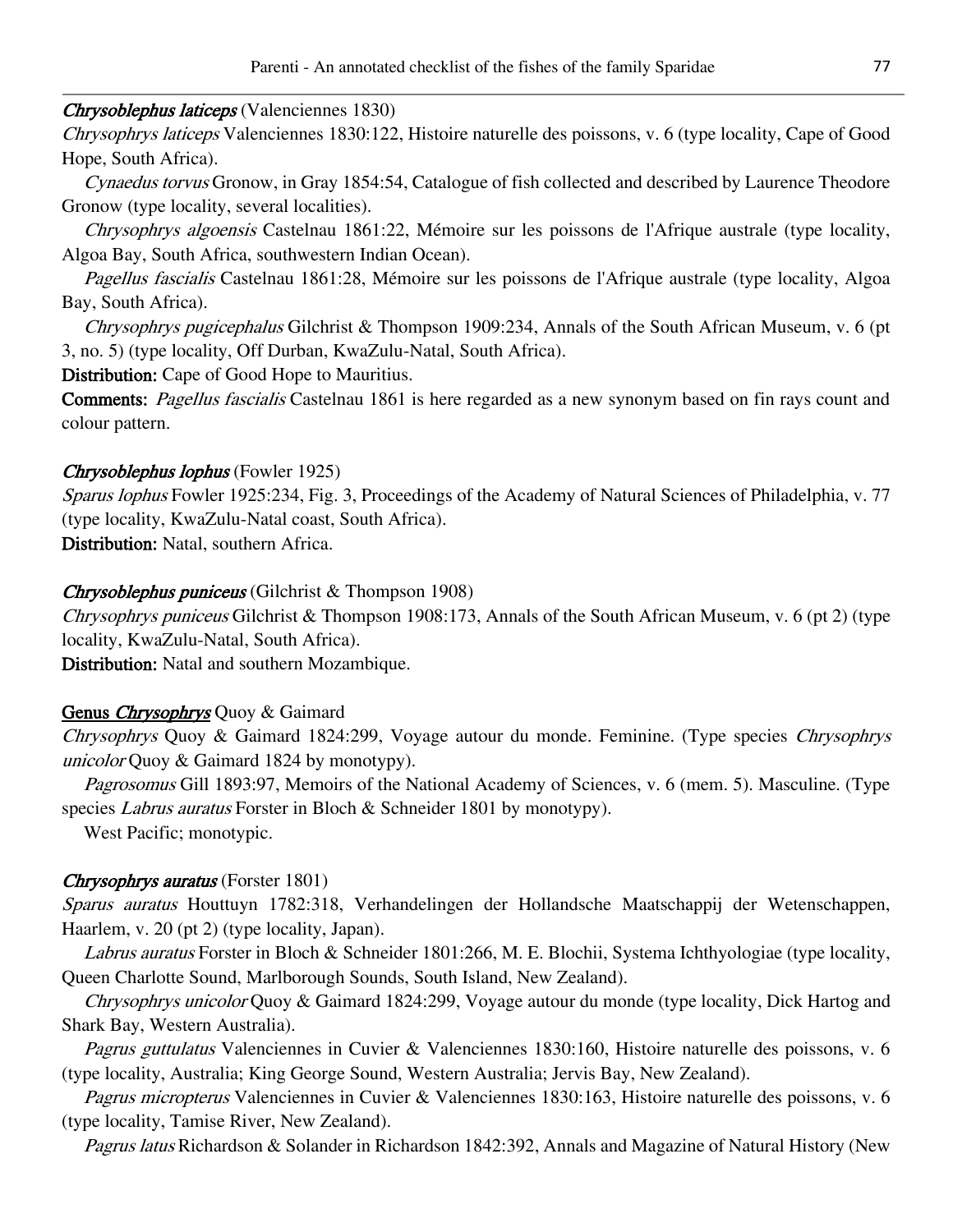Series), v. 9 (no. 59) (art. 42) (type locality, Between Opooragi and Owbooragi, New Zealand).

Pagrus chinensis Steindachner 1870:625, Sitzungsberichte der Kaiserlichen Akademie der Wissenschaften. Mathematisch-Naturwissenschaftliche Classe, v. 61 (1. Abth.) (type locality, China).

Pagrus ruber Steindachner 1883:124, Anzeiger der Kaiserlichen Akademie der Wissenschaften, Wien, Mathematisch-Naturwissenschaftliche Classe, v. 20 (no. 15) (for 14 June 1883) (type locality, Tokyo, Japan). Species redescribed with more details in Steindachner and Döderlein 1883, Beiträge zur Kenntniss der Fische Japan's. (II.), Denkschriften der Kaiserlichen Akademie der Wissenschaften in Wien, Mathematisch-Naturwissenschaftliche Classe., v. 48 (1. Abth.): 1–40, Pls. 1–7.

Pagrus arthurius Jordan & Starks 1906:517, Fig. 1, Proceedings of the United States National Museum, v. 31 (no. 1493) (type locality, Port Arthur, Manchuria, China).

Distribution: Japan, China Sea, Australia, New Zealand

Comments: taxonomic decisions in part from Paulin (1990). Sparus auratus Houttuyn 1782 reported in the synonymy of *Sparus aurata* Linnaeus 1758 is erroneous because *Sparus aurata* Linnaeus is confined to the Mediterranean Sea and the Atlantic Ocean.

#### Genus Cymatoceps Smith

Cymatoceps Smith 1938:259, Transactions of the Royal Society of South Africa v. 26 (pt 3). Masculine. (Type species *Chrysophrys nasutus* Castelnau 1861 by original designation).

South Africa in shallow waters on rocky bottoms, also entering freshwaters; monotypic.

#### Cymatoceps nasutus (Castelnau 1861)

Chrysophrys nasutus Castelnau 1861:24, Mémoire sur les poissons de l'Afrique australe (type locality, Table Bay, Cape Town, South Africa, southeastern Atlantic).

Pagrus nigripinnis Boulenger 1903:67, Pl. 7, Annals of the South African Museum, v. 3 (pt 3) (type locality, KwaZulu-Natal coast, South Africa).

Distribution: Cape of Good Hope to Natal.

#### Genus *Diplodus* Rafinesque

Diplodus Rafinesque 1810:26, 54, Indice d'ittiologia siciliana. Masculine. (Type species Sparus annularis Linnaeus 1758 by monotypy).

Sargus Cuvier 1816:272, Le Règne Animal, v. 2. Masculine. (Type species *Sparus sargus Linnaeus* 1758 by absolute tautonymy). Objectively invalid; preoccupied by *Sargus* Fabricius 1798 in Diptera.

Charax Risso 1827:353, Histoire naturelle des principales productions de l'Europe méridionale v. 3. Masculine. (Type species *Charax acutirostris* Delaroche 1809 by monotypy). Objectively invalid; preoccupied by Charax Scopoli 1777 in fishes.

Denius Gistel 1848:X, Naturgeschichte des Thierreichs. Masculine. (Type species Sparus sargus Linnaeus 1758 by being a replacement name).

Puntazzo Bleeker 1876:284, Archives néerlandaises des sciences exactes et naturelles v. 11. Masculine. [type species *Sparus acutirostris* Delaroche 1809 (= *Sparus puntazzo* Cetti 1784) by being a replacement name].

North Atlantic to southwestern Indian Ocean on rocky and sandy bottoms of coastal waters and lagoons; 23 species.

#### Diplodus annularis (Linnaeus 1758)

Sparus annularis Linnaeus 1758:278, Systema Naturae, Ed. X, v. 1 (type locality, Adriatic Sea (Mediterranean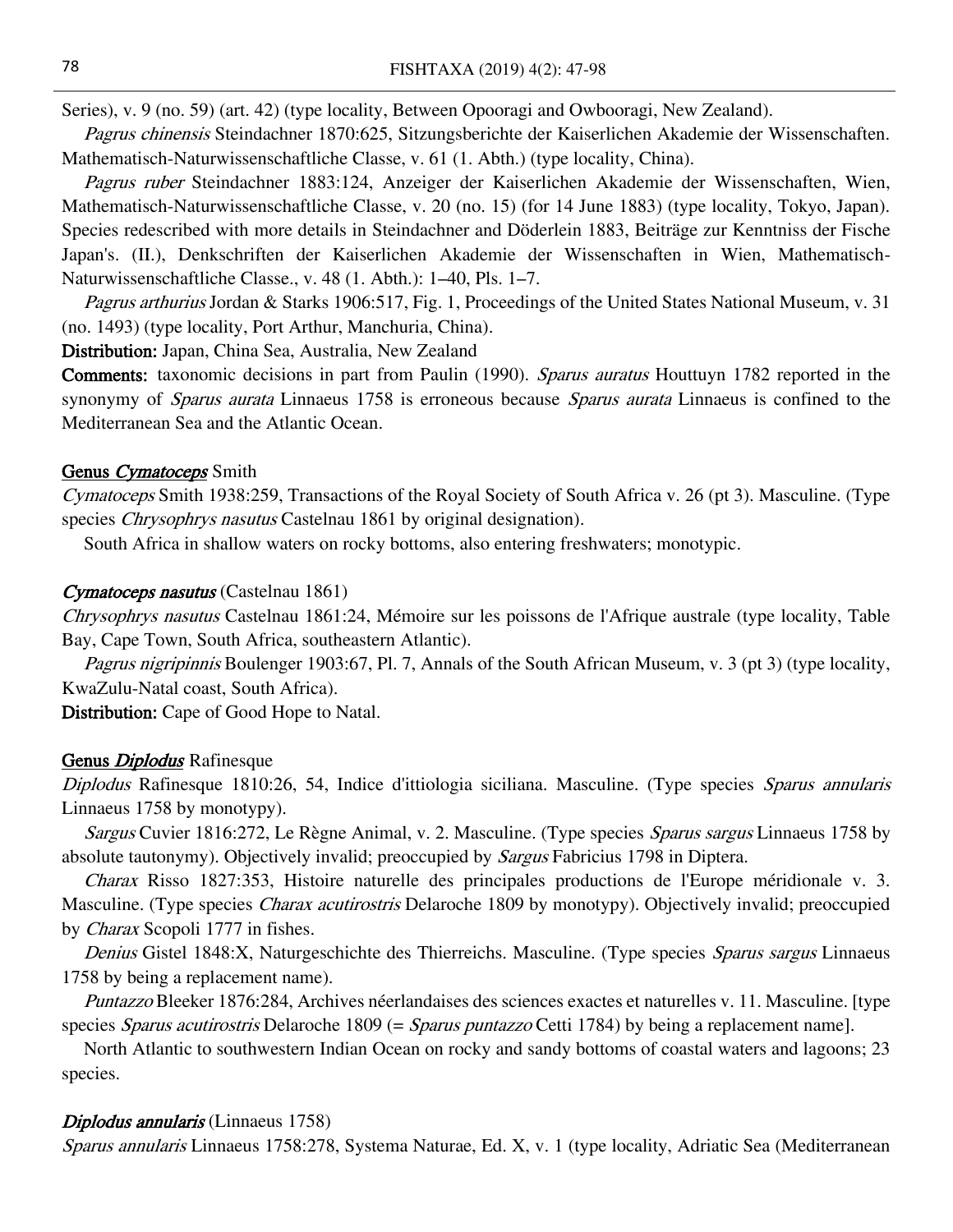Sea).

Sparus sparulus Lacepède 1802:26, 76, not Pl. 2 (fig. 1), Histoire naturelle des poissons (Lacepède), v. 4 (type locality, Mediterranean Sea); nomen novum for Sparus annularis Linnaeus.

Sparus sparulus Rafinesque 1810:48, Caratteri di alcuni nuovi generi e nuove specie di animali e piante della Sicilia (type locality, Sicily, Italy).

Sparus sparlotus Rafinesque 1810:49, Caratteri di alcuni nuovi generi e nuove specie di animali e piante della Sicilia (type locality, Sicily, Italy).

?Sparus dubius Rafinesque 1810:68, Indice d'ittiologia siciliana (type locality, Sicily, Italy).

Sciaena melanura Pallas 1814:254, Zoographia Rosso-Asiatica, v. 3 (type locality, Evpatoria, Black Sea).

Distribution: Mediterranean to Black Sea and Bay of Biscay to Senegal.

Comments: see Valenciennes (1830:44) for a discussion of the status of Sparus sparulus Rafinesque; others taxonomic decision of Günther (1859:445).

# Diplodus argenteus (Valenciennes 1830)

Sargus argenteus Valenciennes in Cuvier & Valenciennes 1830:60, Histoire naturelle des poissons, v. 6 (type locality, Brazil).

Sparus anularis Larrañaga 1923:383, Escritos de Don Dámaso Antonio Larrañaga, v. 2 (type locality, Uruguay). Objectively invalid; preoccupied by Sparus annularis Linnaeus 1758.

Sparus sargo Larrañaga 1923:379, Escritos de Don Dámaso Antonio Larrañaga, v. 2 (type locality, Uruguay). Distribution: Florida and Bahamas to Argentina; the southern population from southern Brazil to Argentina is recognized as a different subspecies (Devincenzi 1925).

# Diplodus ascensionis (Valenciennes 1830)

Sargus ascensionis Valenciennes in Cuvier & Valenciennes 1830:61, Histoire naturelle des poissons, v. 6 (type locality, Ascension Island).

Distribution: Ascension Island.

# Diplodus bellottii (Steindachner 1882)

Sargus bellottii Steindachner 1882:41, Anzeiger der Kaiserlichen Akademie der Wissenschaften, Wien, Mathematisch-Naturwissenschaftliche Classe, v. 19 (no. 5) (for 9 Feb. 1882) (type locality, Arglim Bank, Canary Islands).

Diplodus senegalensis Cadenat 1964:968, Figs. 6, 7, 25, Bulletin de l'Institut Français d'Afrique Noire (Sér A) Sciences Naturelles, v. 26 (no. 3) (type locality, Port-Étienne, Mauritania; coasts of Senegal). Distribution: Straits of Gibraltar to Cape Verde; absent from the Canary and Cape Verde Islands.

# Diplodus bermudensis Caldwell 1965

Diplodus bermudensis Caldwell 1965:217, Fig. 1, Fieldiana Zoology, v. 44 (no. 23) (type locality, Whalebone Bay, St. George's Island, Bermuda).

Distribution: Bermudas.

# Diplodus cadenati de la Paz, Bauchot & Daget 1974

Diplodus sargus cadenati de la Paz, Bauchot & Daget 1974:113, Figs. 2, 3A–B, Ichthyologia, v. 5 (no. 1) (type locality, Puerto de la Cruz, Tenerife, Canary Islands).

Diplodus sargus typicus Cadenat 1964:960, Figs. 4, 11, 23, Bulletin de l'Institut Français d'Afrique Noire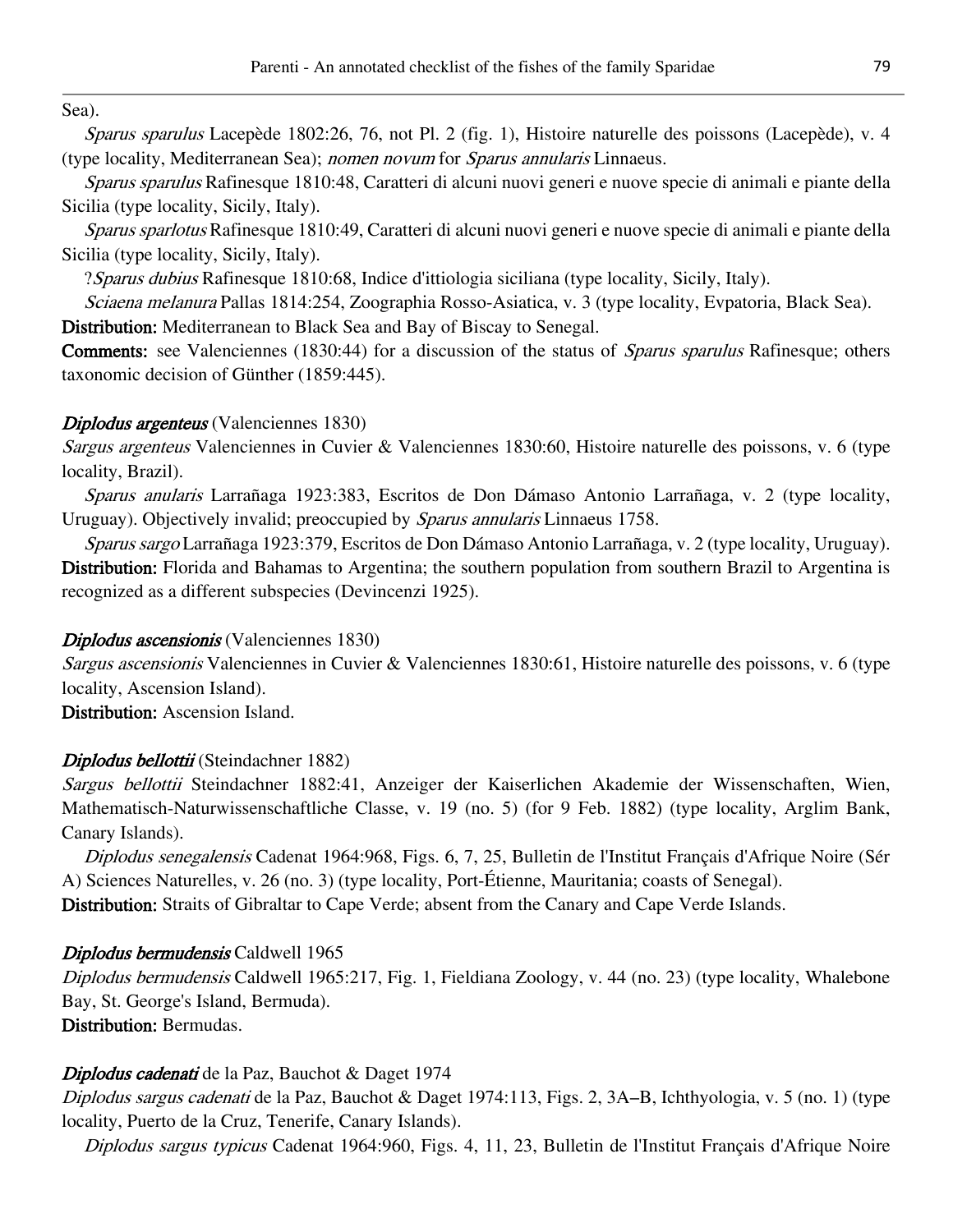(Sér A) Sciences Naturelles, v. 26 (no. 3) (type locality, Mediterranean Sea; African Atlantic coasts). Distribution: Senegal north to Madeira, Azores and Bay of Biscay.

#### Diplodus capensis (Smith 1844)

Sargus capensis Smith 1844:no page, Pl. 23 (fig. 2), Illustrations of the zoology of South Africa, v. 4 (type locality, Southeastern coast of South Africa).

Distribution: Southeastern Atlantic: Angola to South Africa; southwestern Indian Ocean: South Africa, Madagascar, Mauritius (Mascarenes). Not Oman, India and Pakistan.

#### Diplodus caudimacula (Poey 1860)

Sargus caudimacula Poey 1860:198, Memorias sobre la historia natural de la Isla de Cuba, v. 2 (type locality, Cuba).

Distribution: Caribbean Sea to southern Florida.

#### Diplodus cervinus (Lowe 1838)

?Sargus trifasciatus Rafinesque 1810:50, Caratteri di alcuni nuovi generi e nuove specie di animali e piante della Sicilia (type locality, Sicily, Italy).

Charax cervinus Lowe 1838:177, Transactions of the Zoological Society of London, v. 2 (pt 3, art. 14) (type locality, Lanzarote, Canary Islands, eastern Atlantic).

Distribution: Bay of Biscay to South Africa and Mediterranean. The previously recognized subspecies (*Diplodus* cervinus cervinus Valenciennes from eastern Atlantic and Mediterranean; Diplodus cervinus hottentotus Smith from South Africa; *Diplodus cervinus omanensis* Bauchot & Bianchi from southern Oman) are presently elevated to species level.

Comments: Sargus trifasciatus Rafinesque is a doubtful synonym (Tortonese 1975:110).

#### Diplodus fasciatus (Valenciennes 1830)

Sargus fasciatus Valenciennes in Cuvier & Valenciennes 1830:59, Histoire naturelle des poissons, v. 6 (type locality, Cape Verde Islands).

Distribution: Cape Verde Islands, eastern Atlantic.

#### Diplodus helenae (Sauvage 1879)

Sargus helenae Sauvage 1879:204, Bulletin de la Société philomathique de Paris (7th Série), v. 3 (type locality, St. Helena Island, South Atlantic).

Distribution: endemic to St. Helena Island.

#### Diplodus holbrookii (Bean 1878)

Sargus holbrookii Bean 1878:198, Proceedings of the United States National Museum, v. 1 (no. 28) (type locality, Savannah Bank, Charleston, South Carolina, U.S.A).

Distribution: Chesapeake Bay to Florida and northwestern Gulf of Mexico.

#### Diplodus hottentotus (Smith 1844)

Sargus hottentotus Smith 1844:no page, Pl. 23 (fig. 1), Illustrations of the zoology of South Africa, v. 4 (type locality, Southeastern coast of South Africa).

Charax capensis Castelnau 1861:19, Mémoire sur les poissons de l'Afrique australe. (Cape of Good Hope,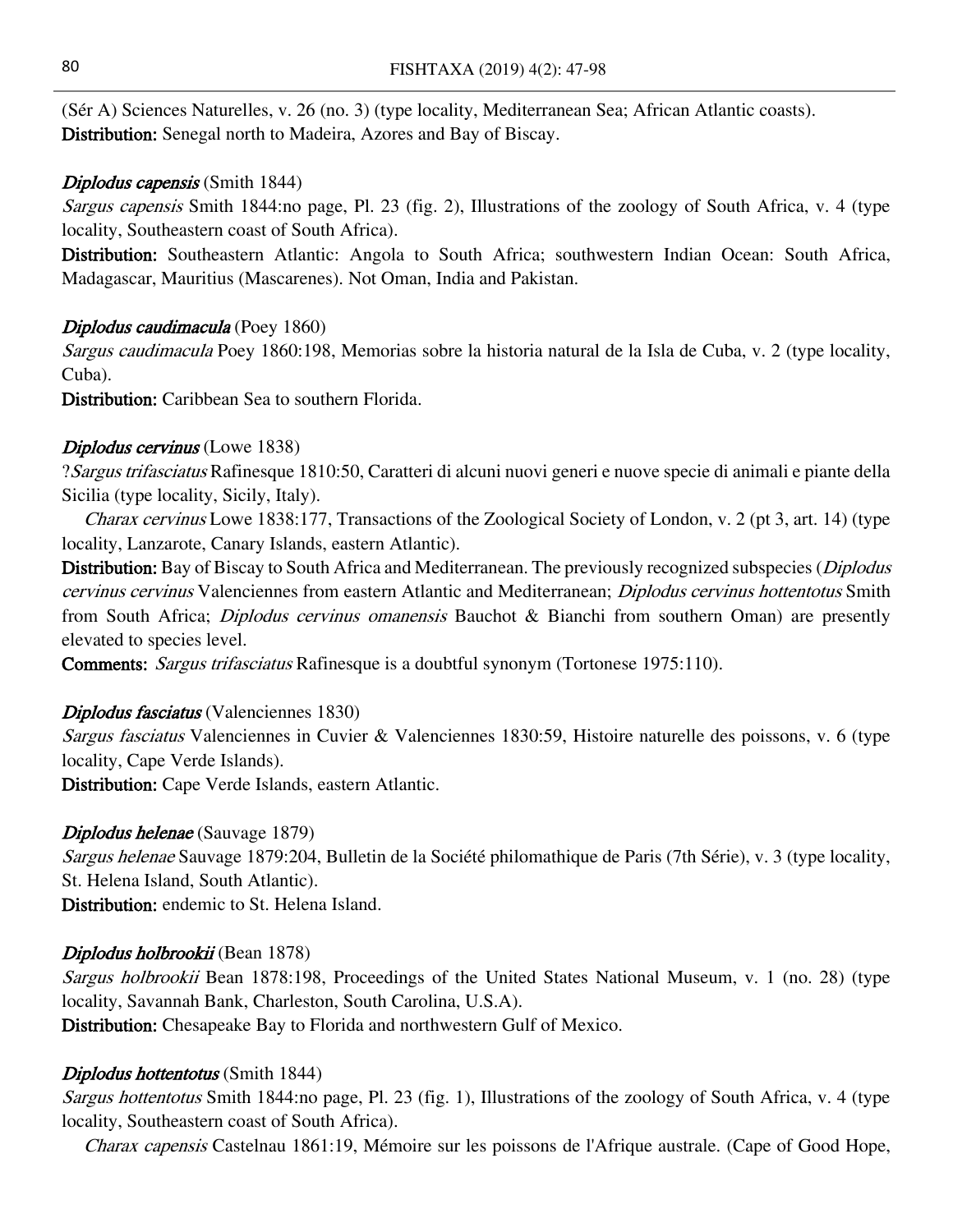#### South Africa).

Distribution: Southeastern Atlantic to southwestern Indian Ocean: Mozambique and southern Africa. Comments: Charax capensis Castelnau 1861 is a new synonym.

### Diplodus kotschyi (Steindachner 1876)

Sargus kotschyi Steindachner 1876:203, Sitzungsberichte der Kaiserlichen Akademie der Wissenschaften. Mathematisch-Naturwissenschaftliche Classe, v. 74 (1. Abth.) (type locality, Persian Gulf; Madagascar). Distribution: Persian Gulf and Oman east to India.

### Diplodus levantinus Fricke, Golani & Appelbaum-Golani 2016

Diplodus levantinus Fricke Golani & Appelbaum-Golani 2016:3, Figs. 1–4, Scientia Marina, v. 80 (no. 3) (type locality, Israel, off Jaffa, eastern Mediterranean Sea). Distribution: Mediterranean coast of Israel.

### Diplodus lineatus (Valenciennes 1830)

Sargus lineatus Valenciennes in Cuvier & Valenciennes 1830:59, Histoire naturelle des poissons, v. 6 (no locality stated).

Diplodus sargus insularum Cadenat 1964:962, Figs. 5, 12, 24, Bulletin de l'Institut Français d'Afrique Noire (Sér A) Sciences Naturelles, v. 26 (no. 3) (type locality, Cape Verde Islands). Distribution: endemic to Cape Verde Islands.

### Diplodus noct (Valenciennes 1830)

Sargus noct Valenciennes (ex Ehrenberg) in Cuvier & Valenciennes 1830:51, Histoire naturelle des poissons, v. 6 (type locality, Egypt, Red Sea; Suez, Egypt, Gulf of Suez, Red Sea). Distribution: Red Sea; record from Algeria is doubtful (Tortonese 1973:415).

#### Diplodus omanensis Bauchot & Bianchi 1984

Diplodus cervinus omanensis Bauchot & Bianchi 1984:103, Fig. A, Cybium, v. 8 (no. 3) (type locality, Kuria Muria Bay [Oman], Arabian Sea).

Distribution: Oman and Pakistan.

# Diplodus prayensis Cadenat 1964

Sargus vulgaris (nec Geoffroy St. Hilaire 1817) Rochebrune 1883:78, Actes de la Société Linnéenne de Bordeaux v. 36 (no. 6) (misidentification).

Diplodus vulgaris (nec Geoffroy St. Hilaire 1817) Fowler 1936:1298, Bulletin of the American Museum of Natural History v. 70 (pt 2) (misidentification).

Diplodus prayensis Cadenat 1964:955, 965, Figs. 8, 14, 20, Bulletin de l'Institut Français d'Afrique Noire (Sér A) Sciences Naturelles, v. 26 (no. 3) (type locality, Port of Praia, São Thiago Island, Cape Verde Islands). Distribution: Cape Verde Islands (eastern Atlantic).

# Diplodus puntazzo Gmelin 1789

Sparus puntazzo Gmelin 1789, Caroli a Linné ... Systema Naturae per regna tria naturae, secundum classes, ordines, genera, species (type locality, Sardinia, Italy).

Sparus acutirostris Delaroche 1809:348, Pl. 24 (fig. 12), Annales du Muséum d'Histoire Naturelle, Paris, v.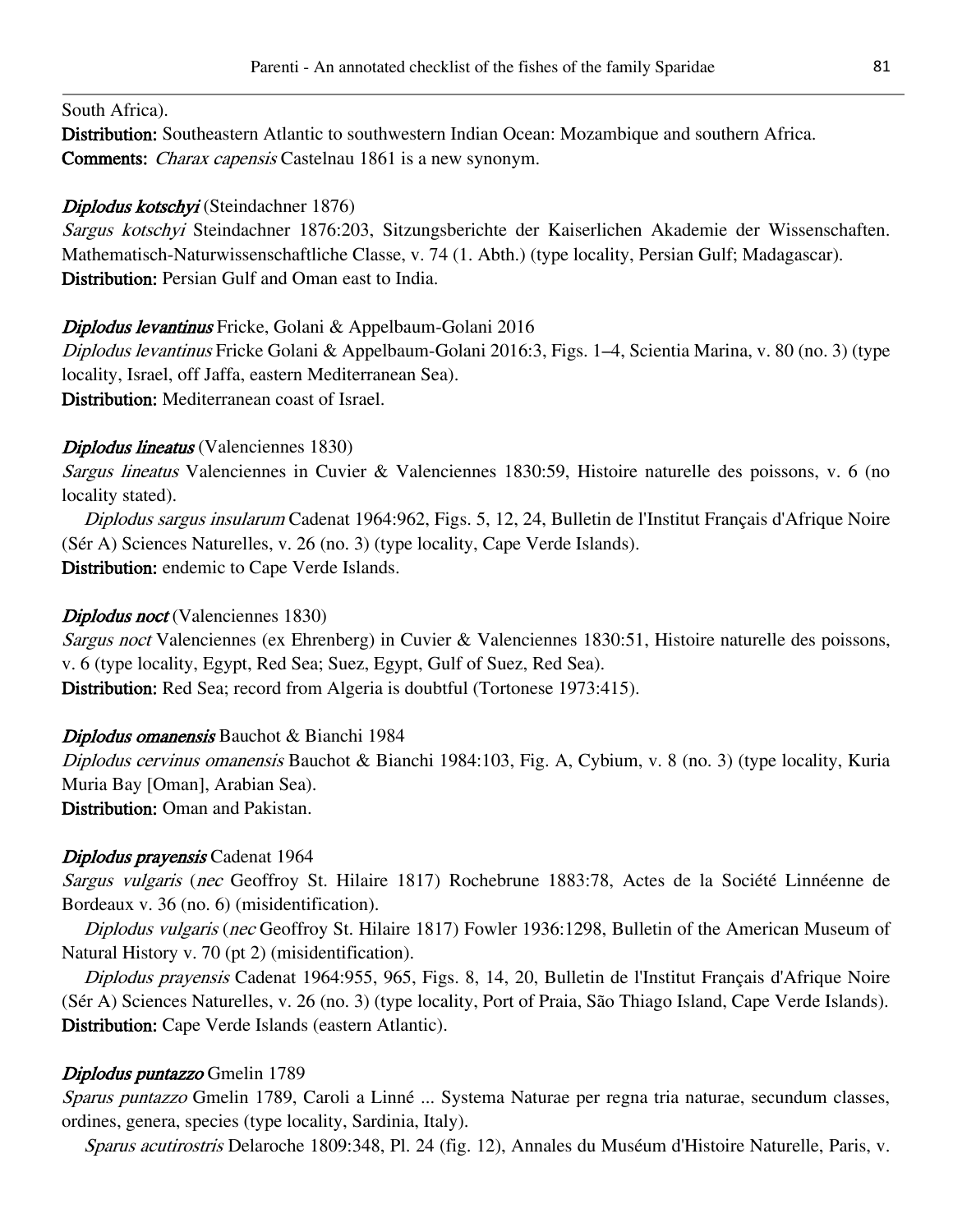13 (type locality, Ibiza, Balearic Islands, Spain).

Sparus oxyrhyncus Nardo 1827:31, 38 (no. 118), Giornale di Fisica, Chimica e Storia Naturale Medicina e Arti, Pavia Dec. II, v. 10; 3146 (type locality, Adriatic Sea). Also in Nardo 1827:col. 480, 486 Isis (Oken), v. 20 (no. 6) where it is spelled oxyrhynchus.

Charax puntazzo ponticus Nordmann 1840:387, Pl. 4 (fig. 2), Voyage dans la Russie méridionale et la Crimée (type locality, Sevastopool in Crimea, Ukraine, Black Sea).

Puntazzo annularis Bleeker 1876:284, Archives néerlandaises des sciences exactes et naturelles, v. 11 (type locality, Based on *Charax puntazzo* of Cuvier & Valenciennes = *Sparus puntazzo* Walbaum 1792); unneeded replacement for *Charax puntazzo* Cuvier & Valenciennes.

Distribution: Mediterranean to Black Sea; Bay of Biscay to Congo, including Canary and Cape Verde Islands; record from South Africa erroneous (Smith & Smith 1986).

Comments: Tortonese (1973:413) listed *Puntazzo puntazzo* (Gmelin 1789) as the valid name for this species, but as reported by Valenciennes (1830:76) "Cetti est le premier auteur récent qui paraisse en avoir parlé." Attributed to Cetti 1777 (described on p. 115 of *Anfibi e pesci di Sardegna*) by many authors (e.g. Bauchot and Hureau 1990:798, Bilecenoğlu et al. 2002:92, Fricke et al. 2007:87, Vasil'eva 2007:99, Parin et al. 2014:368), however the name is regarded as a vernacular name and not available. Dated to Walbaum 1792 in literature.

#### Diplodus sargus (Linnaeus 1758)

Sparus sargus Linnaeus 1758:278, Systema Naturae, Ed. X, v. 1 (type locality, Mediterranean Sea).

Sparus variegatus Bonnaterre 1788:98, Tableau encyclopédique et méthodique des trois règnes de la nature... Ichthyologie (type locality, Marseille, France).

Sparus cinctus Walbaum 1792:282, Petri Artedi sueci genera piscium Part 3 (type locality, Marseille, France). Sargus raucus Geoffroy St. Hilaire 1808–09, Pl. 18 (fig. 1), Poissons du Nil, v. 1 (part 1) (type locality, Neotype locality: Bardawil Lagoon, northern Sinai, Egypt).

Sparus varatulus Rafinesque 1810:48, Caratteri di alcuni nuovi generi e nuove specie di animali e piante della Sicilia (type locality, Sicily, Italy, Mediterranean Sea).

Sargus rondeletii Valenciennes in Cuvier & Valenciennes 1830:14, Pl. 141, Histoire naturelle des poissons, v. 6 (type locality, Naples; Marseille; Toulouse; Malta; Alexandria, Egypt, Mediterranean Sea; Lac de Bizerte, Tunisia).

Sargus vetula Valenciennes in Cuvier & Valenciennes 1830:48, Histoire naturelle des poissons, v. 6 (type locality, Mediterranean Sea).

Demius rondeletii Gistel 1848, index, Pl.19, Fig.1 (no locality stated).

Diplodus sargus typicus Cadenat 1964:960, Figs. 4, 11, 23 [Bulletin de l'Institut Français d'Afrique Noire (Sér A) Sciences Naturelles, v. 26 (no. 3) (type locality, Mediterranean Sea; African Atlantic coasts).

Distribution: eastern Atlantic, Mediterranean, and western Indian Ocean.

Comments: Sparus variegatus Bonnaterre 1788 is based on Sparus n.58 of Brünnich, which represents the Sargus rondeletii described by Valenciennes. Erroneously reported as a synonym of Spicara melanurus (Valenciennes 1830) a species which is absent from the Mediterranean Sea. Valenciennes (1830:34) erroneously recognizes Sparus varatulus Rafinesque 1810 as a synonym of his Sargus salviani [=Diplodus vulgaris (Geoffroy Saint Hilaire 1817)].

#### Diplodus striatus (Bliss 1883)

Sargus striatus Bliss 1883:50, Transactions of the Royal Society of Arts and Sciences of Mauritius (N. S.), v. 13 (type locality, Mauritius, Mascarenes).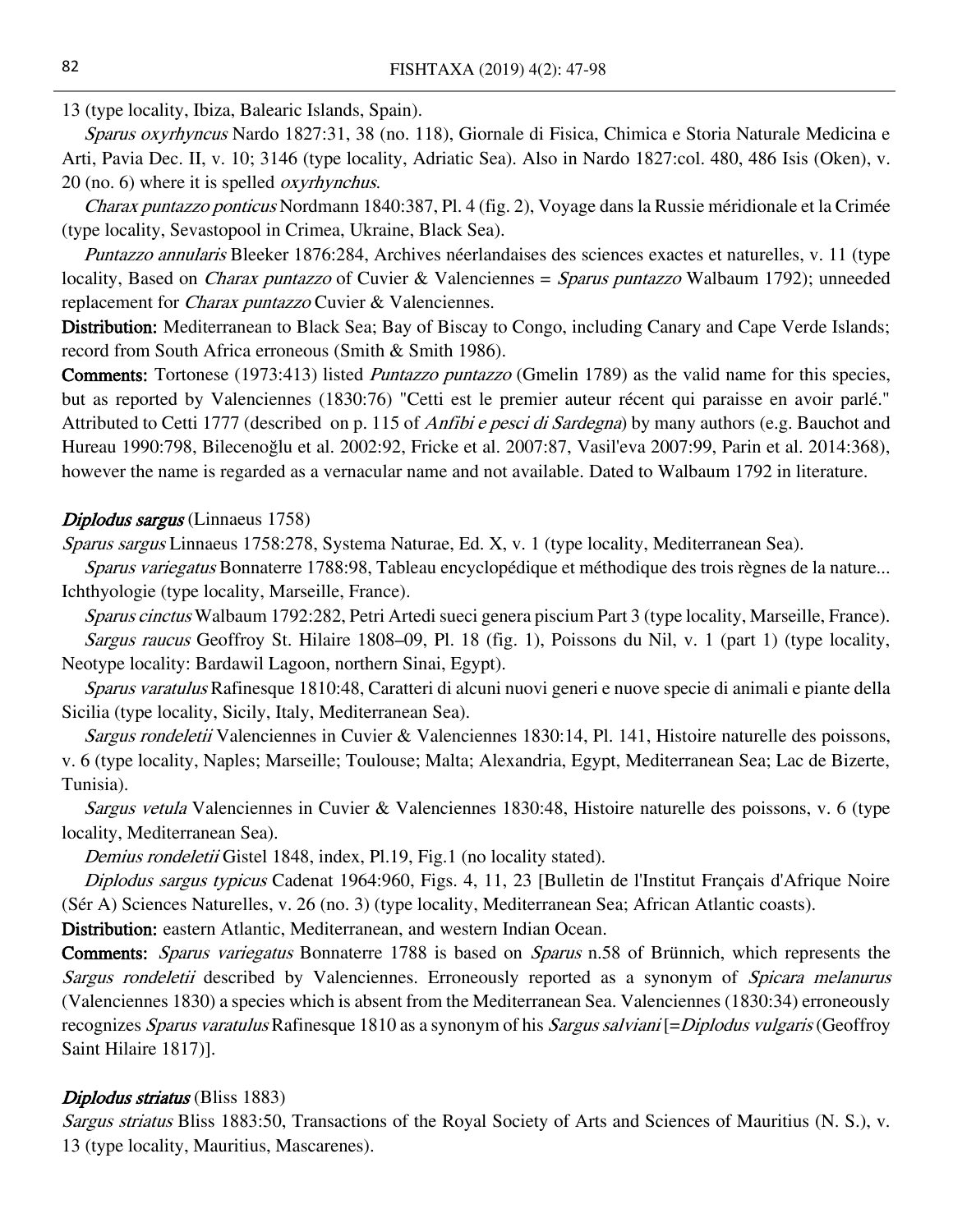Distribution: Mauritius and Rodrigues Island (Mascarenes endemic).

# Diplodus vulgaris (Geoffroy Saint Hilaire 1817)

Sargus vulgaris Geoffroy Saint Hilaire 1817:342, Pl.18 (fig. 2), Poissons du Nil, v. 1 (part 1) (type locality, Egypt, eastern Mediterranean Sea).

Sparus aldrovandi Nardo 1827, 31 38 (no. 117), Giornale di fisica, chimica e storia naturale, medicina, ed arti. (series 2) Dec. II, v. 10 (type locality, Adriatic Sea).

Sargus salviani Valenciennes in Cuvier & Valenciennes 1830:28, Histoire naturelle des poissons, v. 6 (type locality, Mediterranean Sea).

Sargus auricularis Gunther 1859:438, Catalogue of the fishes in the British Museum, v. 1. No locality. Distribution: Mediterranean and eastern Atlantic from Bay of Biscay to Angola; not recorded from Cape Verde

Islands.

Comments: Sargus auricularis Gunther 1859 is a new synonym.

# Genus Evynnis Jordan & Thompson

Evynnis Jordan & Thompson 1912:573, Proceedings of the United States National Museum v. 41 (no. 1875). Masculine. (Type species *Sparus cardinalis* Lacepède 1802 by original designation).

Japan, Taiwan and China; four species.

# Evynnis cardinalis (Lacepède 1802)

Sparus cardinalis Lacépède 1802:46, 141, Histoire naturelle des poissons (Lacepède), v. 4 (type locality, China and Japan).

Distribution: Japan, Taiwan and China.

# Evynnis ehrenbergii (Valenciennes 1830)

Pagrus ehrenbergii Valenciennes in Cuvier & Valenciennes 1830:155, Histoire naturelle des poissons, v. 6 (type locality, Eastern Mediterranean Sea).

Distribution: Mediterranean Sea and West African coast.

Comments: *P. ehrenbergi* is listed as a valid species of the genus *Sparus* by Tortonese (1973:406).

# Evynnis mononematos Guan, Tang & Wu 2012

Evynnis mononematos Guan, Tang, & Wu 2012:217, Figs. 2-5, Acta Zootaxonomica Sinica, v. 37 (no. 1) (type locality, Minaan-Taiwan bank fishing grounds, China).

# Evynnis tumifrons (Temminck & Schlegel 1843)

Chrysophrys tumifrons Temminck & Schlegel 1843:70, Pl. 34, Fauna Japonica Parts 2–4 (type locality, Japan). Evynnis japonica Tanaka 1931:29, Journal of the Faculty of Science Imperial University of Tokyo. Sec. 4, Zoology, v. 3 (pt 1) (type locality, Japan and China).

Distribution: southern Japan, excluding Ryukyu Islands, Korean peninsula, South China Sea and Taiwan.

# Genus Pagrus Cuvier

Pagrus Cuvier 1816:272, Le Règne Animal v. 2. Masculine. (Type species Sparus pagrus Linnaeus 1758 by absolute tautonymy).

Semapagrus Fowler 1925:4, American Museum Novitates No. 162. Masculine. (Type species Pagrus auriga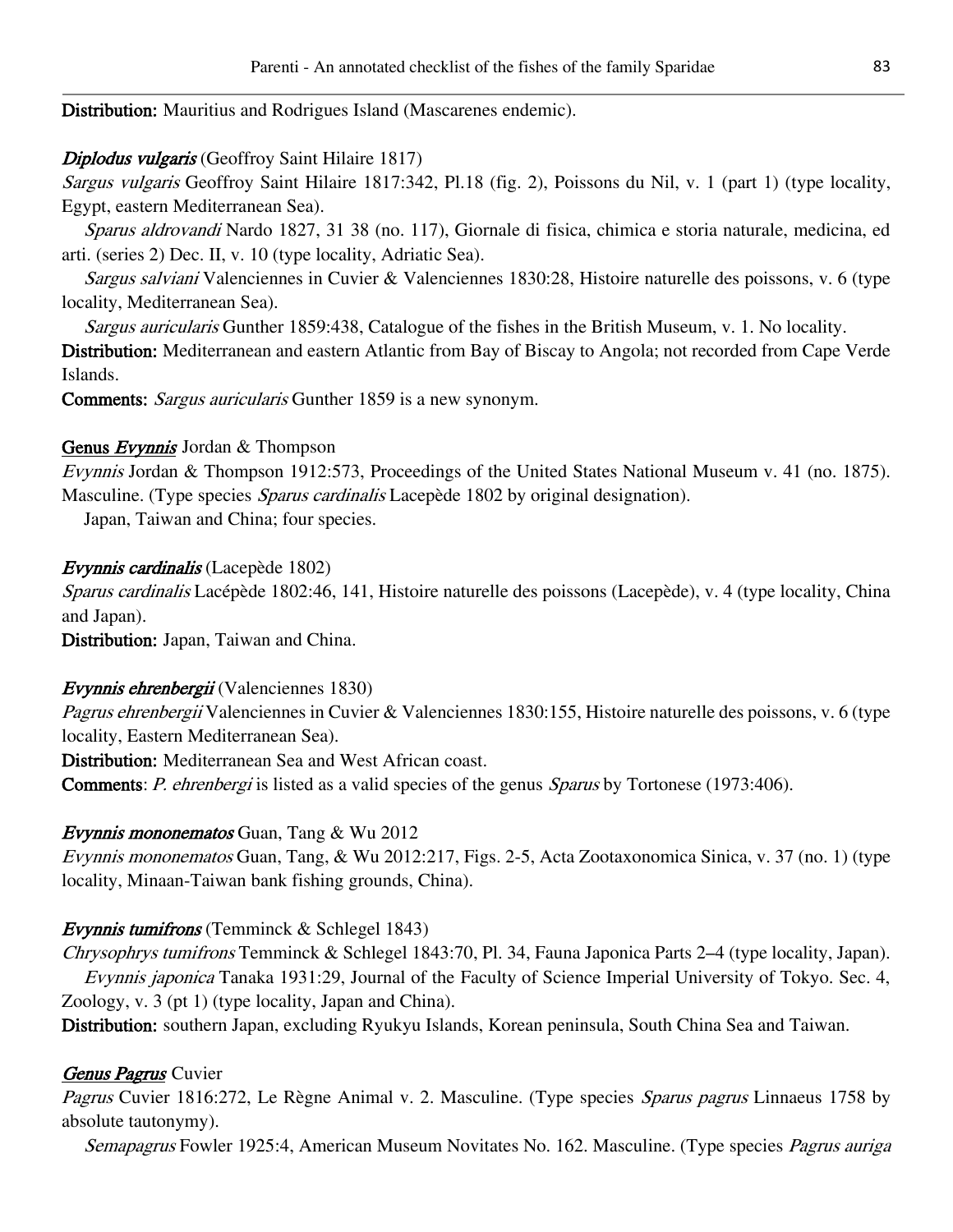Valenciennes 1843 by original designation).

Eastern Atlantic and Mediterranean over hard, sandy or muddy bottom; 5 species.

# Pagrus africanus Akazaki 1962

Pagrus orphus (nec Linnaeus 1758) Günther 1859:467, Catalogue of the fishes in the British Museum, v. 1 (misidentification).

Pagrus vulgaris (nec Valenciennes 1830) Günther 1859:466, Catalogue of the fishes in the British Museum, v. 1 (misidentification).

Pagrus africanus Akazaki 1962:166, 351, Fig. 35, Studies on the spariform fishes (type locality, Cape Blanc, Mauritania/Spanish Sahara).

Sparus pagrus miqueli Bauchot & Hureau 1978:97, Cybium 3e série. Bulletin de la Société Française d'Ichtyologie No. 4 (type locality, Off Abidjan, Ivory Coast).

Distribution: eastern Atlantic from Senegal to Angola.

# Pagrus auriga Valenciennes 1843

Pagrus auriga Valenciennes 1843:34, Ichthyologie des îles Canaries, v. 2 (pt 2) (type locality, Canary Islands, eastern Atlantic).

Distribution: Portugal to Angola, including Madeira and Canary Islands, and Mediterranean.

# Pagrus caeruleostictus (Valenciennes 1830)

Chrysophrys caeruleosticta Valenciennes in Cuvier & Valenciennes 1830:110, Histoire naturelle des poissons, v. 6 (type locality, Gorée, Senegal; Sainte Croix de Tenerife, Canary Islands).

Pagrus bertheloti Valenciennes 1843:33, Ichthyologie des îles Canaries, v. 2 (pt 2) (type locality, Canary Islands).

Pagrus bocagii Lowe in Günther 1861:391, Pl. 11, Proceedings of the Zoological Society of London 1860 (pt 3, art. 9) (art. 9) (type locality, Lisbon, Portugal).

Distribution: Portugal to Angola, including Canary Islands, and Mediterranean.

# **Pagrus major** (Temminck & Schlegel 1843)

Chrysophrys major Temminck & Schlegel 1843:71, Pl. 35, Fauna Japonica Parts 2–4 (type locality, All bays of Japan).

Distribution: northern Vietnam and China to Korea, Russia and Japan.

# Pagrus pagrus (Linnaeus 1758)

Sparus pagrus Linnaeus 1758:279, Systema Naturae, Ed. X, v. 1 (type locality, Southern Europe (Mediterranean Sea).

?Sparus orphus Linnaeus 1758:279, Systema Naturae, Ed. X, v. 1 (type locality, No locality).

Sparus aurata americana Walbaum 1792:272, Petri Artedi sueci genera piscium Part 3 (type locality, America).

Sparus argenteus Bloch & Schneider 1801:271, M. E. Blochii, Systema Ichthyologiae (type locality, Adriatic Sea (Mediterranean Sea).

Sparus caissoti Risso 1810:257, Ichthyologie de Nice (type locality, Nice, France).

Aurata orphus (nec Linnaeus) Risso 1827:356, Histoire naturelle des principales productions de l'Europe méridionale, v. 3 (type locality, Nice, France).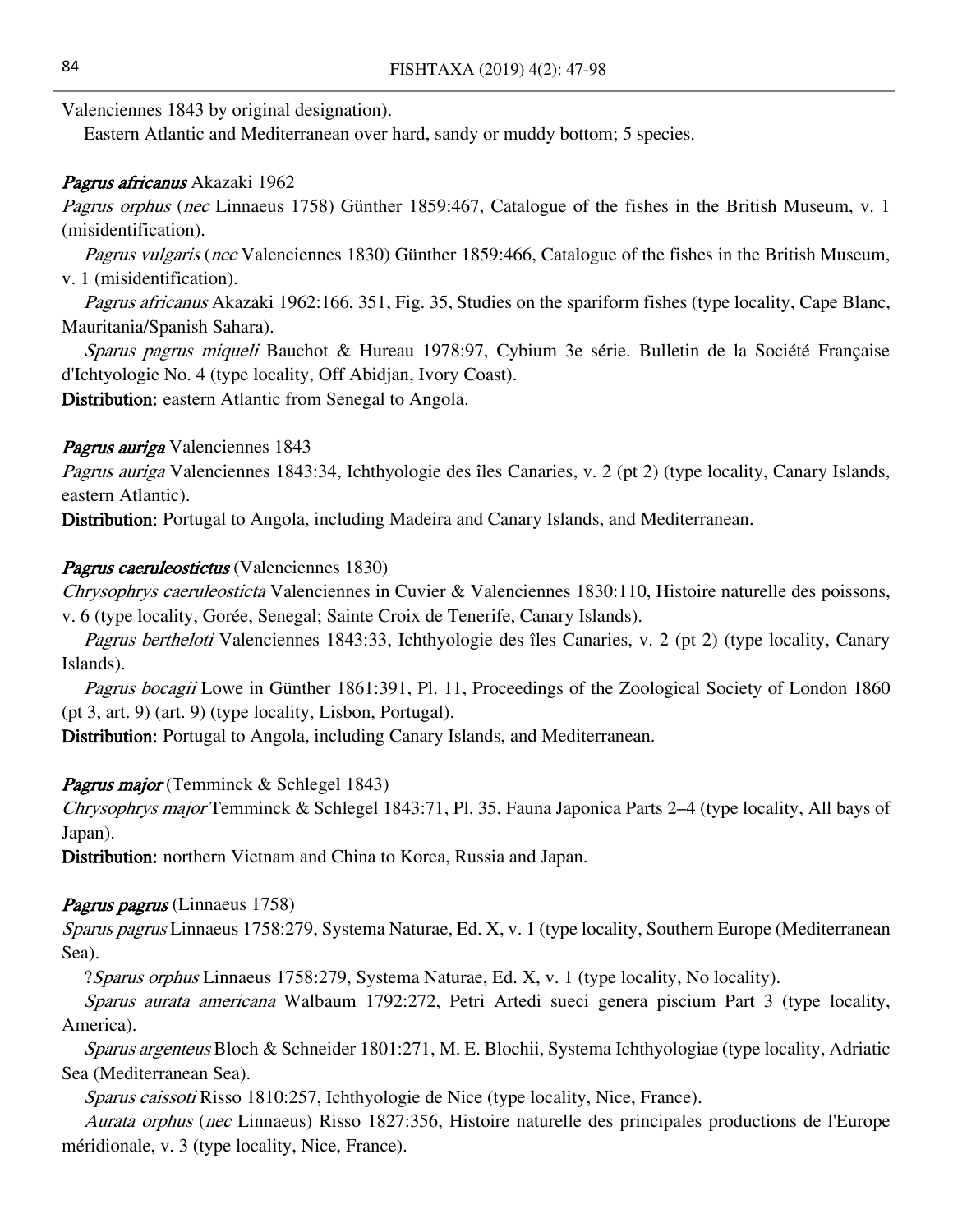Pagrus vulgaris Valenciennes in Cuvier & Valenciennes 1830:142, Pl. 148, Histoire naturelle des poissons, v. 6 (type locality, Northern Ocean; Mediterranean Sea).

Pagrus sedecim Ginsburg 1952:93, Fig. 6, Journal of the Washington Academy of Sciences, v. 42 (no. 3) (type locality, 25 miles south of Pensacola, Florida, U.S.A.).

Distribution: Canary Islands to British Islands and Mediterranean.

Comments: the description of *Sparus orphus* [listed as synonym of *Sparus pagrus* by Tortonese (1973:406)] is too short, its habitat is unknown, and type was lost. However the species described by Risso (1827:356) is very well defined and represents a synonym of *Pagrus pagrus* (Linnaeus). Aurata orphus Risso was redescribed by Valenciennes (1830:150) as Pagrus orphus.

# Genus *Parargyrops* Tanaka

Parargyrops Tanaka 1916:141, Dobutsugaku Zasshi, v. 28 (no. 330). Masculine. (Type species Parargyrops edita Tanaka 1916 by monotypy).

Japan and China Sea; monotypic.

# Parargyrops edita Tanaka 1916

Parargyrops edita Tanaka 1916:141, Dobutsugaku Zasshi (= Zoological Magazine Tokyo), v. 28 (no. 330) (type locality, Tokyo fish market, Japan, but probably came from Shimonoseki or Korea).

Distribution: Japan and China Sea.

Comments: P. edita is a junior synonym of Evynnis cardinalis (Lacepède) according to Lindberg and Krasyukova (1969).

# Genus Porcostoma Smith

Porcostoma Smith 1938:270, Transactions of the Royal Society of South Africa v. 26 (pt 3). Neuter. (Type species *Chrysophrys dentatus* Gilchrist & Thompson 1908 by original designation).

South Africa; monotypic.

# Porcostoma dentata (Gilchrist & Thompson 1908)

Chrysophrys dentatus Gilchrist & Thompson 1908:173, Annals of the South African Museum, v. 6 (pt 2) (type locality, KwaZulu-Natal, South Africa).

Distribution: Durban to Beira.

# Genus *Pterogymnus* Smith

Pterogymnus Smith 1938:257, Transactions of the Royal Society of South Africa v. 26 (pt 3). Masculine. (Type species *Pagrus laniarius* Valenciennes 1830 by original designation).

South Africa. Monotypic.

# Pterogymnus laniarius (Valenciennes 1830)

Pagrus laniarius Valenciennes in Cuvier & Valenciennes 1830:163, Histoire naturelle des poissons, v. 6 (type locality, Cape of Good Hope, South Africa).

Pagellus afer Pappe 1853:20, Synopsis of the edible fishes at the Cape of Good Hope (type locality, Cape of Good Hope, South Africa.

Distribution: Cape of Good Hope to East London.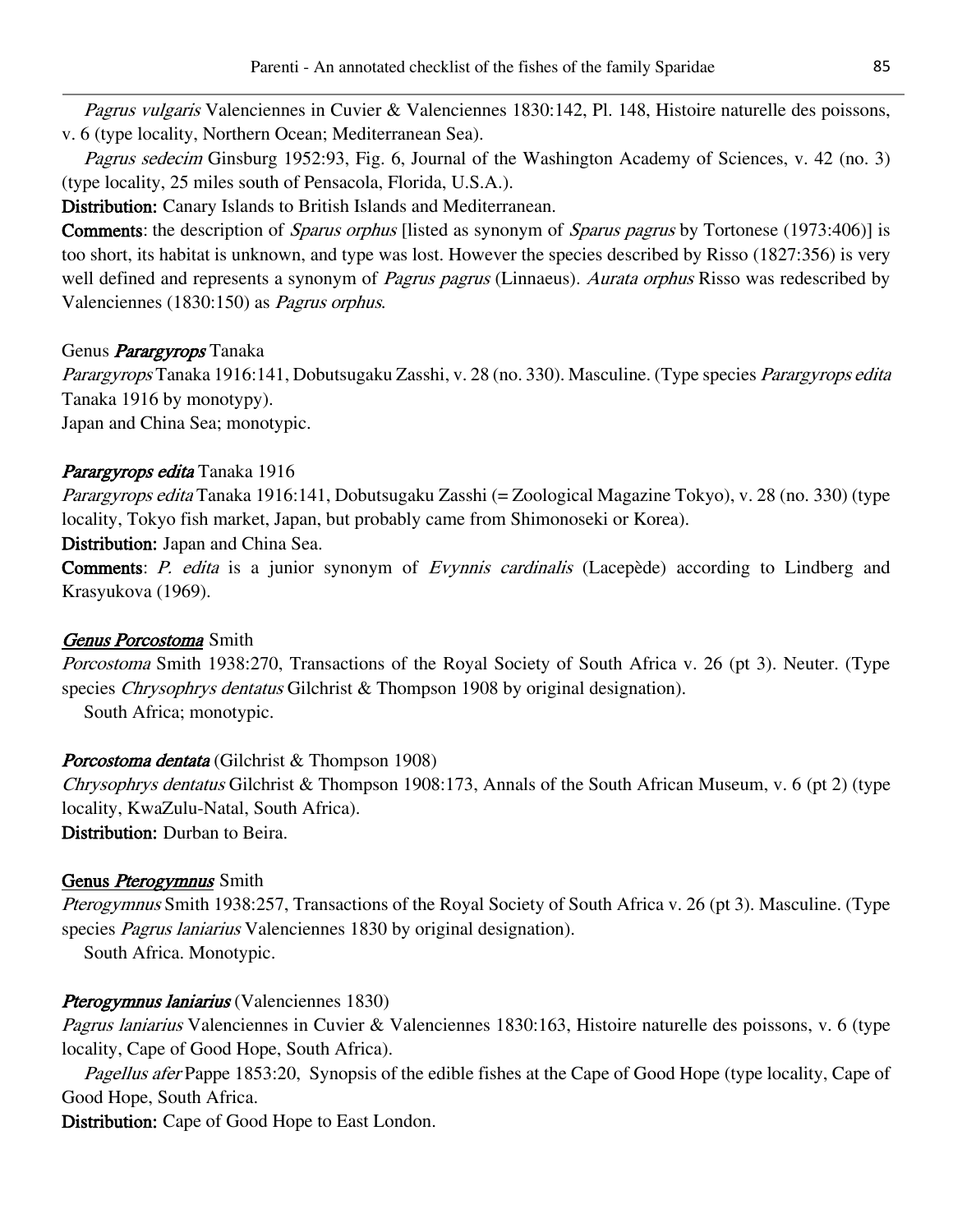# Genus Rhabdosargus Fowler

Rhabdosargus Fowler 1933:175 178, Bulletin of the United States National Museum No. 100, v. 12. Masculine. (Type species Sargus auriventris Peters 1855 by original designation).

Austrosparus Smith 1938:241, Transactions of the Royal Society of South Africa, v. 26 (pt 3). Masculine. (Type species Chrysophrys globiceps Valenciennes 1830 by original designation).

Prionosparus Smith 1942:280, 282, Transactions of the Royal Society of South Africa, v. 29 (pt 4). Masculine. [Type species *Austrosparus (Prionosparus) tricuspidens* Smith 1942 by monotypy].

Indo-Pacific, eastern Atlantic and Mediterranean Sea; six species.

# Rhabdosargus globiceps (Valenciennes 1830)

Chrysophrys globiceps Valenciennes in Cuvier & Valenciennes 1830:100, Histoire naturelle des poissons, v. 6 (type locality, Cape of Good Hope, South Africa).

Sargus natalensis Steindachner 1861:180, Verhandlungen der K.-K. zoologisch-botanischen Gesellschaft in Wien, v. 11 (type locality, Durban, KwaZulu-Natal, South Africa, southwestern Indian Ocean).

Sargus nigrofasciatus Regan 1908:253, Pl. 41, Annals of the Natal Museum, v. 1 (pt 3) (type locality, 16 miles northeast of Bird Island, Algoa Bay, KwaZulu-Natal, South Africa).

Distribution: Angola to Natal.

# Rhabdosargus haffara (Forsskål 1775)

Sparus haffara Forsskål 1775:33, xi, Descriptiones animalium (Forsskål) [type locality, no locality stated (Red Sea)].

Distribution: Red Sea to western Indian Ocean: East Africa and Madagascar to Persian Gulf; Mediterranean Sea (Red Sea immigrant).

# Rhabdosargus holubi (Steindachner 1881)

Sargus holubi Steindachner 1881:208, Pl. 3, Sitzungsberichte der Kaiserlichen Akademie der Wissenschaften. Mathematisch-Naturwissenschaftliche Classe, v. 83 (1. Abth.) (type locality, Algoa Bay, South Africa).

Austrosparus tricuspidens Smith 1942:282, Transactions of the Royal Society of South Africa, v. 29 (pt 4) (type locality, Knysna, Cape Province, South Africa).

Distribution: Cape of Good Hope to Natal.

# Rhabdosargus niger Tanaka & Iwatsuki 2013

Rhabdosargus niger Tanaka & Iwatsuki 2013:3, Fig. 1a, Ichthyological Research, v. 60 (no. 4) [type locality, Southwestern Kalimantan, Indonesia (according to Korean fisheries company)]. Distribution: Indonesia.

# Rhabdosargus sarba (Forsskål 1775)

Sparus sarba Forsskål 1775:31, xi, Descriptiones animalium (Forsskål) (type locality, Jeddah, Saudi Arabia, Red Sea).

Sparus maurosparus Walbaum 1792:301, Petri Artedi sueci genera piscium Part 3 (type locality, Istanbul or Izmir, Turkey, Mediterranean Sea).

Sparus bufonites Lacepède 1802:47, 141, Pl. 2 (fig. 3), Histoire naturelle des poissons (Lacepède), v. 4 (type locality, Indo-Pacific).

Sparus psittacus Lacepède 1802:47, 141, Histoire naturelle des poissons (Lacepède), v. 4 (type locality,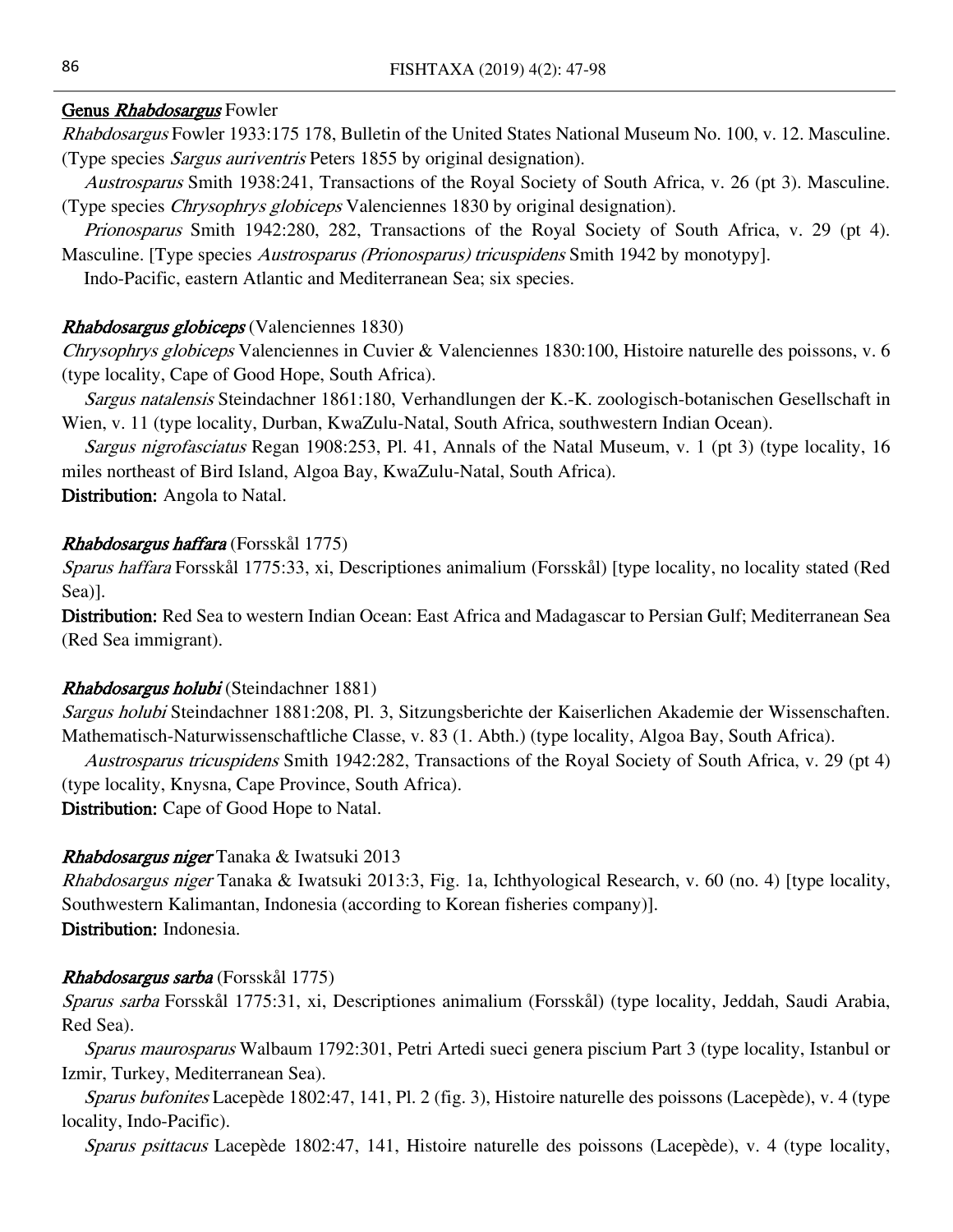Indian seas).

Chrysophris chrysargyra Cuvier 1829:182, Le Règne Animal (Edition 2), v. 2 (type locality, India).

Chrysophrys chrysargyra Valenciennes in Cuvier & Valenciennes 1830:107, Histoire naturelle des poissons, v. 6 (type locality, Vizagapatam, India).

Chrysophrys aries Temminck & Schlegel 1843:67, Pl. 31, Fauna Japonica Parts 2–4 (type locality, Nagasaki, Nagasaki Prefecture, Kyūshū, Japan, western North Pacific).

Sargus auriventris Peters 1855:435, Bericht über die zur Bekanntmachung geeigneten Verhandlungen der Königlichen Preussischen Akademie der Wissenschaften zu Berlin 1855 (type locality, Mozambique).

Chrysophrys natalensis Castelnau 1861:25, Mémoire sur les poissons de l'Afrique australe (type locality, KwaZulu-Natal, South Africa, southwestern Indian Ocean).

Roughleyia tarwhine Whitley 1931:319, Australian Zoologist, v. 6 (pt 4) (type locality, Batchelor, Macleay River, New South Wales, Australia).

Distribution: western Indian Ocean, including Red Sea, Arabian Gulf, Madagascar, Mascarenes, Seychelles south to Natal east to Philippines, north to southern Japan, south to northern Australia.

# Rhabdosargus thorpei Smith 1979

Rhabdosargus thorpei Smith 1979:704, Fig. 1A, Copeia 1979 (no. 4) (type locality, Mabibi Hulley Point, KwaZulu-Natal, South Africa.

Distribution: East Africa and South Africa to Europa Island, Madagascar and Réunion; juveniles enter estuaries.

# Genus Sparidentex Munro

Sparidentex Munro 1948:276, Copeia 1948 (no. 4). Masculine. (Type species Dentex hasta Valenciennes 1830 (= Chrysophrys cuvieri Day 1875) by original designation).

Western Indian Ocean; four species.

# Sparidentex belayewi (Hora & Misra 1943)

Petrus belayewi Hora & Misra 1943:12, Figs. 6–7, Journal of the Asiatic Society of Bengal, v. 9 (no. 1) (type locality, Rivers and Hors, Iraq).

Comments: a possible synonym of *Acanthopagrus berda* (Forsskål 1775 according to (Coad 1991:26). In genus Sparidentex according to Iwatsuki and Heemstra (2010:132) with uncertain status. Valid as above according to Amir et al. (2014:476) and Ali et al. (2018:329).

Distribution: Northwestern Indian Ocean: Persian Gulf.

# Sparidentex datnia (Hamilton 1822)

Coius datnia Hamilton 1822:88, 369, Pl. 9 (fig. 29), An account of the fishes found in the river Ganges (type locality, Ganges River mouths, India).

Datnia buchanani Cuvier 1829:148, Le Règne Animal (Edition 2), v. 2 (type locality, Indian seas). Unneeded replacement name for Coius datnia Hamilton 1822.

Distribution: Mouth of Ganges River, India.

# Sparidentex hasta (Valenciennes 1830)

Dentex hasta Valenciennes in Cuvier & Valenciennes 1830:255 Histoire naturelle des poissons, v. 6 (type locality, Malabar, India).

Chrysophrys cuvieri Day 1875:141, Pl. 34 (fig. 3), The fishes of India Part 1 (type locality, Seas of India).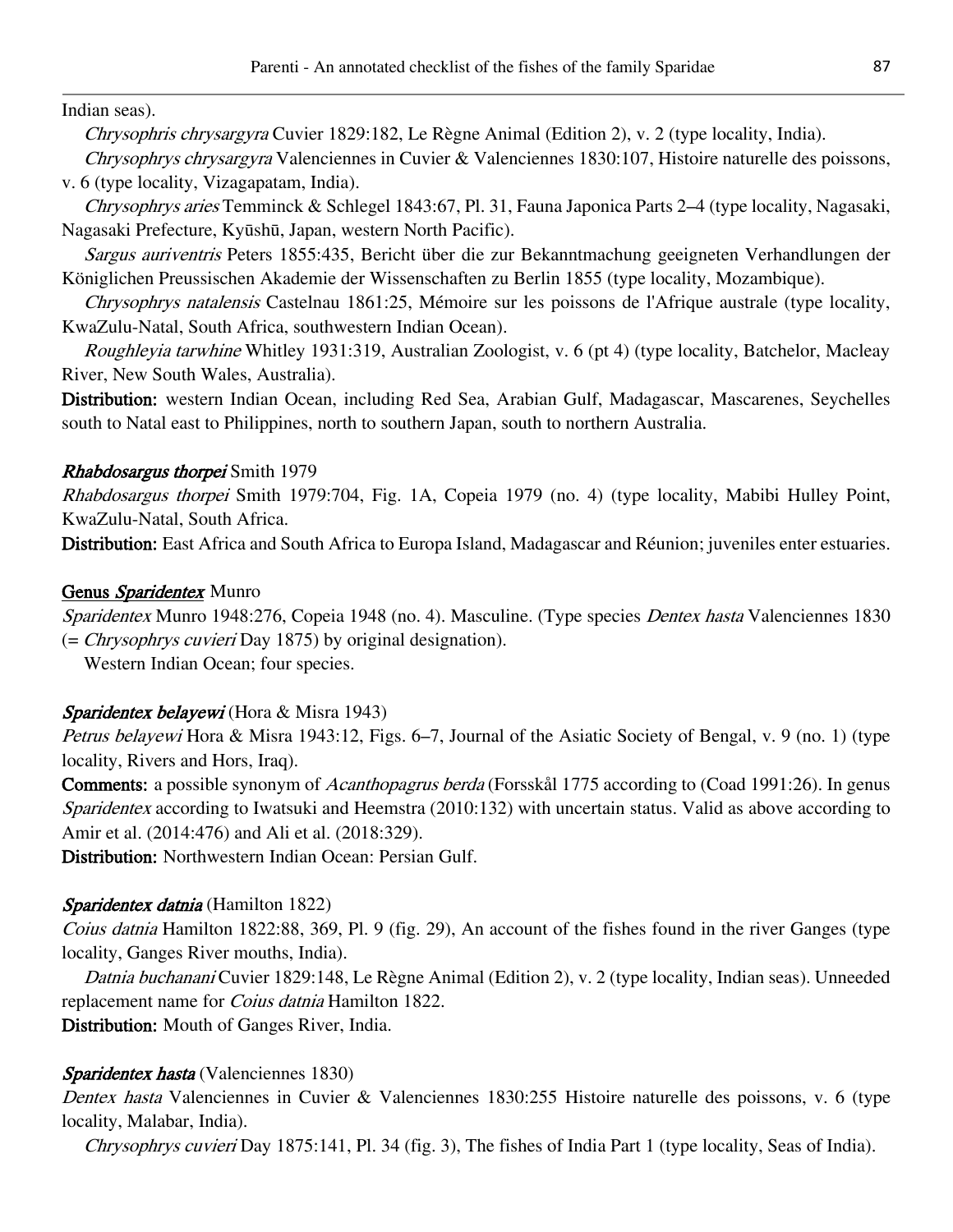Distribution: west coast of India to Arabian Gulf.

### Sparidentex jamalensis Amir, Siddiqui & Masroor 2014

Sparidentex jamalensis Amir, Siddiqui & Masroor 2014:472, Figs. 1, 2a, c, e, Pakistan Journal of Zoology, v. 46 (no. 2) (type locality, West Wharf fish harbour, Karachi, Pakistan).

Distribution: Pakistan; also look for it in northern Arabian Sea, India and Persian Gulf.

# Genus Sparodon Smith

Sparodon Smith 1938:249, Transactions of the Royal Society of South Africa v. 26 (pt 3). Masculine. (Type species Sargus durbanensis Castelnau 1861 by original designation).

South Africa; monotypic.

### Sparodon durbanensis (Castelnau 1861)

Sargus durbanensis Castelnau 1861:18, Mémoire sur les poissons de l'Afrique australe (type locality, Durban, Natal, South Africa).

Distribution: Cape of Good Hope to Natal.

### Genus Sparus Linnaeus

Sparus Linnaeus (ex Artedi) 1758:277, Systema Naturae, Ed. X v. 1. Masculine. (Type species Sparus aurata Linnaeus 1758 by subsequent designation. Type designated by Bleeker 1876:281, Archives néerlandaises des sciences exactes et naturelles, v. 11).

Aurata Oken (ex Cuvier) 1817:1183, Isis (Oken), v. 1 (pt 8) (no. 148). Feminine. (Type species Sparus aurata Linnaeus 1758).

Chryseis Schinz 1822:438, Das Thierreich, v. 2. Masculine. (Type species *Sparus aurata* Linnaeus 1758 by subsequent designation).

Dorada Jarocki 1822:200, Zoologiia czyli zwiérzetopismo ogolne podlug náynowszego systematu ulozone, v. 4. Feminine. (Type species Sparus aurata Linnaeus 1758). Unneeded replacement of Sparus Linnaeus 1758.

Daurada Stark 1828:452, Elements of natural history, v. 1 (Vertebrata). Masculine. (Type species Sparus aurata Linnaeus 1758 by subsequent designation. Type first designated by Jordan 1917:123, The genera of fishes, from Linnaeus to Cuvier 1758-1833).

Chrysophris Cuvier 1829:181, Le Règne Animal (Edition 2) v. 2. Feminine. (Type species Sparus aurata Linnaeus 1758 by subsequent designation. Type designated by Jordan 1917:128, The genera of fishes, from Linnaeus to Cuvier 1758-1833).

Caeso Gistel 1848: VIII, Naturgeschichte des Thierreichs. Masculine. (Type species Sparus aurata Linnaeus 1758 by being a replacement name).

Eudynama Gistel 1848:XIII, Naturgeschichte des Thierreichs. Neuter. (Type species Sparus aurata Linnaeus 1758 by being a replacement name).

Roughleyia Whitley 1931:318, Australian Zoologist v. 6 (pt 4). Feminine. (Type species Chrysophrys australis Günther 1859 by original designation).

Eastern Atlantic in coastal and brackish waters; monotypic.

# Sparus aurata Linnaeus 1758

Sparus aurata Linnaeus 1758:277, Systema Naturae, Ed. X, v. 1 (type locality, Mediterranean Sea; Venezuela). Sparus mochara Osbeck 1770:100, Nova Acta Physico-Medica Academiae Caesareae Leopoldina-Carolinae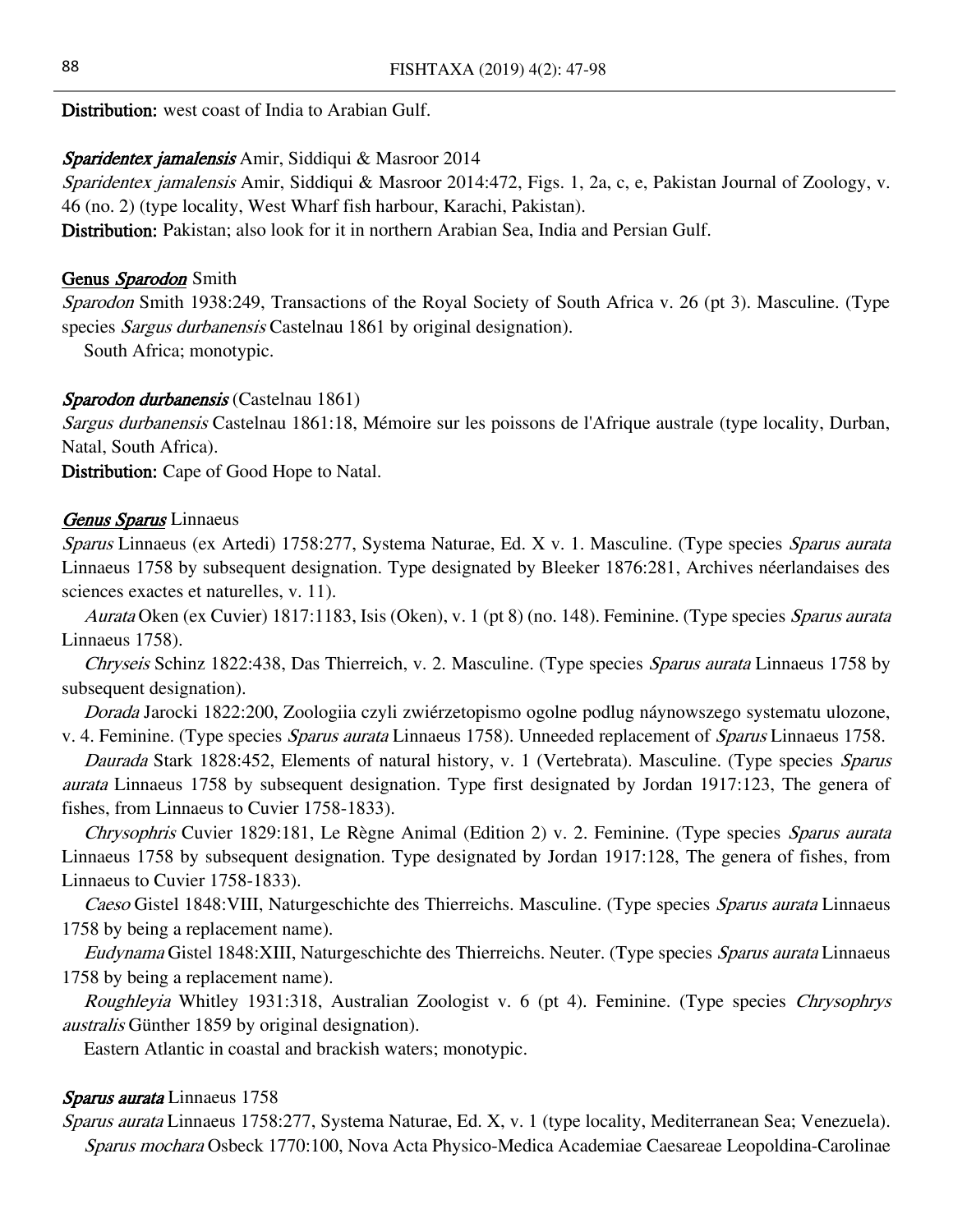Naturae Curiosorum, v. 4 (type locality, Spain).

Sparus scriptus Walbaum 1792:301, Petri Artedi sueci genera piscium Part 3 (type locality, Spain).

Sparus auratoides Rafinesque 1810:51, Caratteri di alcuni nuovi generi e nuove specie di animali e piante della Sicilia (type locality, Sicily, Italy).

Aurata semilunata Risso 1827:355, Histoire naturelle des principales productions de l'Europe méridionale, v. 3 (type locality, Nice, France).

Chrysophrys crassirostris Valenciennes in Cuvier & Valenciennes 1830:98, Pl. 146, Histoire naturelle des poissons, v. 6 (type locality, Corsica, near Ajaccio, France, western Mediterranean Sea; Peloponese; Spain). Distribution: Mediterranean and Black Sea; Portugal northward to England southward to Cape Verde Islands and Senegal; Red Sea (mediterranean immigrant).

Comments: Sparus auratoides Rafinesque is a synonym according to Cocco (Facciolà 1884:29).

#### Subfamily Centracanthinae Gill 1893

Centracanthinae Gill 1893:134, Memoirs of the National Academy of Science, v. 6 (no. 6).

Marine, eastern Atlantic and Mediterranean, including Black Sea. Gregarious fishes preferring muddy bottoms or sea-grass beds, feeding on zooplankton. Picarels are characterized by having body oblong, somewhat compressed, covered with weakly ctenoid scales, usually with a rectangular black spot in the center of the flank; upper jaw extremely protrusible; teeth minute; edge of preopercle smooth; dorsal fin long, with XI–XIII spines and 9–18 soft rays; pectoral fin with a well developed axillary process at base. Dimension: 15–20 cm. A single monotypic genus.

#### Genus Centracanthus Rafinesque

Centracanthus Rafinesque 1810:42, Caratteri di alcuni nuovi generi e nuove specie di animali e piante della Sicilia. Masculine. (Type species *Centracanthus cirrus* Rafinesque 1810 by monotypy).

Eastern Atlantic and Mediterranean; monotypic.

#### Centracanthus cirrus Rafinesque 1810

Centracanthus cirrus Rafinesque 1810:43, Pl. 10 (fig. 1), Caratteri di alcuni nuovi generi e nuove specie di animali e piante della Sicilia (type locality, Sicily).

Smaris royerii Bowdich 1825:123, Fig. 26, Fishes of Madeira (type locality, Madeira).

Smaris insidiator Valenciennes in Cuvier & Valenciennes 1830:414, Histoire naturelle des poissons, v. 6 (type locality, Sicily, Italy, Mediterranean Sea).

Smaris angustatus Valenciennes (ex Solander) in Cuvier & Valenciennes 1830:421, Histoire naturelle des poissons, v. 6 (type locality, Madeira).

Distribution: eastern Atlantic and Mediterranean.

#### Species incertae sedis

This section includes nominal species that are unidentifiable and that may belong or not to the family of Sparidae Box vulgaris var. caraibica Gunther 1859:419. St. Vincent, West Indies. Holotype (unique): BMNH.

Chrysophrys coracinus Valenciennes in Cuvier & Valenciennes 1830:133, Histoire naturelle des poissons, v. 6 (type locality, Mauritius). Based on a fish illustrated by Renard (fol. 21, no. 214).

Dentex elongatus Marion de Proce 1822:239, Bulletin des Sciences, par la Société Philomathique de Paris, Sér. 3, v. 9. (Type locality, Manila Bay, Philippines).

Dentex gobioides Valenciennes (ex Solander) in Cuvier & Valenciennes 1830:234, Histoire naturelle des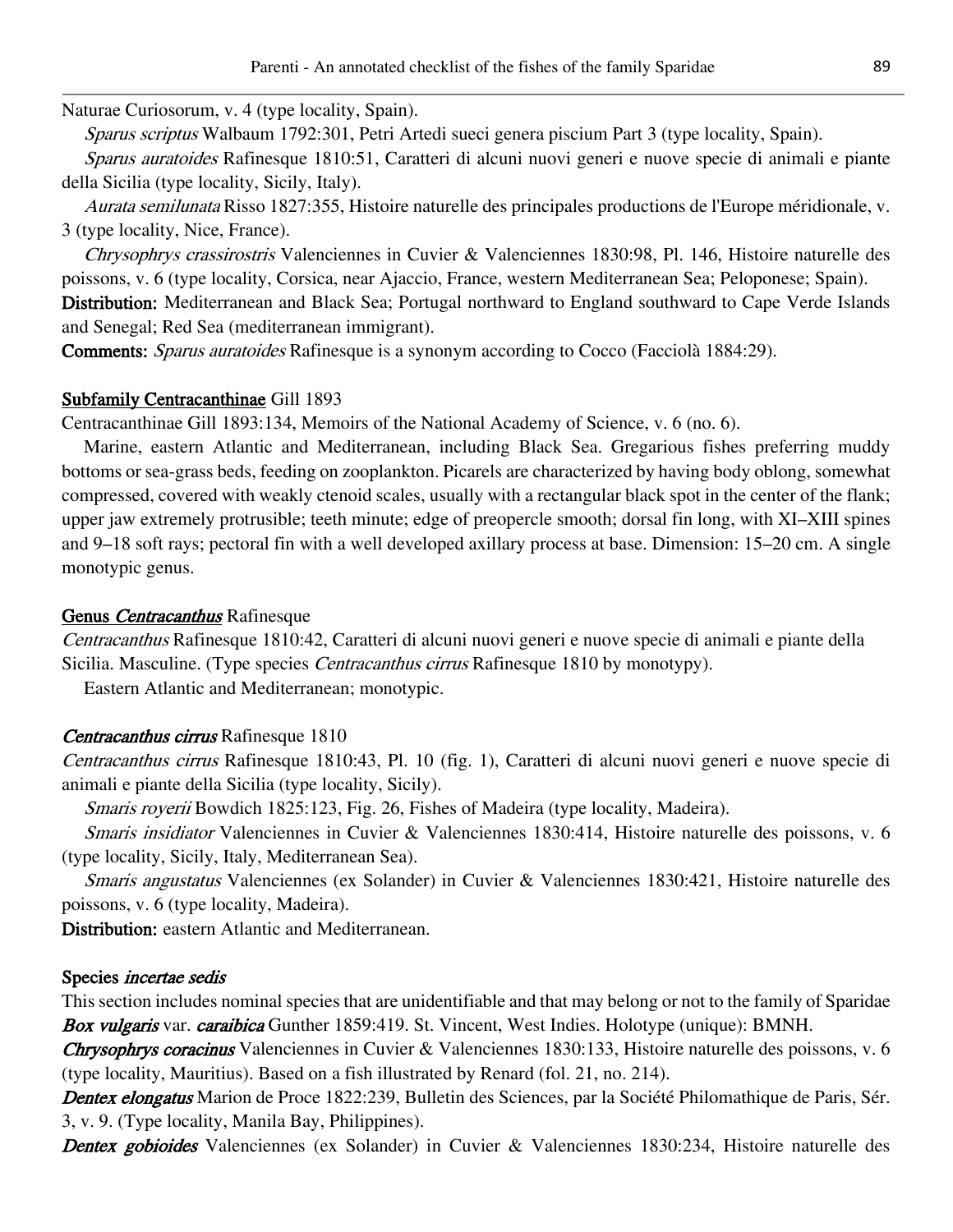poissons, v. 6 (type locality, Tahiti, Society Islands). Imperfectly described species (Fowler 1928:219).

Dentex vaigiensis Quoy & Gaimard 1824:302, Voyage autour du Monde...exécuté sur les corvettes de L. M. "L'Uranie" et "La Physicienne. (Type locality, Waigeo, Indonesia; Rawak I., Bismarck Archipelago).

Comments: in the description the presence of palatine teeth are mentioned, a feature not shared by sparid fishes. Correct family undetermined.

Labrus macrocephalus Lacepède1801:432, 480, Pl. 26 (fig. 1), Histoire naturelle des poissons (Lacepède), v. 3. No locality. Redescribed by Valenciennes in Cuvier & Valenciennes (1830:232) as *Dentex macrocephalus*.

Labrus thunberg Lacepède 1801:427, 468, Histoire naturelle des poissons (Lacepède), v. 3. (Type locality, Japan). Based on a drawing labelled Sciaena fusca by Thunberg. Type catalog: Bauchot 1963:100.

Sargus analis Poey 1955:326, Ictiologia Cubana. Posthumous transcription of original unpublished manuscript (1884) by M. Sánchez Roig and F. Gómez de la Maza, Ministerio de Educacion. Havana, v. 1: 1-372.

Sargus palpebratus Boddaert 1782:459, Schrift. Gesells. Naturf. Freunde (Berlin), v. 3. Ambon I., Moluccas Islands, Indonesia. No types known.

Sparus aurata var. cochicato Bloch & Schneider 1801:271, M. E. Blochii, Systema Ichthyologiae (type locality, Cumaná, Venezuela, Caribbean Sea). No types known. Uncertain in genus Calamus.

Sparus bilobatus Lacepède 1802:45, Histoire naturelle des poissons (Lacepède), v. 3. Indo-Pacific Ocean. Redescribed as Chrysophrys bilobatus by Valenciennes in Cuvier & Valenciennes 1830:125.

Sparus chilensis Molina 1782:223, Saggio sulla storia naturale del Chile, del Signor Abate Giovanni Ignazio Molina. (Type locality, Chile). No types known.

Comments: no sparid fish is recorded from Chile. Description might fit with a fish of the family Cheilodactylidae.

Sparus (Chrysophrys) heterodus Peters 1877:833, Monatsberichte der Königlichen Preussischen Akademie der Wissenschaften zu Berlin 1876 (type locality, Congo R, Africa).

Sparus honoratus Thunberg 1787:23, Museum naturalium Academiae Upsaliensis. ... Praesidae. (no locality stated).

Sparus passeroni Risso 1810:253, Pl. 7 (fig. 24), Ichthyologie de Nice. (Type locality, Nice, France.

Sparus spicaroides Rafinesque 1810:68, Indice d'ittiologia siciliana (type locality, Sicily, Italy).

Sparus tenellus Pallas 1814:274, Pl. 61 (fig. 2), Zoographia Rosso-Asiatica, v. 3 (type locality, "Inter pisciculos Ponticos").

**Sparus virescens** Pallas 1814:273, Zoographia Rosso-Asiatica, v.3 (type locality, Ad littus meridionale Chersonesi tauricae [=Crimea]).

Sparus viridiaureus Lacepède 1802:40, 131, Histoire naturelle des poissons (Lacepède), v. 4. (Type locality, Coasts of New Guinea).

# Unavailable specific names

**Chrysophrys marginata** Gunther 1859:491, Catalogue of the fishes in the British Museum, v. 1. Name based on specimen mentioned under Chrysophrys hasta.

Cynaedus sargus Meuschen 1778:25, Museum Gronovianum. Published in a rejected work (Opinion 260).

Dentex marmoreus Solander in Cuvier & Valenciennes 1850:481, Histoire naturelle des poissons, v. 22. Tahiti, Society Islands *Nomen nudum*. [or No distinguishing features?]

Dentex (Polysteganus) nuphar Klunzinger 1870:764. Not available, alternate name for Dentex nufar Valenciennes 1831 as "Polysteganus nufar oder nuphar."

Labrus agon Nardo (ex Chiereghin) 1847: col.123, Sinonimia moderna delle specie registrate nell'opera intitolata: "Descrizione de' crostacei, de' testacei e de' pesci che abitano le lagune e golfo veneto rappresentati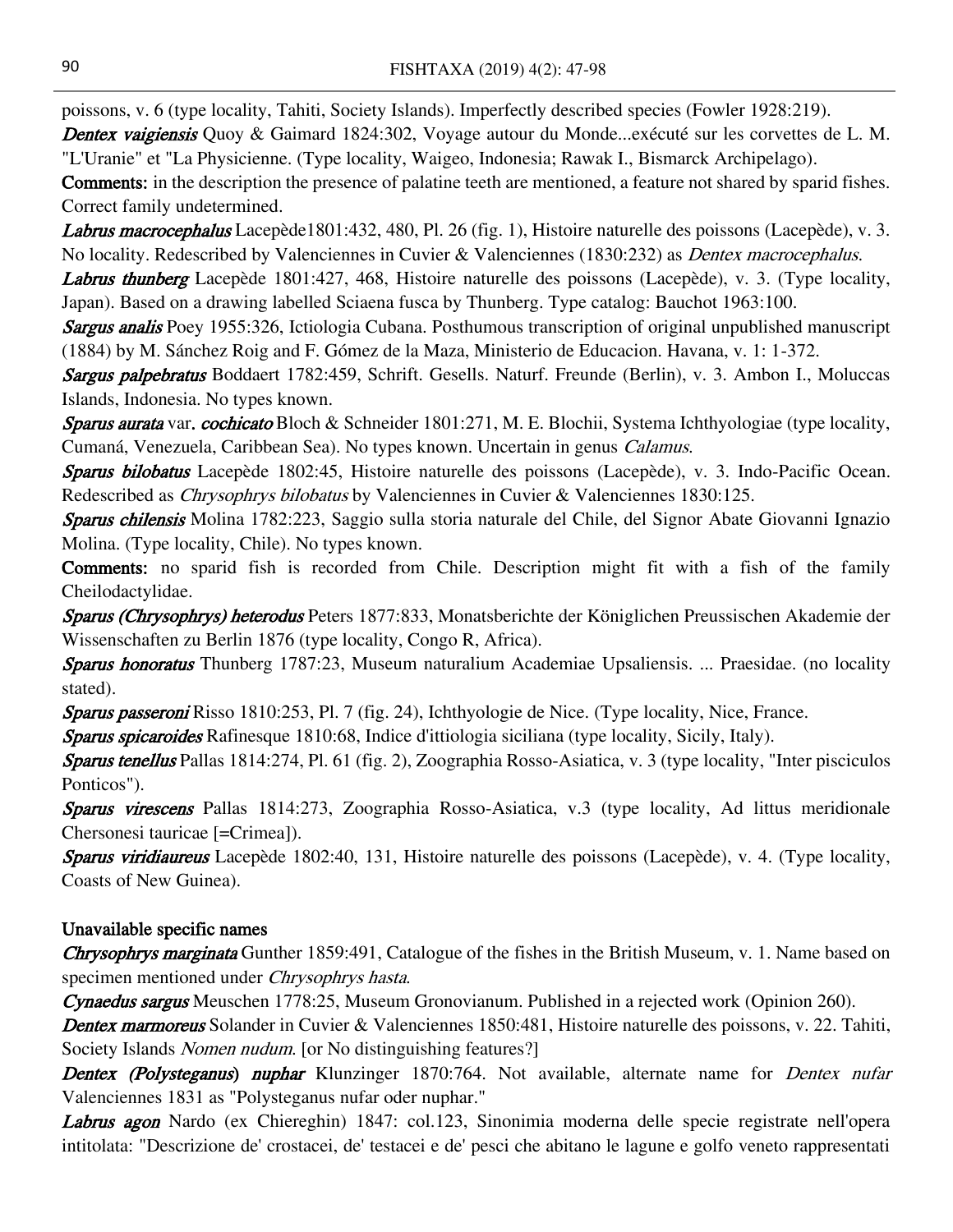in figure à chiaro-scuro ed a colori.".

Labrus garitius Nardo (ex Chiereghin) 1847: col.123, Sinonimia moderna delle specie registrate nell'opera intitolata: "Descrizione de' crostacei, de' testacei e de' pesci che abitanno le lagune e golfo veneto rappresentati in figure à chiaro-scuro ed a colori.".

Labrus maridola Nardo (ex Chiereghin) 1847: col.123, Sinonimia moderna delle specie registrate nell'opera intitolata: "Descrizione de' crostacei, de' testacei e de' pesci che abitanno le lagune e golfo veneto rappresentati in figure à chiaro-scuro ed a colori.".

Maena slava Nardo 1827: col.122, Sinonimia moderna delle specie registrate nell'opera intitolata: "Descrizione de' crostacei, de' testacei e de' pesci che abitano le lagune e golfo veneto rappresentati in figure à chiaro-scuro ed a colori.".

Maena speciosa Cocco in Facciolà 1884:17, Indice ittiologico del mar di Messina. Name mentioned in synonymy with Maena osbeckii.

Pagrus calamus Cuvier 1829:183, Le Règne Animal (Edition 2), v. 2. No distinguishing features; from the Antilles.

**Pagrus flavipinnis** Gunther 1859:490, Catalogue of the fishes in the British Museum, v. 1. Name based on specimen from Bay of Bengal mentioned under Chrysophrys hasta.

Pagrus leucophaeus Plumier in Lacepède 1802:293, Histoire naturelle des poissons (Lacepède), v. 4. Regarded as name only.

Sciaena aurata Forster in Bloch & Schneider 1801:266, M. E. Blochii, Systema Ichthyologiae. Manuscript name mentioned under Labrus auratus.

Sciaena aurata Forster in Richardson 1842:392, Annals and Magazine of Natural History (New Series), v. 9 (no. 59) (art. 42). Forster name mentioned in synonymy of Pagrus latus.

Sciaena lata Solander in Richardson 1842:392, Annals and Magazine of Natural History (New Series), v. 9 (no. 59) (art. 42). Manuscript name mentioned in synonymy of Pagrus latus.

Smaris argenteus Ehrenberg in Rüppell 1828:13, Atlas zu der Reise im nördlichen Africa. Fische des Rothen Meeres. Nomen nudum.

Smaris elongatus Ehrenberg in Rüppell 1828:13, Atlas zu der Reise im nördlichen Africa. Fische des Rothen Meeres. Nomen nudum.

Smaris guttatus Ehrenberg in Rüppell 1828:13, Atlas zu der Reise im nördlichen Africa. Fische des Rothen Meeres. Nomen nudum.

Smaris ornatus Roux in Cuvier & Valenciennes 1830:417, Histoire Naturelle des Poissons, v. 6. Name mentioned in synonymy with Smaris alcedo.

Sparus argenteus Commerson in Lacepède 1802:132, Histoire naturelle des poissons (Lacepède), v. 3 Appeared as "Sparus argenteus, lineis lateralibus ..." in account of Sparus britannus; regarded as nonbinomial and not available. See ICZN Opinion 89.

Sparus bufalus Nardo (ex Chierighini) 1847: col.121 Sinonimia moderna delle specie registrate nell' opera intitolata: "Descrizione de' crostacei, de' testacei e de' pesci che abitanno le lagune e golfo veneto rappresentati in figure à chiaro-scuro ed a colori.".

Sparus cantarella Nardo (ex Chiereghini) 1847:col. 123, Sinonimia moderna delle specie registrate nell' opera intitolata: "Descrizione de' crostacei, de' testacei e de' pesci che abitanno le lagune e golfo veneto rappresentati in figure à chiaro-scuro ed a colori.". Chiereghini name mentioned in synonymy of Cantharus vulgaris Valenciennes 1830.

Sparus cantharenus Nardo (ex Chiereghini) 1847:col. 123, Sinonimia moderna delle specie registrate nell'opera intitolata: "Descrizione de' crostacei, de' testacei e de' pesci che abitanno le lagune e golfo veneto rappresentati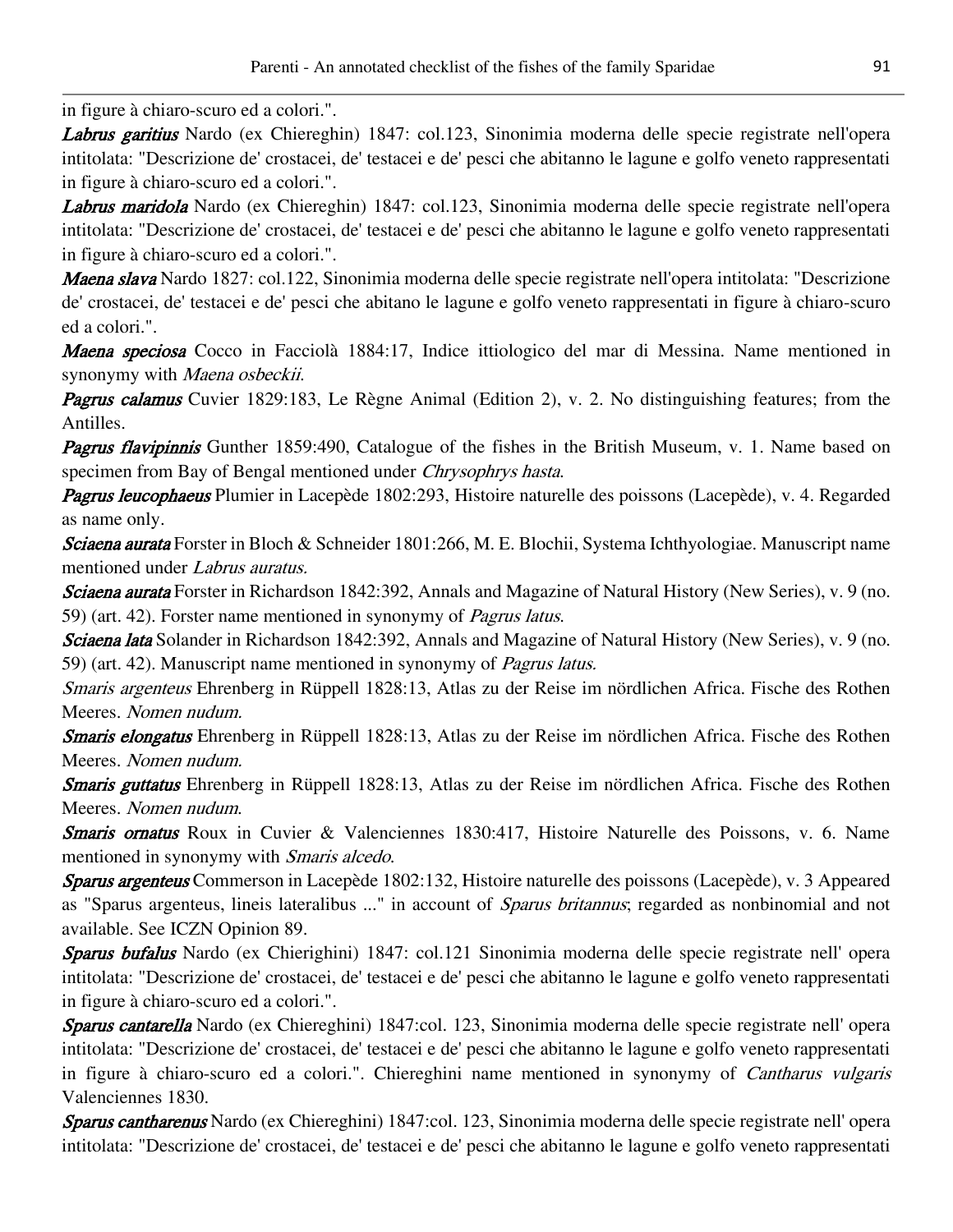in figure à chiaro-scuro ed a colori.". Chiereghini name and brief description mentioned in synonymy.

Sparus carponemus Parkinson in Cuvier & Valenciennes 1830:361, 363, Histoire naturelle des poissons, v. 6. Name on painting, mentioned in passing; Queen Charlotte's Bay.

Sparus cinereus Nardo (ex Chiereghini) 1847:col. 121, Sinonimia moderna delle specie registrate nell'opera intitolata: "Descrizione de' crostacei, de' testacei e de' pesci che abitanno le lagune e golfo veneto rappresentati in figure à chiaro-scuro ed a colori.". Chiereghini name mentioned in synonymy.

Sparus maena var. color Nardo (ex Chierighini) 1847: col.121, Sinonimia moderna delle specie registrate nell' opera intitolata: "Descrizione de' crostacei, de' testacei e de' pesci che abitanno le lagune e golfo veneto rappresentati in figure à chiaro-scuro ed a colori.".

Sparus orientalis Hasselquist 1762:386, Reise nach Palästina (Smirna [İzmir], Turkey). Published in a rejected work (ICZN, Opinion 57).

Sparus ornatus Roux in Döderlein 1891:253, Döderlein 1891:253, Manuale Ittiologico del Mediterraneo ossia sinossi metodica delle varie specie di pesci riscontrate sin qui nel Mediterraneo ossia senossi metodica delle di Sicilia. 5 parts.;

Sparus oxyrhynchus Viviani in Cuvier & Valenciennes 1830:80, Histoire naturelle des poissons, v. 6. Name mentioned in passing in account of *Charax puntazzo* (Gmelin).

Sparus scombroides Gunther 1860:507, Catalogue of the fishes in the British Museum, v. 2. Also as Chromis scomberoides. Name on specimens mentioned under Gazza argentaria.

Sparus sheepshead Schöpf in Walbaum 1792:296, Petri Artedi sueci genera piscium Part 3. Name mentioned in description of Sparus probatocephalus.

Sparus sparolus Nardo (ex Chiereghini) 1847:col. 123, Sinonimia moderna delle specie registrate nell'opera intitolata: "Descrizione de' crostacei, de' testacei e de' pesci che abitanno le lagune e golfo veneto rappresentati in figure à chiaro-scuro ed a colori." . Chiereghini name mentioned in synonymy of Sargus annularis.

Sparus striatus Forster in Bloch & Schneider 1801:282, M. E. Blochii, Systema Ichthyologiae. Manuscript name mentioned under Sparus forsteri.

# Unavailable generic names

Cynaedus Gronow 1763:60, Zoophylacii Gronoviani. Published in a rejected work, on Official Index (Opinion 261).

**Sargus** Klein 1775 :966, Neuer Schauplatz, v. 1. Masculine. Published in a work that does not conform to the principle of binominal nomenclature

Sargus Walbaum (ex Klein) 1792:586 [Petri Artedi sueci genera piscium Part 3. Masc. Published in a part of work rejected for nomenclatural purposes in Opinion 21 (1938).

Sargus Plumier in Lacepède 1802:167 (footnote) [Histoire naturelle des poissons (Lacepède), v. 4. Masculine. Nonbinominal manuscript name mentioned in passing under Dipterodon plumieri.

Smaris Cuvier 1814:92 [Bulletin des Sciences, par la Société Philomathique de Paris (Sér. 3), v. 1. Feminine. (Type species Sparus smaris Linnaeus 1758 by absolute tautonymy. Objectively invalid; preoccupied by Smaris Latreille 1796 in Arachnida, replaced by *Marsis* Barnard 1927. Placed on Official Index (Opinion 960).

# Identified nominal species not belonging to Sparidae

The following nominal species allocated to the Sparidae by Eschmeyer's Catalog of Fishes belong to different family and represent junior and senior synonyms of well-established species. In these latter cases, the Zoological Code of Nomenclature allows Reversal of Precedence (Art. 23.9) to maintain stability of names, if the following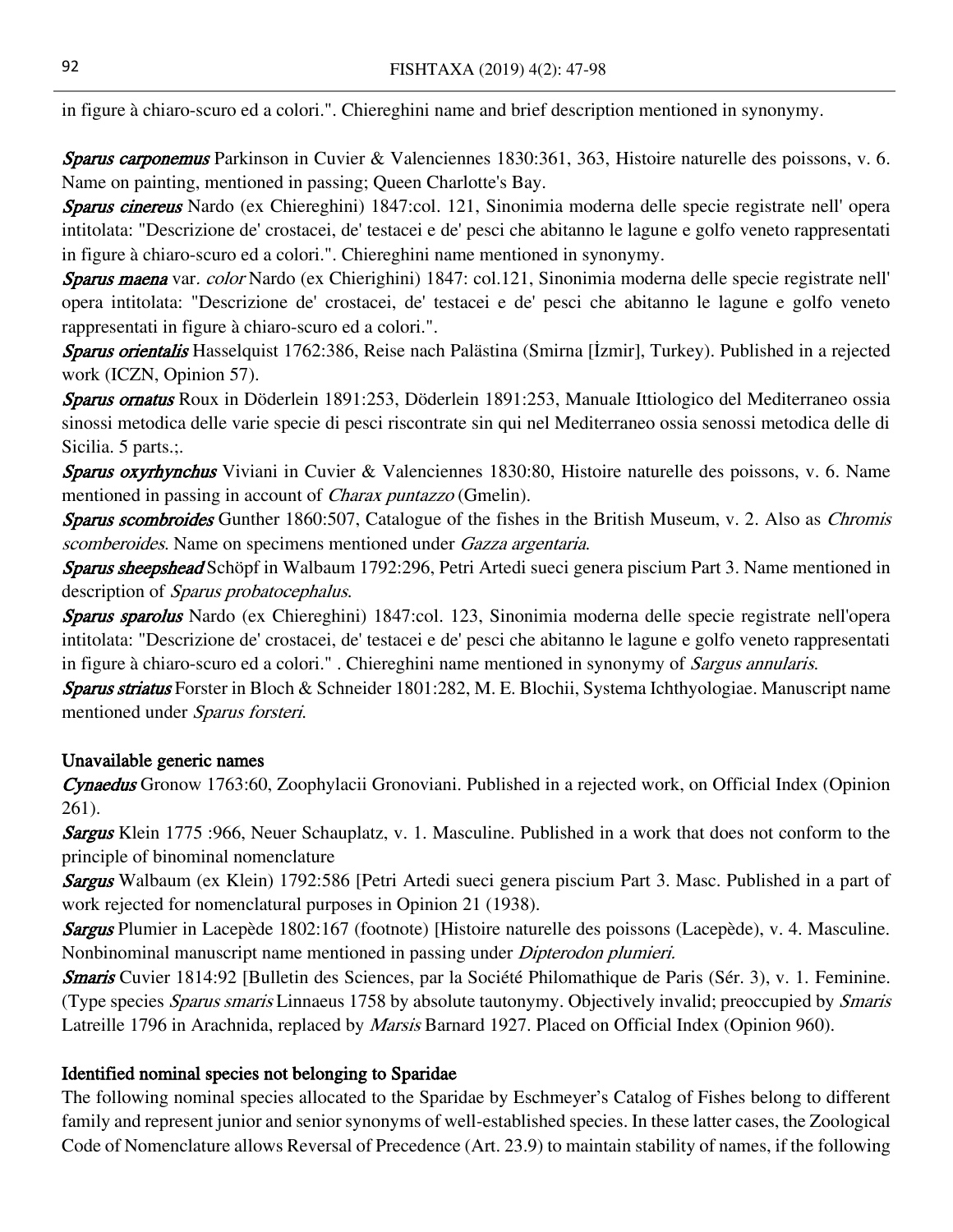conditions are both met: the senior synonym has not been used as valid since 1899 (Article 23.9.1.1) and (2) the junior synonym has been used as a valid name in at least 25 works, published by at least 10 authors during the past 50 years, and encompassing a span of not less than ten years (Article 23.9.1.2). Cantharus elongatus Castelnau 1861, Dentex diplodon Bowdich 1825, and Dentex unispinosus Bowdich 1825 are senior synonyms of Pomadasys olivaceus (Day 1875), Pomadasys perotaei (Cuvier 1830), and Lethrinus atlanticus Valenciennes 1830, respectively. Therefore, specific annotations of the publications are given under the nominal species here below.

Cantharus elongatus Castelnau 1861:32, Mémoire sur les poissons de l'Afrique australe. (Type locality, Cape of Good Hope, South Africa). [=*Pomadasys olivaceus* (Day 1875), Haemulidae].

Comments: *Pomadasys olivaceum* (Day 1875) is regarded as a valid species, so this name qualifies as a *nomen* protectum, while the name Cantharus elongatus Castelnau 1861 is recognized as invalid, qualifying as a nomen oblitum. As evidence that the conditions of Article 23.9.1.2 have been met the following list of publications are included: Lasiak 1983, Dor 1984, Marais 1984, Talwar and Kacker 1984, Smith and McKay 1986, Smale 1991, Torres 1991, van der Elst and Adkin 1991, Goren and Dor 1994, Whitfield 1994, Randall 1995, Monkolprasit et al 1997, Bianchi et al. 1999, Smale and Goosen 1999, Wu et al 1999, Manilo and Bogorodsky 2003, Heemstra and Heemstra 2004, Dunlop and Mann 2012, Jawad et al. 2014, Psomadakis et al. 2015, Narasimhaiah et al. 2016, Ali et al. 2018, Fricke et al. 2018, Jawad et al. 2018, Ziyadi et al 2018.

Cynaedus armatus Gronow, in Gray 1854:55, Catalogue of fish collected and described by Laurence Theodore Gronow (type locality, Indian seas. No types known. Sparidae. [= Scolopsis bilineatus (Block 1793), Nemipteridae].

Dentex diplodon Bowdich 1825:235, Fig. 46, Fishes of Madeira (type locality, Porto Praya, St. Jago Island. [=Pomadasys perotaei (Cuvier 1830), Haemulidae].

Comments: the declaration of *Dentex diplodon* as nomen oblitum and *Pomadasys perotaei* as nomen protectum has been submitted for publication (Parenti 2019).

Dentex unispinosus Bowdich 1825:235, Fig. 42, Fishes of Madeira (type locality, Porto Praya, St. Jago Island, Cape Verde Islands. (=Lethrinus atlanticus Valenciennes 1830, Lethrinidae).

Comments: The name Lethrinus atlanticus Valenciennes 1830 is regarded as a valid name, qualifying as a nomen protectum, while the name Dentex unispinosus Bowdich 1825 is recognized as invalid, qualifying as a nomen oblitum. As evidence that the conditions of Article 23.9.1.2 have been met the following list of publications are included: Bauchot and Blanc 1961; Ricker 1973; Beck 1976; Sato 1978; Maigret and Ly 1986; Ofori-adu 1988; Carpenter and Allen 1989; Roux 1990; Schneider 1990; Grabda and Heese 1991; Hureau 1991; Sanches 1991; Coppola et al. 1994; Vakily 1994; Diouf 1996; Reiner 1996; da Silva Monteiro 1998; Afonso et al. 1999; Wu e al. 1999; Zuev and Boltachev 2000; Sédzro 2003; Wirtz et al. 2007; Cheung et al. 2013; Wirtz et al. 2013, Oliveira et al. 2015.

Oblata muador Montrouzier 1857:439 [161] [Ann. Soc. Imp. Agric. Hist. Nat. Lyon, v. 8 (1856); 17789]. Woodlark I., South Pacific. On p. 161 of reprint. A doubtful synonym of Kyphosus vaigiensis (Quoy & Gaimard 1825) according to Fowler 1928:221, The Fishes of Oceania. Family Kiphosidae.

Perca argentata Bloch 1792:86, Pl. 311 (fig. 1), Naturgeschichte der ausländischen Fische, v. 6 (type locality, Japan. Also as *Sparus melanotus* Lacepède 1802. [=*Lutjanus argentimaculatus* (Forsskål 1775), Lutjanidae].

Sparus lividus Pallas 1814:274, Zoographia Rosso-Asiatica, v. 3 (type locality, Ponti). Nomen praeoccupatum by Sparus lividus Lacepède 1802 nomen novum for Labrus livens Gmelin. [= Ctenolabrus rupestris (Linnaeus 1758), Labridae].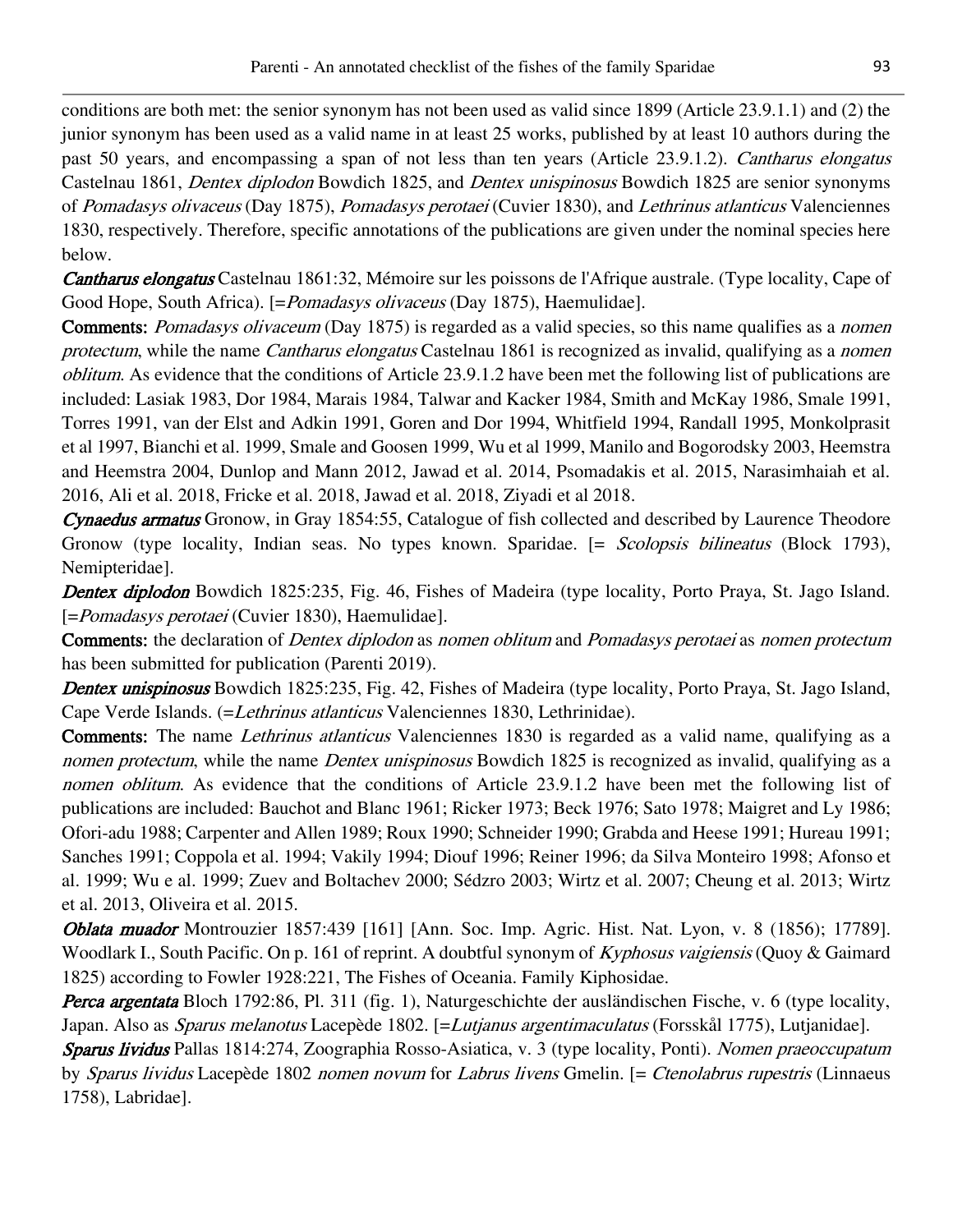#### Literature cited

- Afonso P., Porteiro F.M., Santos R.S., Barreiros J.P., Worms J., Wirtz P. 1999. Coastal marine fishes of São Tomé Island (Gulf of Guinea). Arquipélago 17(A): 65-92.
- Akazaki M. 1962. Studies on the spariform fishes. Anatomy, phylogeny, ecology and taxonomy. Misaki Marine Biology Institute Kyoto University Special Report 1: 1-368.
- Ali A.H., Adday T.K., Khamees N.R. 2018. Catalogue of marine fishes of Iraq. Biological and Applied Environmental Research 2(2): 298-368.
- Allen G.R., Talbot F.H. 1985. Review of the snappers of the genus *Lutjanus* (Pisces: Lutjanidae) from the Indo-Pacific, with the description of a new species. Indo-Pacific Fishes. 87 p.
- Amir S.A., Siddiqui P.J.A., Masroor R. 2014. A new sparid fish of genus *Sparidentex* (Perciformes: Sparidae) from coastal waters of Pakistan (north western Indian Ocean). Pakistan Journal of Zoology 46(2): 471-477.
- Batjakas I.E., Economakis A.E. 1995. Coastal fishes of Greece. Efstathiadis Group, Attikis, Greece. 128 p.
- Bauchot M.L. 1973. Catalogue critique des types de poisson du Museum national d'Histoire naturelle (Familles des Centracanthidae, Dipterygonotidae, Emmelichthyidae). Bulletin du Museum National d'Histoire Naturelle, Paris. 3e série, n. 24, Zoologie 107: 981-995.
- Bauchot M.L., Bauchot R. 1983. Les Pagellus de l'Océan Indien (Pisces, Perciformes, Sparidae). Bulletin du Museum National d'histoire Naturelle 4ème série, 5 (4): 1123–1138.
- Bauchot M.L., Bianchi G. 1984. *Diplodus cervinus omanensis*, nouvelle sous-espèce de Diplodus cervinus (Lowe 1841), capturée en mer d'Arabie (Pisces, Perciformes, Sparidae). Cybium 8 (3): 103-105.
- Bauchot M.-L., Blanc M. 1961. Poissons Marins de l'Est Atlantique tropical. Téléostéens Perciformes. II. Percoidei. Atlantide Report 6: 43-101.
- Bauchot M.L., Daget J. 1972. Catalogue critique des types de poissons du Muséum national d'Histoire naturelle. Famille des Sparidae. Bulletin du Museum National d'Histoire Naturelle, Paris, 3e série, n. 24, Zoologie 18 : 33-100.
- Bauchot M.L., Hureau J.C. 1978. Sparus pagrus miqueli n. ssp., nouvelle sous-espèce des côtes ouest-africaines (Téléostéens, Sparidae) Cybium 1978(4): 97-98.
- Bauchot M.L., Hureau J.C. 1980. Sparus pagrus miqueli B.et H. 1978, synonyme junior de Pagrus africanus Akasaki 1962. Cybium 4(1): 99.
- Bauchot M.L., Hureau J.C. 1986. Poissons de l'Atlantique du Nord-Est et de la Mediterranee, vol. 2, UNESCO. pp: 883- 907.
- Bauchot M.L., Hureau J.C. 1990. Sparidae (pp. 790–812). In: Quéro, J.-C., J.-C. Hureau, C. Karrer, A. Post and L. Saldanha 1990. Check-list of the fishes of the eastern tropical Atlantic. CLOFETA. UNESCO, Paris, 3 vols. 1492 p.
- Beck V.U. 1976. Die Zusammensetzung der Erträge aus der Küstenfisherei Togos. Meeresforschung, 25: 37-45.
- Bianchi G., Carpenter K.E., Roux J.-P., Molloy F.J., Boyer D., Boyer H.J. 1999. FAO species identification guide for fishery purposes. Field guide to the living marine resources of Namibia. FAO, Rome. 265 p.
- Bilecenoğlu M., Taskavak E., Mater S., Kaya M. 2002. Checklist of the marine fishes of Turkey. Zootaxa 113: 1-194.
- Caldwell D.K. 1957. The biology and systematics of the pinfish, Lagodon rhomboides (Linnaeus). Bulletin of the Florida State Museum, Biological Sciences 2(6): 77-173.
- Caldwell D.K. 1955. Distribution of the longspined porgy Stenotomus caprinus. Bulletin of Marine Sciences of the Gulf and Caribbean 5(2): 230-239.
- Carpenter K.E., Allen G.R. 1989. FAO species catalogue. Vol. 9. Emperor fishes and large-eye breams of the world (family Lethrinidae). An annotated and illustrated catalogue of lethrinid species known to date. FAO (Food and Agriculture Organization of the United Nations) Fisheries Synopsis No. 125, v. 9: i–v + 1-118, Pls. 1–8.
- Cheung W.L., Watson R.D., Pauly D. 2013. Signature of ocean warming in global fisheries catch. Nature 497: 365-368.
- Coad B.W. 1991. Fishes of the Tigri-Euphrates basin: a critical checklist. Syllogeous 68: 1-49.
- Coppola S.R., Fischer W., Garibaldi L., Scialabba N., Carpenter K.E. 1994. SPECIESDAB: Global species database for fishery purposes. User's manual. FAO Computerized Information Series (Fisheries). No. 9. Rome, FAO. 103 p.
- da Silva Monteiro V.M. 1998. Peixes de Cabo Verde. Ministério do Mar, Gabinete do Secretário de Estado da Cultura. M2- Artes Gráficas, Lda., Lisbon. 179 p.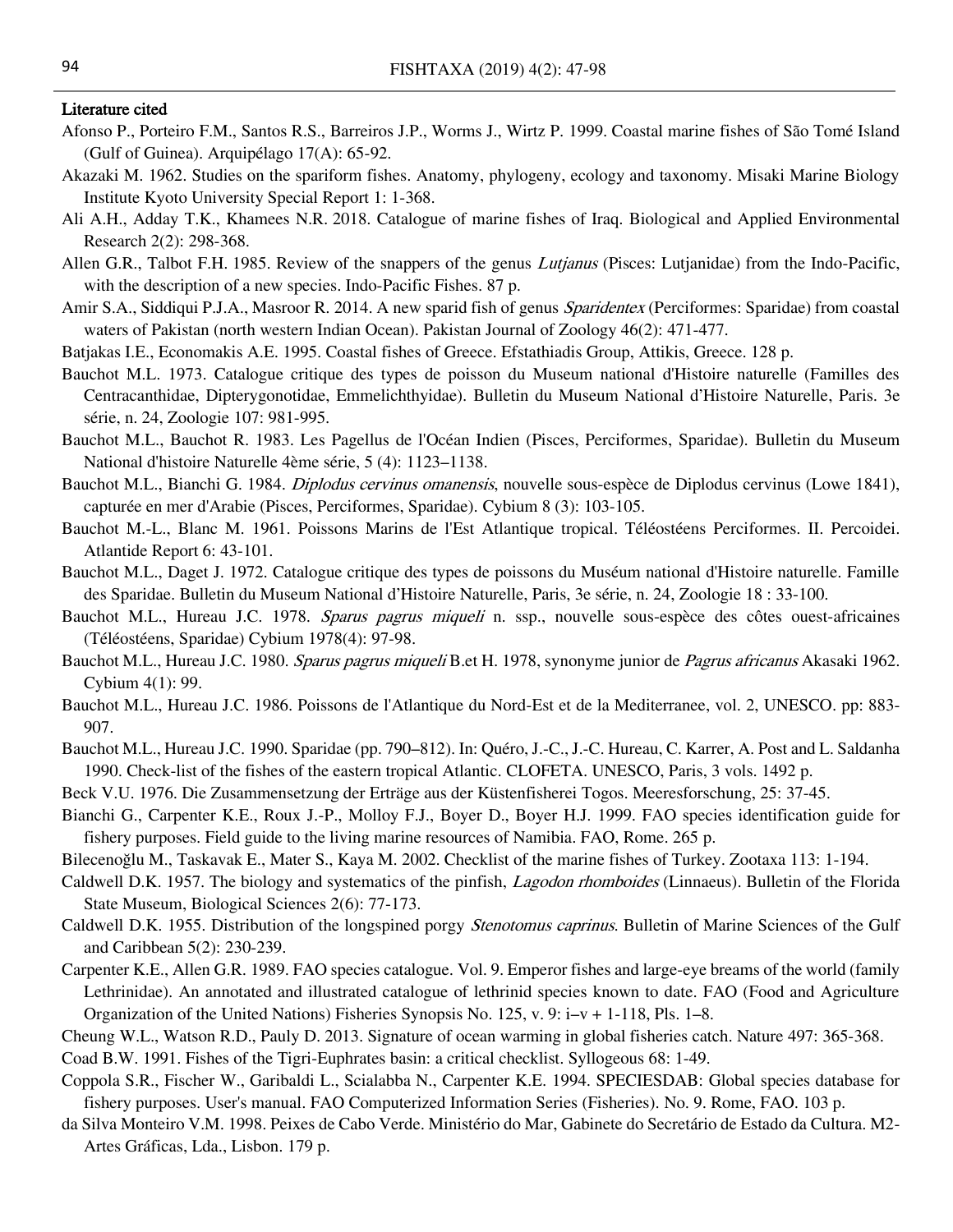- De La Paz R.M., Bauchot M.L., Daget J. 1973. Les Diplodus (Perciformes, Sparidae) du groupe Sargus: systématique et phylogénie. Ichthyologia 5(1): 113-128.
- Diouf P.S. 1996. Les peuplements de poissons des milieux estuariens de l'Afrique de l'Ouest: L'exemple de l'estuaire hyperhalin du Sine-Saloum. Université de Montpellier II. Thèses et Documents Microfiches No.156. ORSTOM, Paris. 267 p.
- Dunlop S.W., Mann B.Q. 2012. An assessment of participation, catch and effort in the KwaZulu-Natal shore-based marine linefishery, with comments on management effectiveness. African Journal of Marine Science 34(4): 479-496.
- Fricke R., Bilecenoğlu M., Sari H.M. 2007. Annotated checklist of fish and lamprey species (Gnathostomata and Petromyzontomorphi) of Turkey, including a Red List of threatened and declining species. Stuttgarter Beiträge zur Naturkunde Serie A (Biologie) 706: 1-169.
- Fricke R., Golani D., Sonin O., Appelbaum-Golani B. 2014. First record of the red pandora *Pagellus bellottii* from Israel, south-eastern Mediterranean (Teleostei: Sparidae). Marine Biodiversity Records, 7, e130: 1-3.
- Fricke R., Golani D., Appelbaum-Golani B. 2016. *Diplodus levantinus* (Teleostei: Sparidae), a new species of sea bream from the southeastern Mediterranean Sea of Israel, with a checklist and a key to the species of the *Diplodus sargus* species group. Scientia Marina 80(3): 1-16.
- Fricke R., Mahafina J., Behivoke F., Jaonalison H., Léopold M., Ponton D. 2018. Annotated checklist of the fishes of Madagascar, southwestern Indian Ocean, with 158 new records. FishTaxa 3(1): 1-432.
- Fricke R., Eschmeyer W.N., van der Laan R. 2019. CATALOG OF FISHES: GENERA, SPECIES, REFERENCES. (http://researcharchive.calacademy.org/research/ichthyology/ catalog/fishcatmain.asp). Electronic version accessed 16 01 2019.
- Goren M., Dor M. 1994. An updated checklist of the fishes of the Red Sea. CLOFRES II. The Israel Academy of Sciences and Humanities, Jerusalem. 120 p.
- Grabda E., Heese T. 1991. Polskie nazewnictwo popularne kraglouste i ryby. Cyclostomata et Pisces. Wyzsza Szkola Inzynierska w Koszalinie. Koszalin, Poland. 171 p. (In Polish)
- Heemstra P.C. 1990. Centracanthidae. In: Quero et al. Checklist of the fishes of the eastern Tropical Atlantic. Unesco, Paris. Vol. II. pp: 768-771.
- Heemstra P.C., Heemstra E. 2004. Coastal fishes of southern Africa. NISC and SAIAB. 488 p.
- Hureau J.-C. 1991. La base de données GICIM: Gestion informatisée des collections ichthyologiques du Muséum. In: Atlas Préliminaire des Poissons d'Eau Douce de France. Conseil Supérieur de la Pêche, Ministère de l'Environnement, CEMAGREF et Muséum national d'Histoire naturelle, Paris. pp: 225-227.
- ICZN 1999. International Code of Zoological Nomenclature. Fourth edition, adopted by the International Union of Biological Sciences. International Trust for Zoological Nomenclature, The Natural History Museum, London, U.K. 306 p.
- Iwatsuki Y. 2013. Review of the Acanthopagrus latus complex (Perciformes: Sparidae) with descriptions of three new species from the Indo-West Pacific Ocean. Journal of Fish Biology 83(1): 64-95.
- Iwatsuki Y., Akazaki M., Taniguchi N. 2007. Review of the species of the genus Dentex (Perciformes: Sparidae) in the western Pacific defined as the D. hypselosomus complex with the description of a new species, Dentex abei and a redescription of Evynnis tumifrons. Bulletin of the National Museum of Nature and Science (Ser. A), Supplement No. 1: 29-49.
- Iwatsuki Y., Heemstra P.C. 2010. Taxonomic review of the Western Indian Ocean species of the genus Acanthopagrus Peters 1855 (Perciformes: Sparidae), with description of a new species from Oman. Copeia 2010(1): 123-136.
- Iwatsuki Y., Heemstra P.C. 2011. A review of the *Acanthopagrus bifasciatus* species complex (Pisces: Sparidae) from the Indian Ocean, with redescriptions of A. bifasciatus (Forsskål 1775) and A. catenula (Lacepède 1801). Zootaxa 3025: 38-50.
- Iwatsuki Y., Heemstra P.C. 2018. Taxonomic review of the genus Argyrops (Perciformes; Sparidae) with three new species from the Indo-West Pacific. Zootaxa 4438(3): 401-442.
- Jawad L.A., Al-Badri M.E., Fricke R. 2014. New records of thicklips and grunts from the marine waters of Iraq (Teleostei: Haemulidae). Journal of the Ocean Science Foundation 12: 18-24.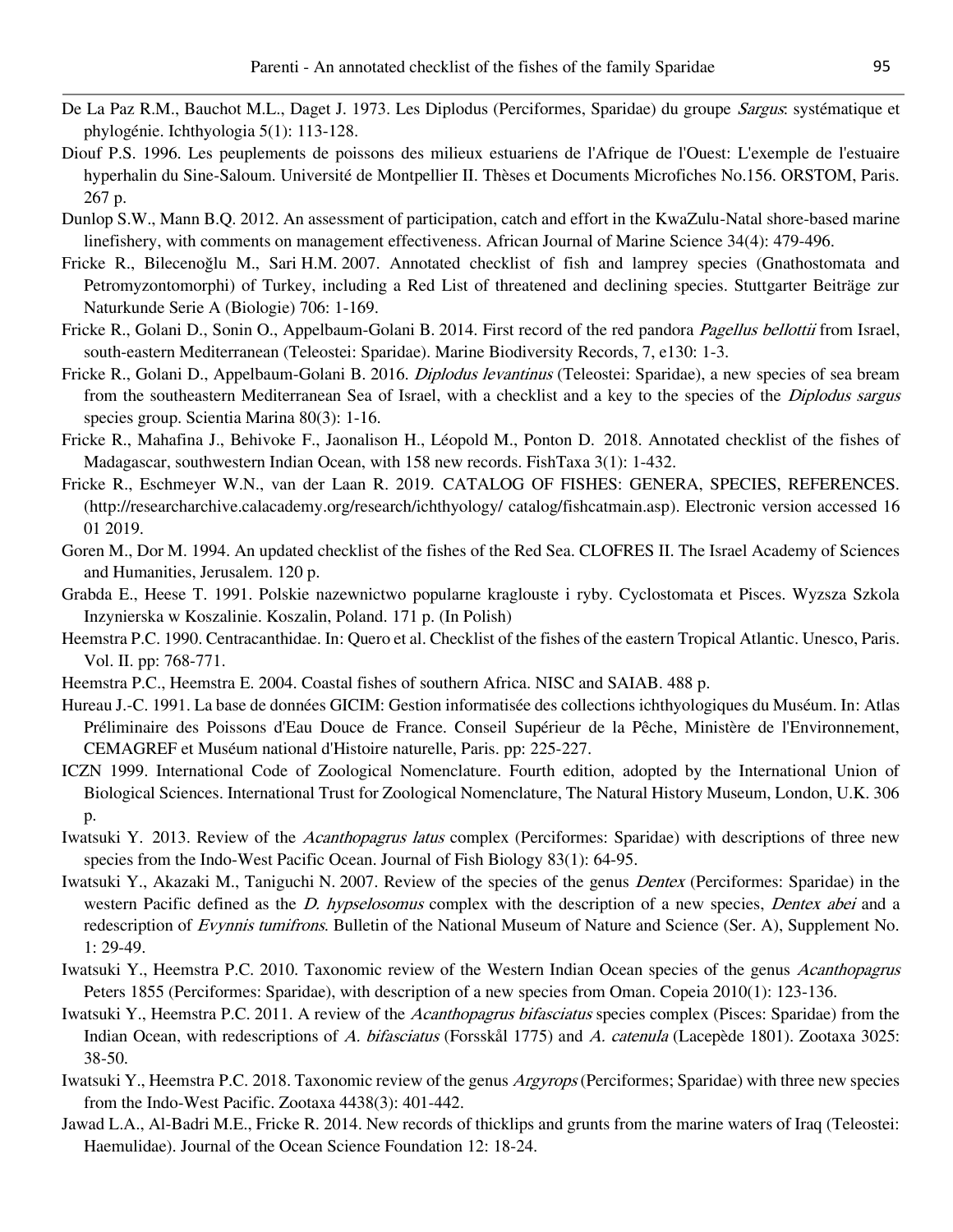- Jawad L.A., Faddagh Ziyadi M.S., Näslund J., Pohl T., Al-Mukhtar M.A. 2018. Checklist of the fishes of the newly discovered coral reef in Iraq, north-west Arabian Gulf, with 10 new records to the Arabian Gulf. Aqua, Journal of Ichthyology and Aquatic Biology 24(3): 89-138.
- Jordan D.S., Thompson W.F. 1912. A review of the Sparidae and related families of perch-like fishes found in the waters of Japan. Proceedings of the United States National Museum 41(no. 1875): 521-601.
- Lasiak T.A. 1983. Recruitment and growth patterns of juvenile marine teleosts caught at King's Beach, Algoa Bay. South African Journal of Zoology 18: 25-30.
- Leis J.M., Trnski T., Beckley L.E. 2002. Larval development of *Pagellus natalensis* and what larval morphology indicates about relationships in the perciform fish family Sparidae (Teleostei). Marine and Freshwater Research 53(2): 367-376.
- Lythgoe J., Lythgoe G. 1992. Fishes of the sea. The North Atlantic and Mediterranean. MIT Press, Cambridge, Massachussetts, U.S.A. 256 p.
- Maigret J., Ly B. 1986. Les poissons de mer de Mauritanie. Sciences Naturelle, Compiègne. 213 p.
- Manilo L.G., Bogorodsky S.V. 2003. Taxonomic composition, diversity and distribution of coastal fishes of the Arabian Sea. Journal of Ichthyology 43(suppl. 1): S75-S149.
- Marais J.F.K. 1984. Feeding ecology of major carnivorous fish from four Eastern Cape estuaries. South African Journal of Zoology 19(3): 210-223.
- Monkolprasit S., Sontirat S., Vimollohakarn S., Songsirikul T. 1997. Checklist of Fishes in Thailand. Office of Environmental Policy and Planning, Bangkok, Thailand. 353 p.
- Narasimhaiah N., Hegde S., Tenjing S.Y. 2016. Fish fauna of the Seeta River in Udupi district, Karnataka, Western Ghats, India. International Research Journal of Environmental Sciences 5(9): 67-71.
- Nelson J.S., Grande T.C., Wilson M.V.H. 2016. Fishes of the World. 5th edition. John Wiley & Sons, Hoboken, N.J. 707 p.
- Ofori-adu D.W. 1988. List of fishes, shellfishes and other marine food resources in the Ghanaian coastal waters. Marine Fishery Research Technical Papapers 1: 1-43.
- Oliveira M.T., Santos M.N., Coelho R., Monteiro V., Martins A., Lino P.G. 2015. Weight-length and length-length relationships for reef fish species from the Cape Verde archipelago (tropical north-eastern Atlantic). Journal of Applied Ichthyology 31(1): 236-241.
- Parenti P. 2019. On the status of some nominal species described by Sarah Lee Bowdich in the account "Excursions in Madeira and Porto Santo during the autumn of 1823". Boletim do Museu Municipal do Funchal (In press).
- Parenti P., Poly W.J. 2004. Sparus axilaris Perez 1820, a senior synonym of the axillary sea bream *Pagellus acarne* (Risso 1827) invalidated by 'reversal of precedence'. Cybium 28 (2): 171-173.
- Parin N.V., Evseenko S.A., Vasil'eva E.D. 2014. Fishes of Russian Seas: Annotated Catalogue. KMK Scientific Press, Moscow. 733 p.
- Paulin C.D. 1990. Pagrus auratus, a new combination for the species known as "snapper" in Australasian waters (Pisces: Sparidae). New Zealand Journal of Marine and Freshwater Research 24: 259-265.
- Poll M. 1971. Révision systématique des Daurades du genre *Dentex* de la côte africaine tropicale occidentale et de la Mediterranée. Memoires de l'Académie Royale du Belgique 40(1): 1-51.
- Psomadakis P.N., Osmany H.B., Moazzam M. 2015. Field identification guide to the living marine resources of Pakistan. FAO species identification guide for fishery purposes. Food and Agriculture Organization of the United Nations, Rome. 386 p.
- Randall J.E. 1955. Coastal fishes of Oman. Crawford House Publishing Pty Ltd, Bathurst, Australia. 439 p.
- Randall J.E., Caldwell D.K. 1966. A review of the sparid fish genus *Calamus* with description of four new species. Bulletin of the Los Angeles County Museum of Natural History 2: 1-47.
- Reiner F. 1996. Catálogo dos peixes do arquipélago de Cabo Verde. Instituto Portugues de Investigacao Maritima 2: 1-339.
- Ricker W.E. 1973. Russian-English dictionary for students of fisheries and aquatic biology. Fisheries Research Board of Canada, Ottawa.
- Rivaton J., Fourmanoir P., Bourret P., Kulbicki M. 1990. Catalogue des poissons de Nouvelle-Calédonie. Checklist of fishes from New Caledonia. Rapport provisoire. Catalogues, Sciences de la Mer, Biologie marine, O.R.S.T.O.M., Centre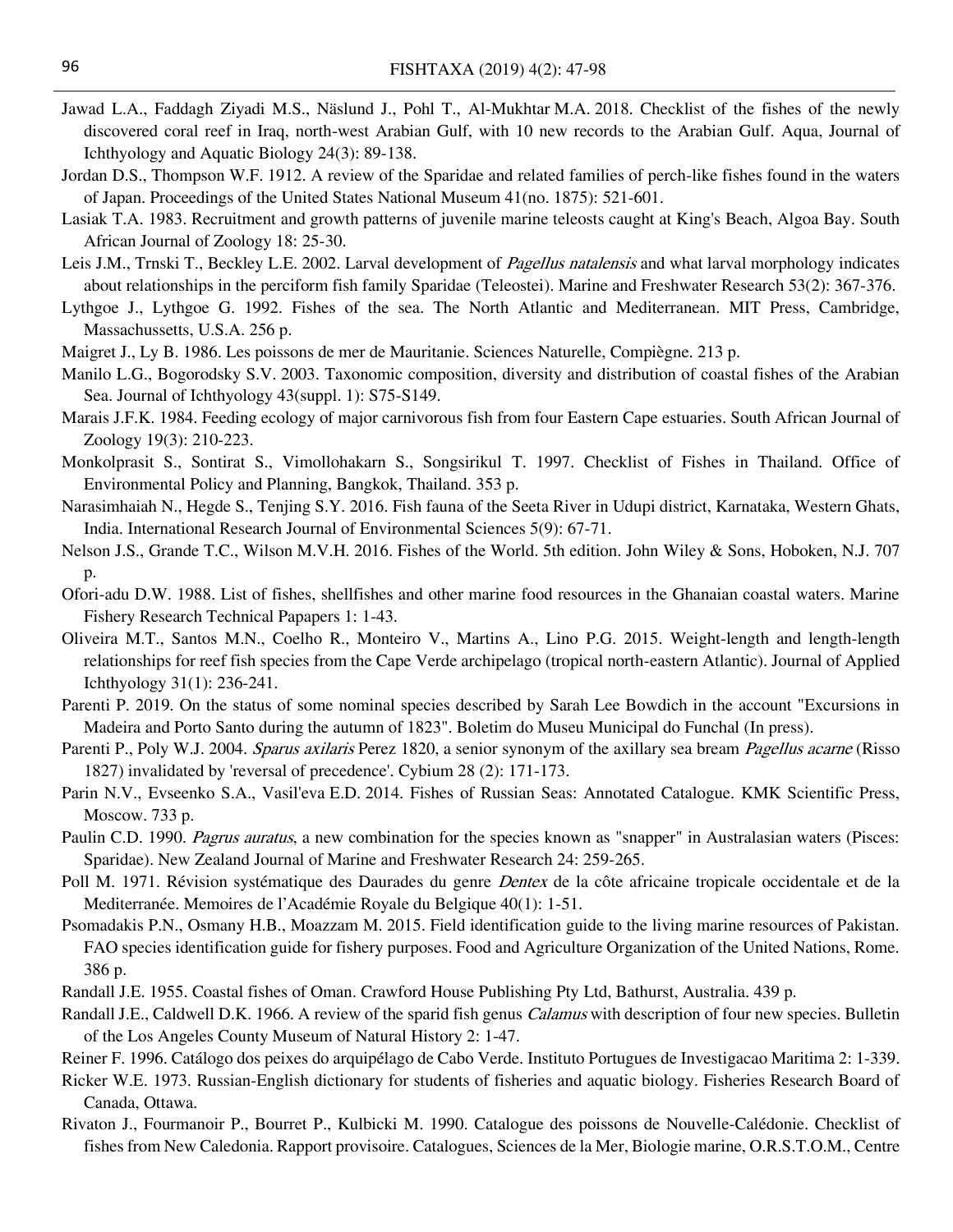de Nouméa. 170 p.

- Robins C.R., de Silva, D.P. 1964. *Mimocubiceps virginiae*, a supposed apogonid, a junior synonym of the sparid fish, Stenotomus chrysops. Copeia 1964 (3): 589.
- Roux C. 1986. Pomadasyidae. In:J. Daget, J.-P. Gosse, D.F.E. Thys van den Audenaerde (eds.). Check-list of the freshwater fishes of Africa (CLOFFA). ISNB, Brussels; MRAC, Tervuren; and ORSTOM, Paris. Vol. 2. pp: 327-330.
- Roux C. 1990. Haemulidae. In: J.C. Quero, J.C. Hureau, C. Karrer, A. Post and L. Saldanha (eds.). Check-list of the fishes of the eastern tropical Atlantic (CLOFETA). JNICT, Lisbon; SEI, Paris; and UNESCO, Paris. Vol. 2. pp: 783-788.
- Sanches J.G. 1991. Catálogo dos principais peixes marinhos da República de Guiné-Bissau. Instituto Nacional de Investigação das Pescas, Lisbon, Portugal, vol. 16. 429 p.
- Sato T. 1978. A synopsis of the sparoid fish genus *Lethrinus*, with the description of a new species. Bulletin of the University Museum, University of Tokyo No. 15: i–v + 1-70, Pls. 1-12.
- Schneider W. 1990. FAO species identification sheets for fishery purposes. Field guide to the commercial marine resources of the Gulf of Guinea. Prepared and published with the support of the FAO Regional Office for Africa. Rome: FAO. 268 p.
- Sédzro K.M. 2003. Names of marine fishes of Togo in the Ewe language. In: M.L.D. Palomares, B. Samb, T. Diouf, J.M. Vakily, D. Pauly (Eds.). Fish biodiversity: Local studies as basis for global inferences. ACP-EU Fishery Research Report n. 14. pp: 230-233.
- Smale M.J. 1991. Occurence and feeding of three shark species, Carcharinus brachyurus, C. obscurus and Sphyrna zygaena, on the Eastern Cape coast of South Africa. South African Journal of Marine Sciences 11: 31-42.
- Smale M.J., Goosen A.J.J. 1999. Reproduction and feeding of spotted gully shark, Triakis megalopterus, off the Eastern Cape, South Africa. Fishery Bulletin 97: 987-998.
- Smith M.M. 1979. Rhabdosargus thorpei, a new sparid fish from South Africa with a key of the species of Rhabdosargus. Copeia 1979: 702-709.
- Smith M.M., McKay R.J. 1986. Family No. 179: Haemulidae. In: M.M. Smith, P.C. Heemstra (Eds). Smiths' Sea Fishes. Grahamstown, South Africa. pp: 564-571.
- Smith, J.L.B., Smith M.M. 1986. Family No. 183: Sparidae. In: M.M. Smith, P.C. Heemstra (Eds). Smiths' Sea Fishes. Grahamstown, South Africa. pp: 580-594.
- Talwar P.K., Kacker R.K. 1984. Commercial sea fishes of India. Zoological Survey of India, Calcutta. 997 p.
- Torres F.S.B. Jr. 1991. Tabular data on marine fishes from Southern Africa, Part I. Length-weight relationships. Fishbyte 9(1): 50-53.
- Tortonese E. 1973. Sparidae. In: J-C. Hureau, T. Monod (eds) Checklist of Nord Atlantic and Mediterranean Fishes (CLOFNAM), Unesco, Paris: pp: 405-415.
- Tortonese E. 1975. Fauna d'Italia, XI. Osteichthyes, parte II. Calderini Ed., Bologna. 565 p.
- Tortonese E., Sertorio T., Bauchot M.L. 1973. Centracanthidae. In: J-C. Hureau, T. Monod (eds.). Checklist of Nord Atlantic and Mediterranean Fishes (CLOFNAM), Unesco, Paris: pp: 417-419.
- Vakily J.M. 1994. Sierra Leone Fishery Surveys Database System (FisDas). Vol. 1 User manual; vol. 2 Technical Reference Handbook, IMBO, Freetown/ ICLARM, Manila. 195 p.
- Van der Laan R., Eschmeyer W.N., Fricke R. 2014. Family-group names of recent fishes. Zootaxa Monograph 3882(1): 1- 230.
- van der Elst R.P., Adkin F. 1991. Marine linefish: priority species and research objectives in southern Africa. Oceanographic Research Institute Special Publication No1: 1-132.
- Vasil'eva E.D. 2007. Fish of the Black Sea. Key to marine, brackish-water, euryhaline, and anadromous species with color illustrations, collected by S.V. Bogorodsky. VNIRO Publishing, Moscow. 237 p. (In Russian with English abstract)
- Vasil'eva E.D., Salekhova L.P. 1983. The precision of diagnoses of the Spicara (Perciformes, Centracanthidae) species, based on osteological features. Zoological Journal 62: 1044-1056.
- Whitehead P.J.P., Bauchot M.L., Hureau J.C., Nielsen J., Tortonese E. 1986. Fishes of the North-eastern Atlantic and the Mediterranean. Vol. III. Unesco, Paris. pp: 1015-1473.
- Whitfield A.K. 1994. Abundance of larval and 0+ juvenile marine fishes in the lower reaches of three southern African